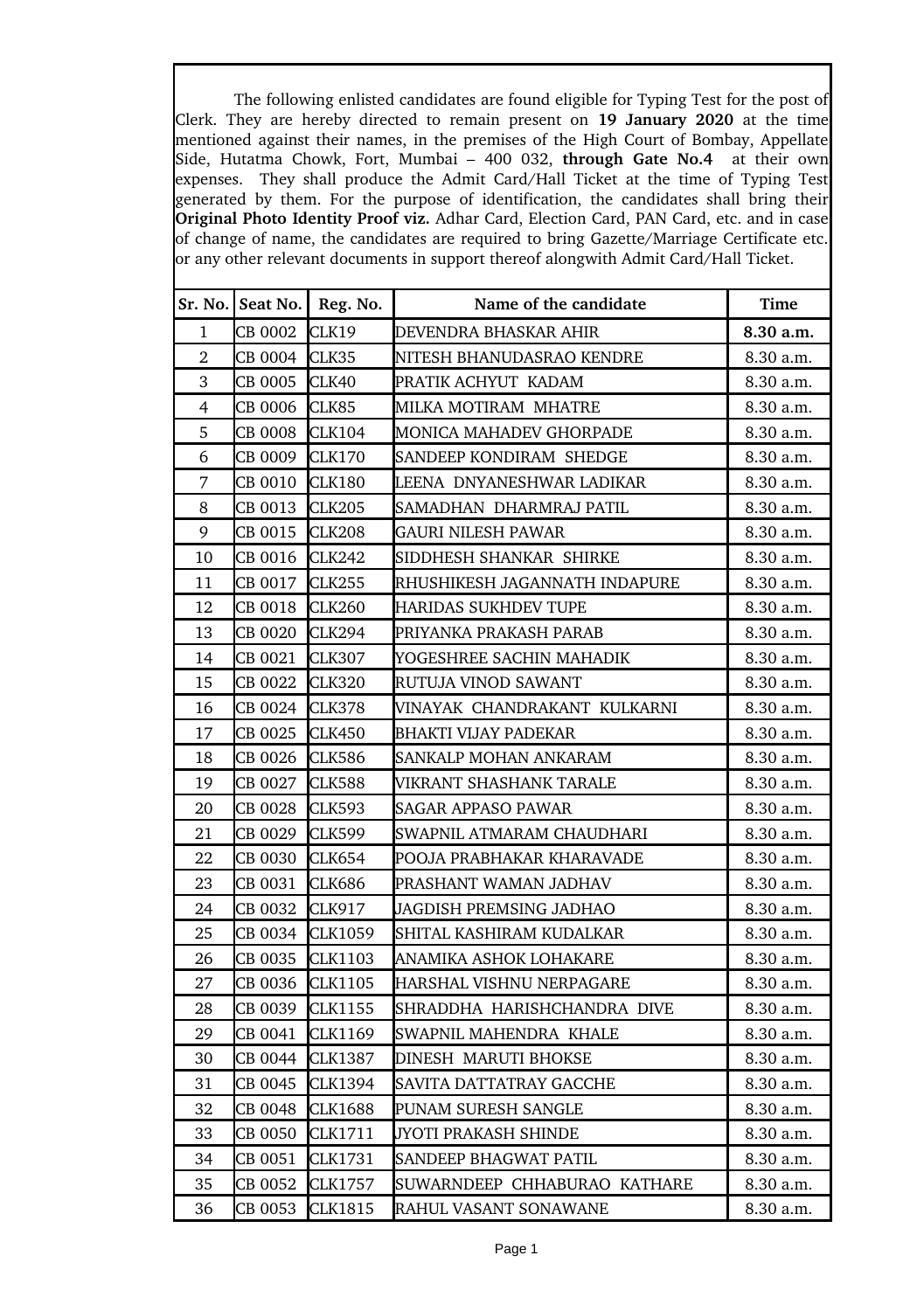| 37 | CB 0054 | <b>CLK1882</b> | <b>BHAGYASHREE ARVIND NAVALE</b> | 8.30 a.m. |
|----|---------|----------------|----------------------------------|-----------|
| 38 | CB 0055 | CLK1919        | AKSHATA SURESH IRMAL             | 8.30 a.m. |
| 39 | CB 0056 | CLK1959        | GANESH DHONDIRAM CHOPADE         | 8.30 a.m. |
| 40 | CB 0058 | CLK2045        | BHAKTI KASHINATH MULUK           | 8.30 a.m. |
| 41 | CB 0059 | CLK2130        | PANDURANG ANKUSHRAO MAGAR        | 8.30 a.m. |
| 42 | CB 0061 | <b>CLK2160</b> | DEEPIKA KISHOR JINGARE           | 8.30 a.m. |
| 43 | CB 0062 | <b>CLK2238</b> | RAJASHRI HARSHAD PATEL           | 8.30 a.m. |
| 44 | CB 0063 | CLK2284        | PRIYANKA ASHOK GAMARE            | 8.30 a.m. |
| 45 | CB 0064 | CLK2295        | SWAPNIL GANANAN BAYASKAR         | 8.30 a.m. |
| 46 | CB 0066 | CLK2356        | SUPRIYA SURESH PARAB             | 8.30 a.m. |
| 47 | CB 0067 | CLK2482        | POOJA PRADEEP SAWANT             | 8.30 a.m. |
| 48 | CB 0068 | <b>CLK2483</b> | TRUPTI SADANAND SAWANT           | 8.30 a.m. |
| 49 | CB 0069 | CLK2519        | <b>SACHIN ASHOK SHIKHARE</b>     | 8.30 a.m. |
| 50 | CB 0072 | <b>CLK2570</b> | VAIBHAV YASHWANT SAYAJI          | 8.30 a.m. |
| 51 | CB 0074 | CLK2671        | SHUBHAM BHASKARRAO KULKARNI      | 8.30 a.m. |
| 52 | CB 0075 | <b>CLK2682</b> | POURNIMA HEMRAJ WASNIK           | 8.30 a.m. |
| 53 | CB 0078 | CLK2839        | VIPUL MAHESH MAHYAVANHI          | 8.30 a.m. |
| 54 | CB 0079 | <b>CLK2840</b> | ASVITA MADHUKAR KAMBLE           | 8.30 a.m. |
| 55 | CB 0080 | <b>CLK2858</b> | MANOJ GOVINDRAO BARAPATRE        | 8.30 a.m. |
| 56 | CB 0081 | <b>CLK2894</b> | AMAR MALLAPPA KOLI               | 8.30 a.m. |
| 57 | CB 0082 | <b>CLK2895</b> | PRAJAKTA SUBHASH BHATKAR         | 8.30 a.m. |
| 58 | CB 0083 | <b>CLK2982</b> | VINAYAK PRAKASH TELI             | 8.30 a.m. |
| 59 | CB 0085 | CLK3074        | JYOTI SANKET THAKUR              | 8.30 a.m. |
| 60 | CB 0086 | CLK3128        | <b>GANESH RAMCHANDRA MANE</b>    | 8.30 a.m. |
| 61 | CB 0087 | <b>CLK3156</b> | ANKITA ASHOK SAWANT              | 8.30 a.m. |
| 62 | CB 0088 | <b>CLK3160</b> | SANJAY SUDAM PAIKRAO             | 8.30 a.m. |
| 63 | CB 0089 | <b>CLK3201</b> | REKHA HARIBHAU PARJANE           | 8.30 a.m. |
| 64 | CB 0090 | <b>CLK3282</b> | <b>MAHESH BHARAT GAVALI</b>      | 8.30 a.m. |
| 65 | CB 0093 | CLK3345        | PARESH PRADIP KUYABA             | 8.30 a.m. |
| 66 | CB 0094 | CLK3363        | RUPESH GOPAL AHIRE               | 8.30 a.m. |
| 67 | CB 0095 | <b>CLK3381</b> | RAJU SHANKAR PAWAR               | 8.30 a.m. |
| 68 | CB 0097 | CLK3417        | PRIYAVANDA MANSING KONDUSKAR     | 8.30 a.m. |
| 69 | CB 0098 | CLK3425        | DEEPALI BAPU AGALE               | 8.30 a.m. |
| 70 | CB 0099 | CLK3505        | AKSHAY SUNIL VATNEVAKIL          | 8.30 a.m. |
| 71 | CB 0100 | CLK3627        | JAGDISH DOMAJI DAHAT             | 8.30 a.m. |
| 72 | CB 0101 | CLK3674        | NITIN RATAN GORE                 | 8.30 a.m. |
| 73 | CB 0102 | CLK3715        | PRIYA GUNAJI SAWANT              | 8.30 a.m. |
| 74 | CB 0103 | CLK3739        | NIRMESH RAMPYARELAL PRAJAPATI    | 8.30 a.m. |
| 75 | CB 0106 | CLK3985        | GAURAV BHAURAM JADHAV            | 8.30 a.m. |
| 76 | CB 0109 | CLK4052        | GAJANAN RUDRAPPA SWAMI           | 8.30 a.m. |
| 77 | CB 0110 | CLK4106        | KOMAL KRISHNA JOGADANKAR         | 8.30 a.m. |
| 78 | CB 0111 | CLK4122        | AARIF SHABBIR TADAVI             | 8.30 a.m. |
| 79 | CB 0114 | CLK4192        | ASHWINI BHAGWAN MORE             | 8.30 a.m. |
| 80 | CB 0115 | CLK4201        | NILESH GOVINDRAO WANJARI         | 8.30 a.m. |
| 81 | CB 0116 | CLK4219        | DIPIKA SANJIV DALVI              | 8.30 a.m. |
| 82 | CB 0117 | CLK4231        | RAMESHWAR SUDAM KAKDE            | 8.30 a.m. |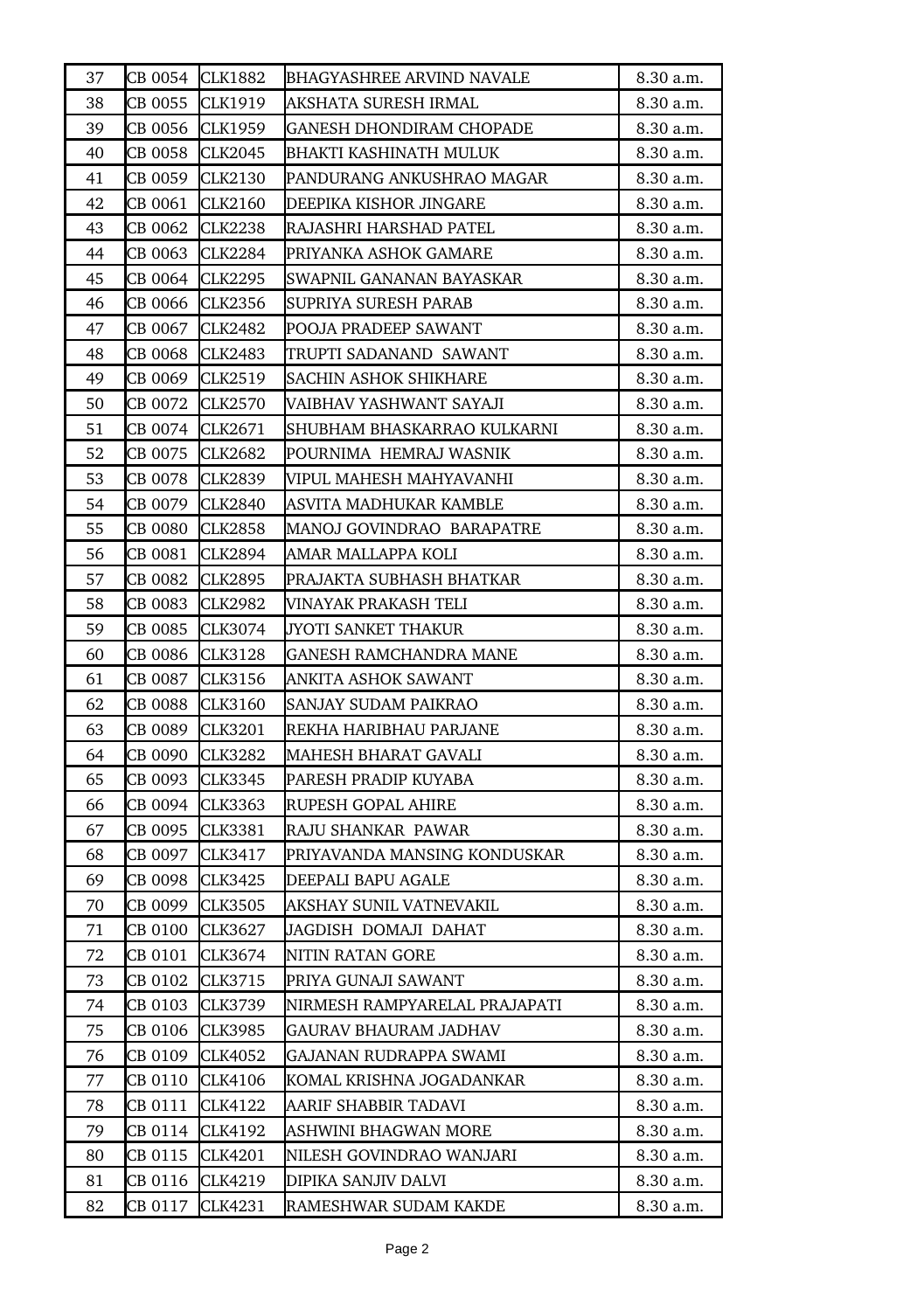| 83  | CB 0119 | CLK4315        | CHETAN UTTAM SATPUTE            | 8.30 a.m. |
|-----|---------|----------------|---------------------------------|-----------|
| 84  | CB 0120 | <b>CLK4340</b> | SUVARNA RAJENDRA PATIL          | 8.30 a.m. |
| 85  | CB 0121 | CLK4347        | NILESH BALIRAM VIRLE            | 8.30 a.m. |
| 86  | CB 0123 | <b>CLK4352</b> | ANIL TEJRAO DAMODHAR            | 8.30 a.m. |
| 87  | CB 0124 | CLK4357        | MOHANISH PRAKASH MALAP          | 8.30 a.m. |
| 88  | CB 0125 | CLK4439        | HARSHADA VIJAY APTE             | 8.30 a.m. |
| 89  | CB 0126 | <b>CLK4444</b> | ATUL ABHIMAN KHAIRNAR           | 8.30 a.m. |
| 90  | CB 0127 | <b>CLK4543</b> | TEJASHREE DASHRATH PATIL        | 8.30 a.m. |
| 91  | CB 0128 | <b>CLK4546</b> | SHREEKANT HARIBHAU SOMAJWAR     | 8.30 a.m. |
| 92  | CB 0129 | CLK4678        | RATIKA RAVINDRA VHORTIKAR       | 8.30 a.m. |
| 93  | CB 0130 | <b>CLK4727</b> | SADANAND MALLIKARJUN DHADKE     | 8.30 a.m. |
| 94  | CB 0133 | CLK4769        | ATISH SUKHADEO DHONE            | 8.30 a.m. |
| 95  | CB 0134 | <b>CLK4790</b> | RASHTRAPAL GAUTAM BHAGAT        | 8.30 a.m. |
| 96  | CB 0135 | CLK4814        | <b>BHARTI GANPATI GURUNULE</b>  | 8.30 a.m. |
| 97  | CB 0136 | <b>CLK4889</b> | <b>SHRADDHA NAVNIT DHOTE</b>    | 8.30 a.m. |
| 98  | CB 0137 | CLK4947        | SONALI DARSHAN JADHAV           | 8.30 a.m. |
| 99  | CB 0138 | CLK4959        | YUVRAJ UDERAM BISANDARE         | 8.30 a.m. |
| 100 | CB 0140 | <b>CLK5058</b> | PRACHI VINOD GOLATKAR           | 8.30 a.m. |
| 101 | CB 0142 | <b>CLK5095</b> | DIPAK ANANDA JADHAV             | 8.30 a.m. |
| 102 | CB 0143 | <b>CLK5099</b> | PAYAL BIPIN SURYAVANSHI         | 8.30 a.m. |
| 103 | CB 0145 | CLK5170        | REWATI DNYANARATNA JADHAV       | 8.30 a.m. |
| 104 | CB 0146 | CLK5183        | <b>SARLA EKNATH GADEKAR</b>     | 8.30 a.m. |
| 105 | CB 0147 | <b>CLK5214</b> | <b>SANDESH BALU SHINDE</b>      | 8.30 a.m. |
| 106 | CB 0148 | <b>CLK5310</b> | SHIVRAJ MUNJAJI SONWALE         | 8.30 a.m. |
| 107 | CB 0149 | <b>CLK5331</b> | ATUL SURESH JADHAV              | 8.30 a.m. |
| 108 | CB 0150 | <b>CLK5364</b> | RAVI SHIVAJIRAO KALE            | 8.30 a.m. |
| 109 | CB 0151 | <b>CLK5402</b> | DEVENDRA VIJAYRAO NAXANE        | 8.30 a.m. |
| 110 | CB 0153 | <b>CLK5412</b> | VIKRAM KRISHNAKANT PATIL        | 8.30 a.m. |
| 111 | CB 0156 | <b>CLK5565</b> | <b>SACHIN BHARAT PATIL</b>      | 8.30 a.m. |
| 112 | CB 0157 | <b>CLK5567</b> | VIJAY GANPAT CHAUGULE           | 8.30 a.m. |
| 113 | CB 0159 | <b>CLK5665</b> | PRACHI GANPAT LANDE             | 8.30 a.m. |
| 114 | CB 0160 | <b>CLK5706</b> | NEHA VINAY GADGIL               | 8.30 a.m. |
| 115 | CB 0161 | CLK5713        | VIDYA VISHWAS JADHAV            | 8.30 a.m. |
| 116 | CB 0164 | CLK5773        | <b>BAVISKAR SWATI BHIKAN</b>    | 8.30 a.m. |
| 117 | CB 0166 | <b>CLK5897</b> | SUVARNA RAVINDRA GANGURDE       | 8.30 a.m. |
| 118 | CB 0167 | <b>CLK5960</b> | KIRAN SHRIRANG SHINDE           | 8.30 a.m. |
| 119 | CB 0169 | CLK6071        | VIBHA VITTHAL RAORANE           | 8.30 a.m. |
| 120 | CB 0170 | <b>CLK6093</b> | LAKHAN BABURAO BANSODE          | 8.30 a.m. |
| 121 | CB 0172 | CLK6132        | NITAL DILIP JADHAV              | 8.30 a.m. |
| 122 | CB 0173 | CLK6135        | RAHUL SHRIRAM DHUMAL            | 8.30 a.m. |
| 123 | CB 0174 | CLK6192        | KAVITA ANAND POOJARI            | 8.30 a.m. |
| 124 | CB 0175 | <b>CLK6256</b> | <b>SAGAR JAGANNATH KAMBLE</b>   | 8.30 a.m. |
| 125 | CB 0176 | CLK6263        | CHINMAY HARESHWAR DALVI         | 8.30 a.m. |
| 126 | CB 0177 | CLK6267        | <b>SHYAM ARJUN HORAMBE</b>      | 8.30 a.m. |
| 127 | CB 0178 | CLK6347        | <b>GAURAV JAYRAM MANE</b>       | 8.30 a.m. |
| 128 | CB 0179 | <b>CLK6373</b> | <b>BHAGYASHREE ANIKET SURVE</b> | 8.30 a.m. |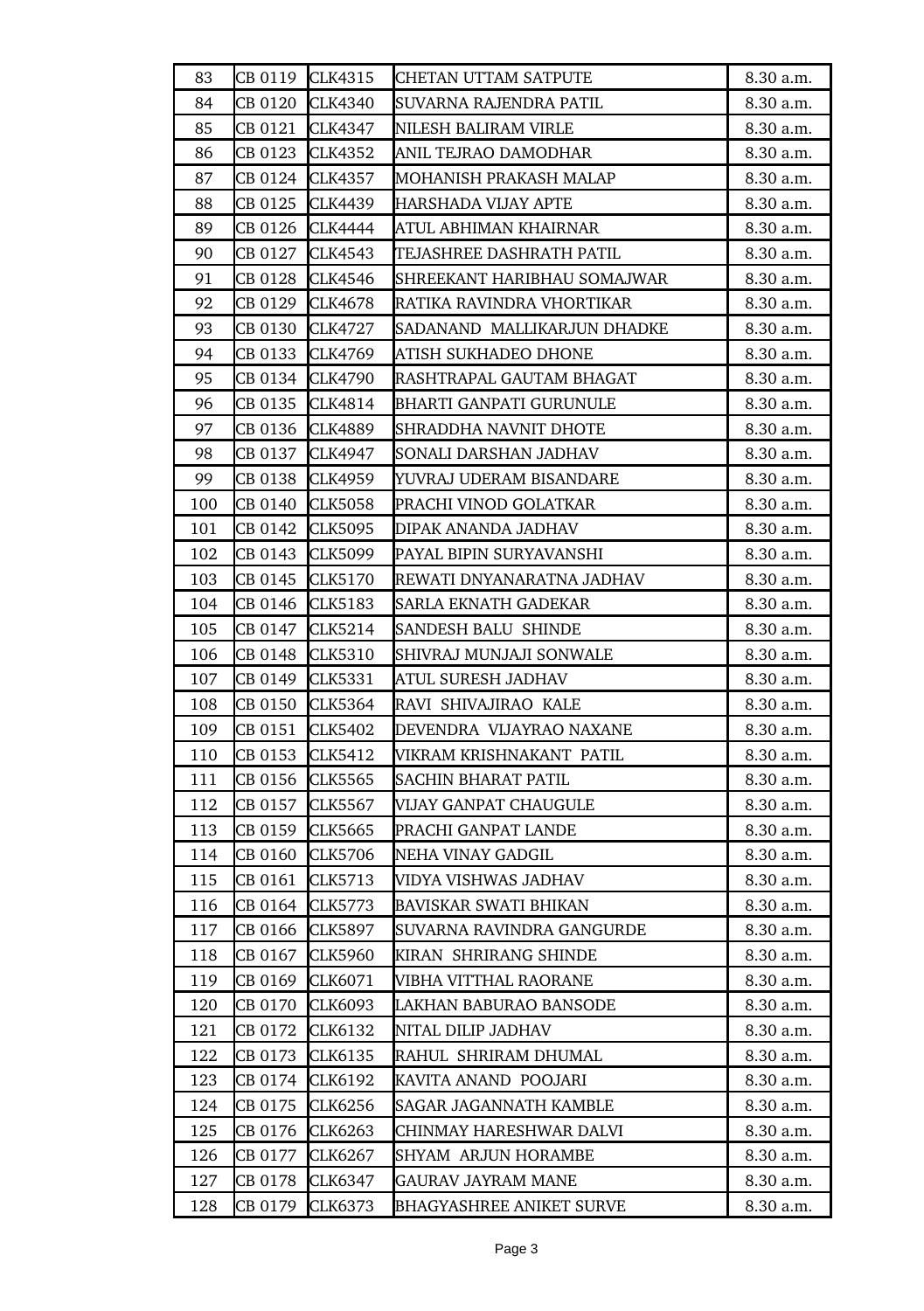| 129 | CB 0182 | <b>CLK6456</b> | ANAND RAJENDRARAO LANDGE            | 8.30 a.m. |
|-----|---------|----------------|-------------------------------------|-----------|
| 130 | CB 0183 | <b>CLK6461</b> | KUNAL RAVINDRA RAMTEKE              | 8.30 a.m. |
| 131 | CB 0184 | <b>CLK6464</b> | RUPESH RAMESH DUDHASAGARE           | 8.30 a.m. |
| 132 | CB 0185 | <b>CLK6498</b> | RAVI KESHAV BHOIR                   | 8.30 a.m. |
| 133 | CB 0187 | CLK6585        | <b>BHAKTI SWAPNIL PARAB</b>         | 8.30 a.m. |
| 134 | CB 0188 | CLK6634        | GHANASHYAM UMESH JOSHI              | 8.30 a.m. |
| 135 | CB 0189 | CLK6704        | MAHENDRA ANKUSH AWARE               | 8.30 a.m. |
| 136 | CB 0190 | <b>CLK6738</b> | SUJATA RAMESH SUTAR                 | 8.30 a.m. |
| 137 | CB 0191 | <b>CLK6803</b> | SIDDHARTH BHIMRAO SHINDE            | 8.30 a.m. |
| 138 | CB 0192 | <b>CLK6805</b> | MEGHA JAYWANT PARAB                 | 8.30 a.m. |
| 139 | CB 0194 | <b>CLK6930</b> | PRAYAG BALBHIM KAMBLE               | 8.30 a.m. |
| 140 | CB 0195 | <b>CLK7004</b> | <b>BHAVANA UMESH DICHOLKAR</b>      | 8.30 a.m. |
| 141 | CB 0198 | <b>CLK7031</b> | ROSHAN BABANRAO BADHE               | 8.30 a.m. |
| 142 | CB 0203 | CLK7110        | ASHISH MAHADEO DHOME                | 8.30 a.m. |
| 143 | CB 0204 | <b>CLK7122</b> | SWARA PRATIK NANDGAONKAR            | 8.30 a.m. |
| 144 | CB 0205 | CLK7127        | SMITA AMOL MANDREKAR                | 8.30 a.m. |
| 145 | CB 0206 | CLK7129        | <b>FAISAL NAZIRAHMED PATEL</b>      | 8.30 a.m. |
| 146 | CB 0207 | CLK7130        | PRASHANT PRALHAD SUDAKE             | 8.30 a.m. |
| 147 | CB 0210 | <b>CLK7160</b> | SONAL LALITRAO CHAVAN               | 8.30 a.m. |
| 148 | CB 0211 | <b>CLK7177</b> | SHWETA CHANDRAMANI PAWAR            | 8.30 a.m. |
| 149 | CB 0212 | <b>CLK7204</b> | SAURABH RAJENDRA GANORKAR           | 8.30 a.m. |
| 150 | CB 0213 | <b>CLK7208</b> | PRAFULL DINESH BHADWALKAR           | 8.30 a.m. |
| 151 | CB 0214 | CLK7227        | ARJUN NANDKUMAR BANDHU              | 9.30 a.m. |
| 152 | CB 0215 | <b>CLK7300</b> | HARSHALA HARI DHURI                 | 9.30 a.m. |
| 153 | CB 0216 | <b>CLK7372</b> | MINAL PRATAPSINGH SURYAWANSHI       | 9.30 a.m. |
| 154 | CB 0217 | CLK7435        | <b>BAJRANG AMRUT RATHOD</b>         | 9.30 a.m. |
| 155 | CB 0218 | CLK7455        | ABDUL WAKEEL ABDUL HAMEED MEHSULDAR | 9.30 a.m. |
| 156 | CB 0220 | CLK7475        | VAIBHAW SURESHRAO MALASANE          | 9.30 a.m. |
| 157 | CB 0221 | <b>CLK7511</b> | NITESH BHALCHANDRA SONAVALE         | 9.30 a.m. |
| 158 | CB 0222 | CLK7514        | TEJAL MANGESH LELE                  | 9.30 a.m. |
| 159 | CB 0224 | CLK7550        | SOHEL SATTAR SHEIKH                 | 9.30 a.m. |
| 160 | CB 0225 | CLK7599        | ONKAR PRAKASH GHADI                 | 9.30 a.m. |
| 161 | CB 0226 | CLK7691        | VIKRAM POPAT KUMBHAR                | 9.30 a.m. |
| 162 | CB 0228 | <b>CLK7889</b> | RAVI RAMESH LOKHANDE                | 9.30 a.m. |
| 163 | CB 0229 | CLK7910        | SACHIN SHIVAJI MALKAPALLI           | 9.30 a.m. |
| 164 | CB 0231 | CLK7943        | PRIYANKA PANDURANG LALGE            | 9.30 a.m. |
| 165 | CB 0232 | CLK7991        | CHETAN PRAKASH SATPUTE              | 9.30 a.m. |
| 166 | CB 0233 | CLK8037        | APURVA SHANKAR MOHOL                | 9.30 a.m. |
| 167 | CB 0234 | CLK8055        | DATTARAM BAPU PARAB                 | 9.30 a.m. |
| 168 | CB 0236 | CLK8086        | ASHWINI MAHADEO SAWARKAR            | 9.30 a.m. |
| 169 | CB 0241 | CLK8371        | RAJKIRAN GYANOJI GAVHANE            | 9.30 a.m. |
| 170 | CB 0242 | CLK8440        | PRIYANKA SUDHAKAR DONGARE           | 9.30 a.m. |
| 171 | CB 0243 | CLK8498        | SATYAWAN BHAGWAN SONUNE             | 9.30 a.m. |
| 172 | CB 0244 | CLK8521        | SHWETA PRAKASH WALVE                | 9.30 a.m. |
| 173 | CB 0245 | CLK8645        | ASHWINI PURUSHOTTAM KHANDAIT        | 9.30 a.m. |
|     |         |                |                                     |           |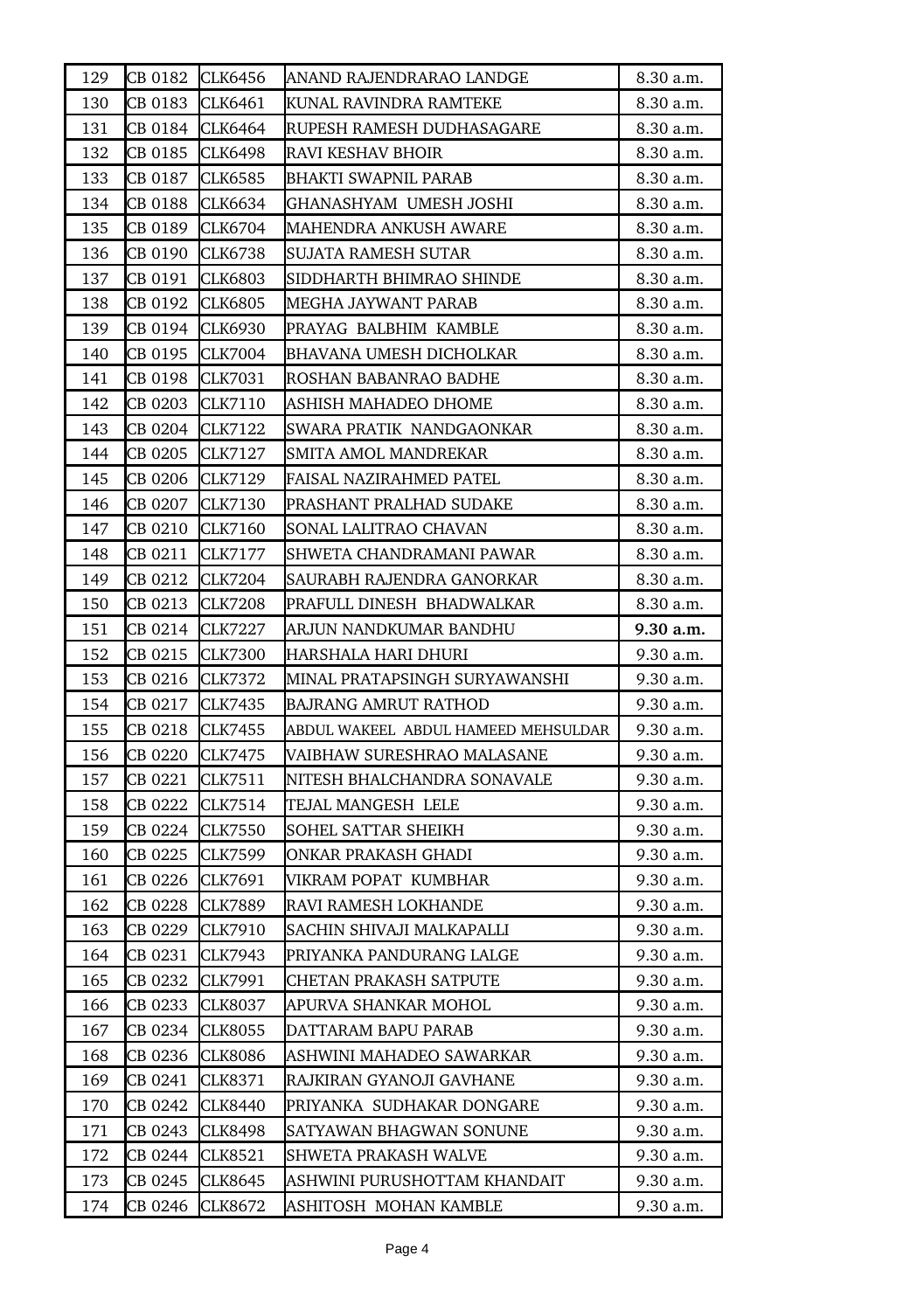| 175 | CB 0247 | <b>CLK8688</b>  | PRIYANKA ASHOK JADHAV            | 9.30 a.m. |
|-----|---------|-----------------|----------------------------------|-----------|
| 176 | CB 0249 | <b>CLK8875</b>  | SHITAL UTTAM RAJANE              | 9.30 a.m. |
| 177 | CB 0250 | <b>CLK8878</b>  | SHUBHAM SHRIPADRAO JOSHI         | 9.30 a.m. |
| 178 | CB 0251 | CLK8934         | KARANSING DEBUSING THAKUR        | 9.30 a.m. |
| 179 | CB 0252 | CLK9092         | SHRADDHA ARVIND VESAVKAR         | 9.30 a.m. |
| 180 | CB 0253 | CLK9125         | SHANKAR UMAJI HATANKAR           | 9.30 a.m. |
| 181 | CB 0254 | <b>CLK9140</b>  | YOGITA DILIP NIKAM               | 9.30 a.m. |
| 182 | CB 0255 | CLK9217         | SHILPA KRUNAL KAMBLI             | 9.30 a.m. |
| 183 | CB 0256 | CLK9295         | PRATIK PRADEEP KOLI              | 9.30 a.m. |
| 184 | CB 0257 | <b>CLK9305</b>  | CHAITALI CHANDRAKANT GANORKAR    | 9.30 a.m. |
| 185 | CB 0258 | CLK9319         | <b>SAGAR MUKUND RAWOOL</b>       | 9.30 a.m. |
| 186 | CB 0259 | <b>CLK9352</b>  | PRASAD ARVIND VELHAL             | 9.30 a.m. |
| 187 | CB 0260 | <b>CLK9355</b>  | SUKANYA SAMEER PARALKAR          | 9.30 a.m. |
| 188 | CB 0262 | CLK9395         | RASHMI RAMESH KALSEKAR           | 9.30 a.m. |
| 189 | CB 0266 | <b>CLK9660</b>  | URMILA SADHU VEER                | 9.30 a.m. |
| 190 | CB 0267 | <b>CLK9668</b>  | <b>SHANKAR DILIP JAGADALE</b>    | 9.30 a.m. |
| 191 | CB 0268 | <b>CLK9740</b>  | ANIL NARHARI GUTTE               | 9.30 a.m. |
| 192 | CB 0269 | CLK9775         | DEVATA SATYAVAN NADIVADEKAR      | 9.30 a.m. |
| 193 | CB 0270 | CLK9777         | <b>SHARAD NATHU MALI</b>         | 9.30 a.m. |
| 194 | CB 0271 | <b>CLK9778</b>  | PRIYANKA JAYRAM KHAMBE           | 9.30 a.m. |
| 195 | CB 0272 | <b>CLK9798</b>  | PRABHAKAR LIMBAJI AVACHAR        | 9.30 a.m. |
| 196 | CB 0273 | <b>CLK9802</b>  | VISHNU TUKARAM GIRAM             | 9.30 a.m. |
| 197 | CB 0274 | CLK10067        | PRAVITA BHAGWAN DHANKE           | 9.30 a.m. |
| 198 | CB 0275 | CLK10193        | KAILAS PRABHAKAR GHADASHI        | 9.30 a.m. |
| 199 | CB 0276 | <b>CLK10205</b> | SOPAN YOGAJI GHUGE               | 9.30 a.m. |
| 200 | CB 0278 | CLK10249        | <b>BHAGYASHREE VILAS BIRMOLE</b> | 9.30 a.m. |
| 201 | CB 0279 | CLK10264        | VIRAJ SUNIL RANE                 | 9.30 a.m. |
| 202 | CB 0280 | CLK10271        | PANKAJ MANIKRAO SHAMBHARKAR      | 9.30 a.m. |
| 203 | CB 0281 | CLK10303        | VIKAS DIGAMBAR JAWADE            | 9.30 a.m. |
| 204 | CB 0282 | CLK10306        | MAYURI ASHOK PARAB               | 9.30 a.m. |
| 205 | CB 0285 | CLK10461        | POOJA PRABHAKAR MASURKAR         | 9.30 a.m. |
| 206 | CB 0286 | CLK10541        | <b>ONKAR RAMAPPA HERE</b>        | 9.30 a.m. |
| 207 | CB 0287 | CLK10607        | PARIKSHIT RAJESH CHAWANE         | 9.30 a.m. |
| 208 | CB 0290 | CLK10658        | VARSHARANI INDRAJEET DHIMDHIME   | 9.30 a.m. |
| 209 | CB 0291 | CLK10665        | TRUPTI PANDHARINATH DEORE        | 9.30 a.m. |
| 210 | CB 0292 | CLK10738        | TRUPTI DASHARATH SHELAR          | 9.30 a.m. |
| 211 | CB 0294 | CLK10775        | VIJAY LAXMAN GAJAKOSH            | 9.30 a.m. |
| 212 | CB 0295 | CLK10780        | PALLAVI VIJAY MORE               | 9.30 a.m. |
| 213 | CB 0296 | CLK10820        | KIRTIKUMAR ASHOKRAO ADVANT       | 9.30 a.m. |
| 214 | CB 0297 | CLK10899        | PRAVIN JANARDHANJI BHOGE         | 9.30 a.m. |
| 215 | CB 0298 | CLK10939        | NAMRATA SANTOSH KHOBRAGADE       | 9.30 a.m. |
| 216 | CB 0299 | CLK11024        | AKSHAY YUVARAJ MORE              | 9.30 a.m. |
| 217 | CB 0300 | CLK11089        | <b>BABITA ANAND POOJARI</b>      | 9.30 a.m. |
| 218 | CB 0303 | CLK11140        | NITIN MAROTIRAO DABHADKAR        | 9.30 a.m. |
| 219 | CB 0304 | CLK11151        | RANJIT PRALHAD UPARWAT           | 9.30 a.m. |
| 220 | CB 0305 | CLK11194        | GEETANJALI YASHWANTRAO KAME      | 9.30 a.m. |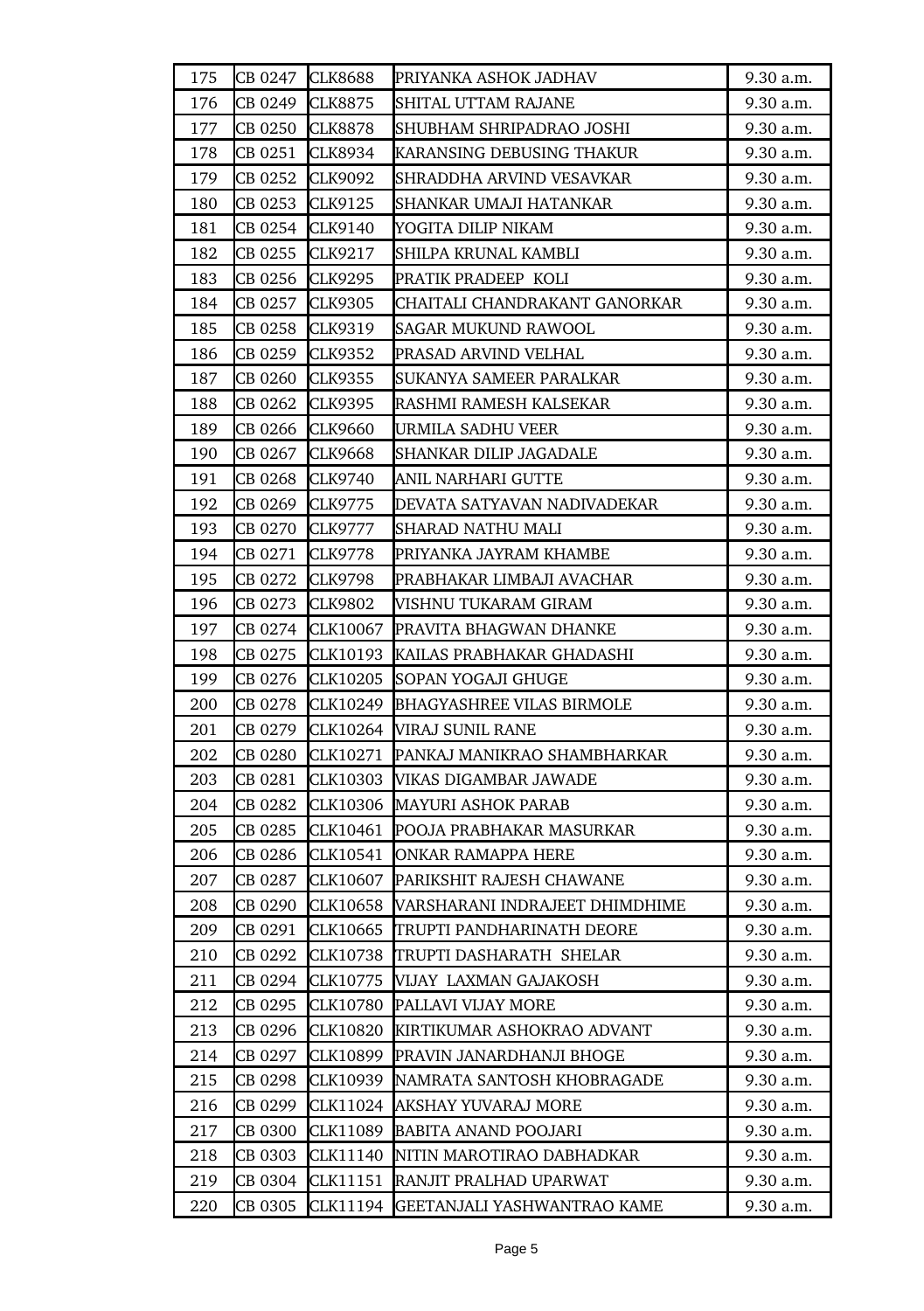| 221 | CB 0306 | CLK11329        | SHUBHANGI SIDDHESHWAR KAKDE        | 9.30 a.m. |
|-----|---------|-----------------|------------------------------------|-----------|
| 222 | CB 0308 | CLK11417        | SURAJ SHYAMSHANKAR YADAV           | 9.30 a.m. |
| 223 | CB 0309 | CLK11419        | SUMEET NARAYANRAO GAUNDGE          | 9.30 a.m. |
| 224 | CB 0310 | CLK11466        | <b>SHUBHAM VIJAY TALEKAR</b>       | 9.30 a.m. |
| 225 | CB 0311 | CLK11491        | <b>RITA ASHOK WANKHADE</b>         | 9.30 a.m. |
| 226 | CB 0313 | CLK11625        | <b>NINOD BHAGWANRAO VYAVAHARE</b>  | 9.30 a.m. |
| 227 | CB 0314 | CLK11630        | AKASH DILIPRAO KAWADE              | 9.30 a.m. |
| 228 | CB 0315 | CLK11640        | <b>SACHIN SHAMRAO SARGAR</b>       | 9.30 a.m. |
| 229 | CB 0316 | CLK11655        | MEGHA CHANDRAKANT BHAGAT           | 9.30 a.m. |
| 230 | CB 0317 | CLK11714        | VASIM MAHAMMADGOUS MANER           | 9.30 a.m. |
| 231 | CB 0319 | CLK11797        | YASHODA KISHOR PATIL               | 9.30 a.m. |
| 232 | CB 0320 |                 | CLK11836 DURGA RAMRAOJI THAKRE     | 9.30 a.m. |
| 233 | CB 0324 |                 | CLK11943 DIKSHARANI KRISHNAT PATIL | 9.30 a.m. |
| 234 | CB 0325 |                 | CLK11977  RASIKA SURYAKANT MAHADIK | 9.30 a.m. |
| 235 | CB 0327 | CLK12092        | VISHAKHA CHANDRASHEKHAR RANE       | 9.30 a.m. |
| 236 | CB 0329 |                 | CLK12279 RAJESH PANDITRAO GOBHADE  | 9.30 a.m. |
| 237 | CB 0330 | CLK12363        | ANUSHKA AMIT KADAM                 | 9.30 a.m. |
| 238 | CB 0331 | CLK12415        | <b>SYED SALEEM JAFAR</b>           | 9.30 a.m. |
| 239 | CB 0333 | CLK12487        | <b>SUYOG DAMODAR BINIWALE</b>      | 9.30 a.m. |
| 240 | CB 0334 | CLK12495        | MANJUSHA RAMESH PAWAR              | 9.30 a.m. |
| 241 | CB 0337 | CLK12631        | <b>GANGADHAR SAMBHAJI BHUTNARE</b> | 9.30 a.m. |
| 242 | CB 0338 | CLK12668        | MUKESH KERBA LOKHANDE              | 9.30 a.m. |
| 243 | CB 0339 | CLK12702        | BHAVANA SURESH HALDANKAR           | 9.30 a.m. |
| 244 | CB 0340 | CLK12744        | MANISHA TULSHIRAM SHINDE           | 9.30 a.m. |
| 245 | CB 0341 | CLK12766        | <b>MOHSIN FARUKH NADIWALE</b>      | 9.30 a.m. |
| 246 | CB 0342 | CLK12772        | <b>VARSHA CHANDRAKANT SHINDE</b>   | 9.30 a.m. |
| 247 | CB 0343 | CLK12810        | TRUPTI VINOD PATALE                | 9.30 a.m. |
| 248 | CB 0344 | CLK12837        | PRACHI UPAWAN GAJBHIYE             | 9.30 a.m. |
| 249 | CB 0345 | CLK12873        | APARNA UTTMARAO BAGADE             | 9.30 a.m. |
| 250 | CB 0346 | CLK12888        | NEHA RAJ DHODARE                   | 9.30 a.m. |
| 251 | CB 0347 | CLK12893        | <b>GAJANAN SHIVAJI NAGARE</b>      | 9.30 a.m. |
| 252 | CB 0348 | CLK12903        | MOHAMMED ABDUL ASIF                | 9.30 a.m. |
| 253 | CB 0349 | CLK12904        | SHIVANAND NARAYAN ACHMARE          | 9.30 a.m. |
| 254 | CB 0350 | CLK12912        | NILESH SUNIL NIKUMBH               | 9.30 a.m. |
| 255 | CB 0351 | CLK12938        | VILAS GOPINATH GHODAKE             | 9.30 a.m. |
| 256 | CB 0355 | CLK13126        | SHRIKANT ARVIND SATPUTE            | 9.30 a.m. |
| 257 | CB 0356 | CLK13259        | ROHIT RAMESH MAHAJAN               | 9.30 a.m. |
| 258 | CB 0357 | <b>CLK13298</b> | <b>SAGAR SHIVRAM MORE</b>          | 9.30 a.m. |
| 259 | CB 0358 | CLK13302        | REKHA SUBHASH AVHAD                | 9.30 a.m. |
| 260 | CB 0360 | CLK13380        | MANOJKUMAR SHIVANAND SWAMI         | 9.30 a.m. |
| 261 | CB 0362 | CLK13585        | SUPADA BHIKAJI WANKHADE            | 9.30 a.m. |
| 262 | CB 0363 | CLK13602        | AKSHATA KISAN MAVALANKAR           | 9.30 a.m. |
| 263 | CB 0364 | CLK13635        | ATUL DAGADU CHAUDHARI              | 9.30 a.m. |
| 264 | CB 0365 | CLK13656        | HARSHALA DHIRAJ JANEFALKAR         | 9.30 a.m. |
| 265 | CB 0366 | CLK13751        | <b>JAWID ABBAS SHAIKH</b>          | 9.30 a.m. |
| 266 | CB 0368 | CLK13812        | NIKITA KISHOR KARANDE              | 9.30 a.m. |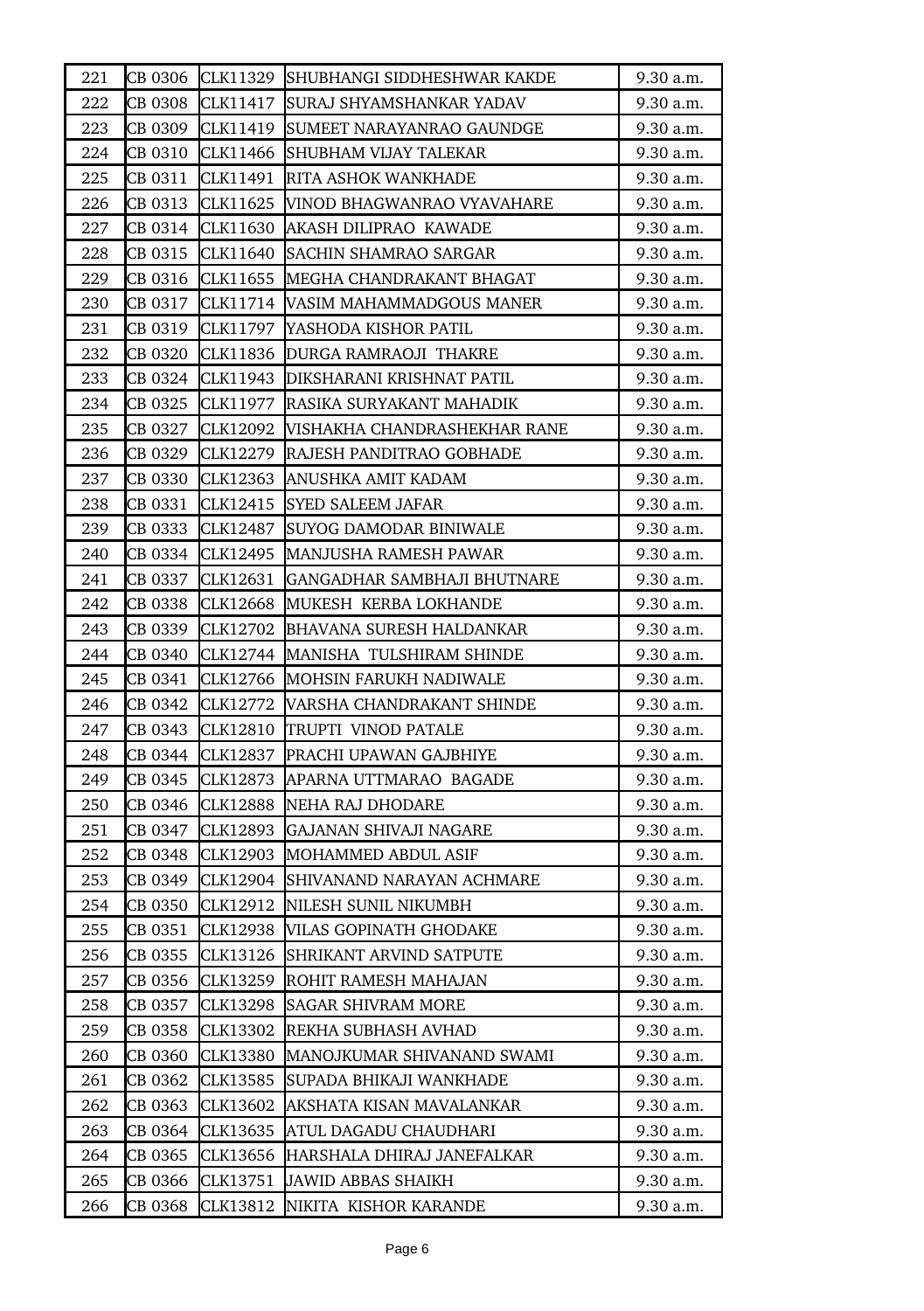| 267 | CB 0370 | CLK13868        | MEHJABBEEN AJAMUDDIN MOMIN      | 9.30 a.m.  |
|-----|---------|-----------------|---------------------------------|------------|
| 268 | CB 0371 | <b>CLK13878</b> | PRATHAMESH DILIPKUMAR SARANG    | 9.30 a.m.  |
| 269 | CB 0372 | CLK13943        | MANISHA ANAND SAWANT            | 9.30 a.m.  |
| 270 | CB 0373 | CLK13985        | ZISHAN GULAM MOHAMMAD MOMIN     | 9.30 a.m.  |
| 271 | CB 0374 | CLK14031        | CHHAYA TULSHIRAM RAUNDALE       | 9.30 a.m.  |
| 272 | CB 0376 | CLK14038        | MILIND VASANT KANERI            | 9.30 a.m.  |
| 273 | CB 0378 | CLK14085        | ANUKESH SEVAKRAM DHUMALE        | 9.30 a.m.  |
| 274 | CB 0379 | CLK14138        | VIKAS DAYARAM KHIRATKAR         | 9.30 a.m.  |
| 275 | CB 0381 | CLK14200        | MOHAN DIGAMBAR KAWALGAVE        | 9.30 a.m.  |
| 276 | CB 0382 | CLK14274        | <b>PRASHANT SHANKAR KAMBLE</b>  | 9.30 a.m.  |
| 277 | CB 0383 | CLK14286        | JYOTI SURESH PARDESHI           | 9.30 a.m.  |
| 278 | CB 0384 | CLK14294        | <b>SWARAJ NAKUL MOHITE</b>      | 9.30 a.m.  |
| 279 | CB 0387 | CLK14691        | <b>CHETANA VASANT DESAI</b>     | 9.30 a.m.  |
| 280 | CB 0388 | CLK14692        | NILESH YASHWANT GHADGE          | 9.30 a.m.  |
| 281 | CB 0389 | CLK14740        | LALITA BABAN MURKUTE            | 9.30 a.m.  |
| 282 | CB 0390 | CLK14767        | <b>BHUSHAN SUDHAKAR BHONGLE</b> | 9.30 a.m.  |
| 283 | CB 0391 | CLK14824        | NAGESH SOPANRAO BANGAR          | 9.30 a.m.  |
| 284 | CB 0392 | CLK14893        | AMITA VISHNU KAWATKAR           | 9.30 a.m.  |
| 285 | CB 0393 | CLK14896        | PRASAD SHASHIKANT PEDNEKAR      | 9.30 a.m.  |
| 286 | CB 0395 | CLK15032        | PALLAVI GAJANAN RAUT            | 9.30 a.m.  |
| 287 | CB 0396 | CLK15116        | AMRUTA CHINTAMAN PAWAR          | 9.30 a.m.  |
| 288 | CB 0397 | CLK15151        | <b>BHAKTI RAVI WAIKOLE</b>      | 9.30 a.m.  |
| 289 | CB 0398 | CLK15300        | <b>SAPNA PRAKASH SHELKE</b>     | 9.30 a.m.  |
| 290 | CB 0400 | CLK15451        | VAIBHAV SANJAYRAO CHOURE        | 9.30 a.m.  |
| 291 | CB 0402 | CLK15549        | SONALI PRAKASH DALVI            | 9.30 a.m.  |
| 292 | CB 0404 | CLK15678        | ADINATH VIKRAM BOKARE           | 9.30 a.m.  |
| 293 | CB 0405 | CLK15715        | RUTUJA ROHAN RANAWADE           | 9.30 a.m.  |
| 294 | CB 0406 | CLK15890        | <b>ARATI RAMESH SHEWALE</b>     | 9.30 a.m.  |
| 295 | CB 0407 | CLK15942        | PRIYANKA MANISH DHANU           | 9.30 a.m.  |
| 296 | CB 0409 | CLK16013        | <b>VINAY SUNIL RANE</b>         | 9.30 a.m.  |
| 297 | CB 0411 | CLK16015        | PANDHARINATH SAMBHAJI BHOPE     | 9.30 a.m.  |
| 298 | CB 0413 | CLK16190        | RANI GANESH DEVARE              | 9.30 a.m.  |
| 299 | CB 0414 | CLK16346        | MISS MONALI SURYAKANT SAWANT    | 9.30 a.m.  |
| 300 | CB 0415 | CLK16353        | SHURTI MANGESH GAIKWAD          | 9.30 a.m.  |
| 301 | CB 0416 | CLK16395        | SUPRIYA LALASAHEB SUKALE        | 10.30 a.m. |
| 302 | CB 0418 | CLK16420        | PRATIBHA VITTHAL DEORE          | 10.30 a.m. |
| 303 | CB 0419 | CLK16473        | <b>SARIKA DEEPAK KAMBLE</b>     | 10.30 a.m. |
| 304 | CB 0420 | CLK16515        | PRANALI SANJAY KAPADEKAR        | 10.30 a.m. |
| 305 | CB 0423 | CLK16601        | MANOJ MUKINDA JADHAV            | 10.30 a.m. |
| 306 | CB 0424 | CLK16746        | DIPAK UTTAM CHAUDHARI           | 10.30 a.m. |
| 307 | CB 0425 | CLK16776        | HARSHAL VILAS TRIMUKHE          | 10.30 a.m. |
| 308 | CB 0426 | CLK16902        | YOGESH SADASHIV KOLI            | 10.30 a.m. |
| 309 | CB 0427 | CLK16928        | PRASAD PAYAJI KOYANDE           | 10.30 a.m. |
| 310 | CB 0428 | CLK16978        | RUPALI DEVIDAS PATIL            | 10.30 a.m. |
| 311 | CB 0429 | CLK16992        | TRUPTI KONDIRAM PAWAR           | 10.30 a.m. |
| 312 | CB 0430 | CLK17017        | AMRUTA ANIL MORAJKAR            | 10.30 a.m. |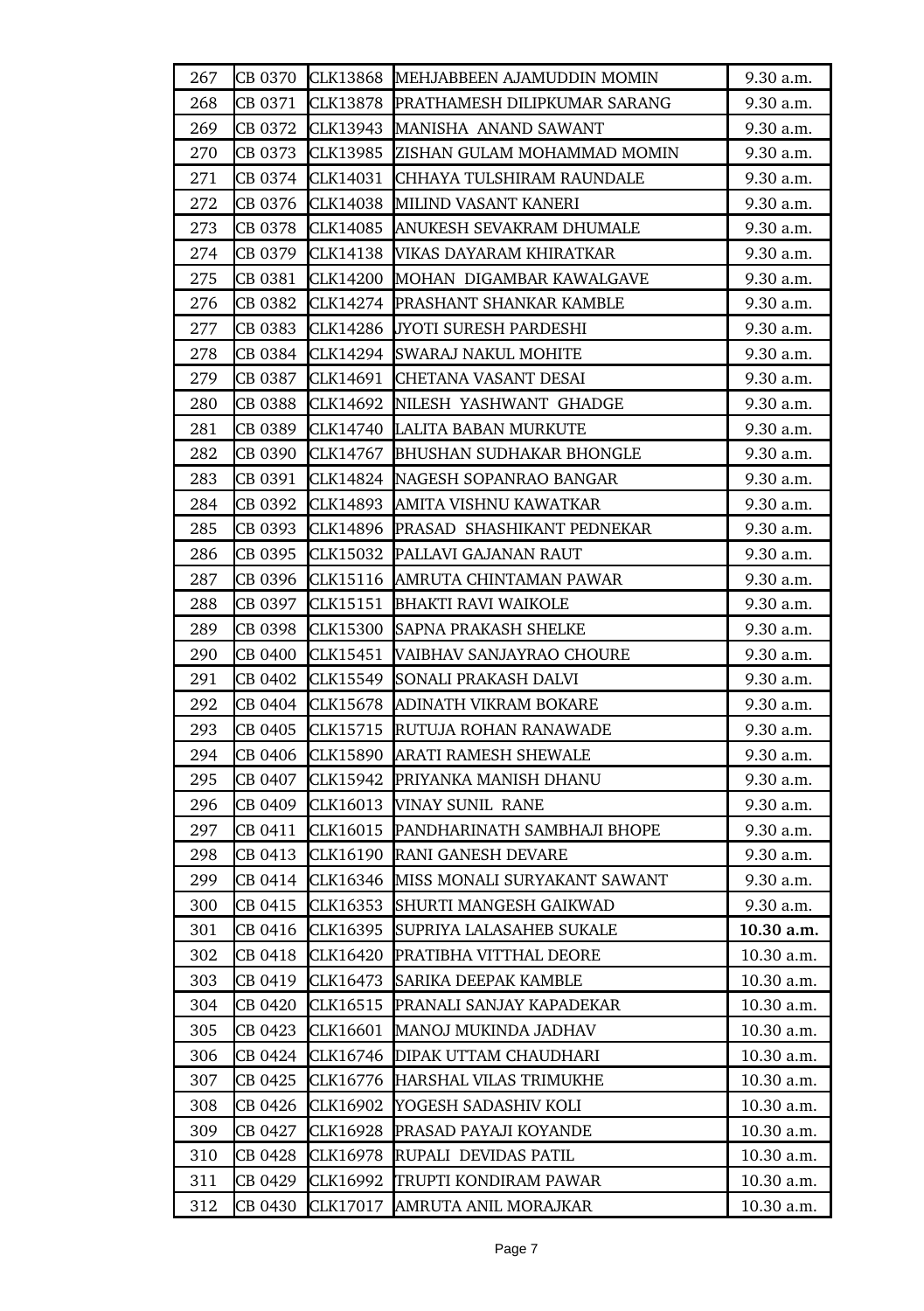| 313 | CB 0431 |                 | CLK17053 POOJA BALKRUSHNA DESAI            | 10.30 a.m. |
|-----|---------|-----------------|--------------------------------------------|------------|
| 314 | CB 0432 |                 | CLK17078 BHAGWAN MAHADEV BANGAR            | 10.30 a.m. |
| 315 | CB 0433 | CLK17092        | HASANSO IMAMSO SALAGAR                     | 10.30 a.m. |
| 316 | CB 0434 | CLK17152        | <b>SHRIKANT REVAN SURWASE</b>              | 10.30 a.m. |
| 317 | CB 0435 |                 | CLK17199 RAHUL PRAKASH WANI                | 10.30 a.m. |
| 318 | CB 0437 |                 | CLK17268 MAHESH HIMMATRAO MATRE            | 10.30 a.m. |
| 319 | CB 0438 | CLK17337        | DADARAM VISHNUJI YENDE                     | 10.30 a.m. |
| 320 | CB 0439 | CLK17351        | ASHA DHANAJI DESALE                        | 10.30 a.m. |
| 321 | CB 0442 | CLK17432        | AMRUTA BALIRAM KAWADE                      | 10.30 a.m. |
| 322 | CB 0444 |                 | CLK17509  NILIMA BASTILAL PATIL            | 10.30 a.m. |
| 323 | CB 0446 |                 | CLK17546 RAKESH RATILAL AGIVALE            | 10.30 a.m. |
| 324 | CB 0447 | CLK17575        | <b>BHAVANA ANIL SAWANT</b>                 | 10.30 a.m. |
| 325 | CB 0448 |                 | CLK17610 APARNA SHIVAJI ACHAREKAR          | 10.30 a.m. |
| 326 | CB 0451 | CLK17651        | SUPRIYA SUNIL PADVAL                       | 10.30 a.m. |
| 327 | CB 0452 | CLK17680        | PRATIK RAJARAM KHARAT                      | 10.30 a.m. |
| 328 | CB 0453 |                 | CLK17689 RUPALI TULSHIDAS RANDIVE          | 10.30 a.m. |
| 329 | CB 0454 |                 | CLK17715 RAVIKIRAN CHANDRASHEKHAR BIJARAGI | 10.30 a.m. |
| 330 | CB 0455 |                 | CLK17723 WIKAS DNYANDEO BARI               | 10.30 a.m. |
| 331 | CB 0456 |                 | CLK17726 DATTA BALASAHEB SHIMPLE           | 10.30 a.m. |
| 332 | CB 0457 | CLK17771        | <b>SHARAD DAMODAR JADHAV</b>               | 10.30 a.m. |
| 333 | CB 0458 |                 | CLK17776 SAGAR ASHOK THOMBARE              | 10.30 a.m. |
| 334 | CB 0459 | CLK17801        | SANGEETA PRAKASH WADEKAR                   | 10.30 a.m. |
| 335 | CB 0460 | CLK17864        | DHANANJAY PRAKASH PARVATE                  | 10.30 a.m. |
| 336 | CB 0461 | CLK17918        | <b>BHAUSAHEB DEVRAM RAYKAR</b>             | 10.30 a.m. |
| 337 | CB 0462 | CLK17956        | SAMADHAN BHASKAR SONAWANE                  | 10.30 a.m. |
| 338 | CB 0463 | CLK18043        | <b>VIJAY NAMDEVRAO RAUT</b>                | 10.30 a.m. |
| 339 | CB 0464 | CLK18048        | <b>ASHOK BABA LAVATE</b>                   | 10.30 a.m. |
| 340 | CB 0465 | CLK18051        | <b>BHALCHANDRA KASHINATH MALI</b>          | 10.30 a.m. |
| 341 | CB 0466 | <b>CLK18068</b> | NIKESH VIJAYRAO CHOUDHARI                  | 10.30 a.m. |
| 342 | CB 0467 |                 | CLK18119 ANITA HARIDAS BELKHEDKAR          | 10.30 a.m. |
| 343 | CB 0468 | CLK18292        | ASHWINI PURUSHOTTAM KHARADE                | 10.30 a.m. |
| 344 | CB 0469 | CLK18314        | AMIT SONIRAM KADU                          | 10.30 a.m. |
| 345 | CB 0470 | CLK18342        | RAJU PANDITRAO KADAM                       | 10.30 a.m. |
| 346 | CB 0471 | CLK18349        | <b>MAHENDRA ANANT BHOIR</b>                | 10.30 a.m. |
| 347 | CB 0472 | CLK18366        | SIDDHESH RAMAKANT TALGAONKAR               | 10.30 a.m. |
| 348 | CB 0473 | CLK18372        | DATTAJI GORAKHNATH MORE                    | 10.30 a.m. |
| 349 | CB 0474 | CLK18459        | <b>GANESH LAXMAN GANDE</b>                 | 10.30 a.m. |
| 350 | CB 0478 | CLK18485        | <b>PRACHI SANJAY PAWAR</b>                 | 10.30 a.m. |
| 351 | CB 0479 | CLK18507        | <b>JANARDAN RAMA GORE</b>                  | 10.30 a.m. |
| 352 | CB 0480 | CLK18647        | NAMRATA POONAM SONAWANE                    | 10.30 a.m. |
| 353 | CB 0481 |                 | CLK18648 DATTA MADHAVRAO JORULE            | 10.30 a.m. |
| 354 | CB 0484 | CLK18709        | ANITA YASHAVANT TAYDE                      | 10.30 a.m. |
| 355 | CB 0485 | CLK18760        | <b>BALAJI VENKATRAO MINKIKAR</b>           | 10.30 a.m. |
| 356 | CB 0486 | CLK18808        | <b>SACHIN RAJARAM SHINDE</b>               | 10.30 a.m. |
| 357 | CB 0487 | CLK18875        | SACHIN JANRAOJI KANSE                      | 10.30 a.m. |
| 358 | CB 0490 | CLK18914        | SUPRIYA SHRIKANT KULKARNI                  | 10.30 a.m. |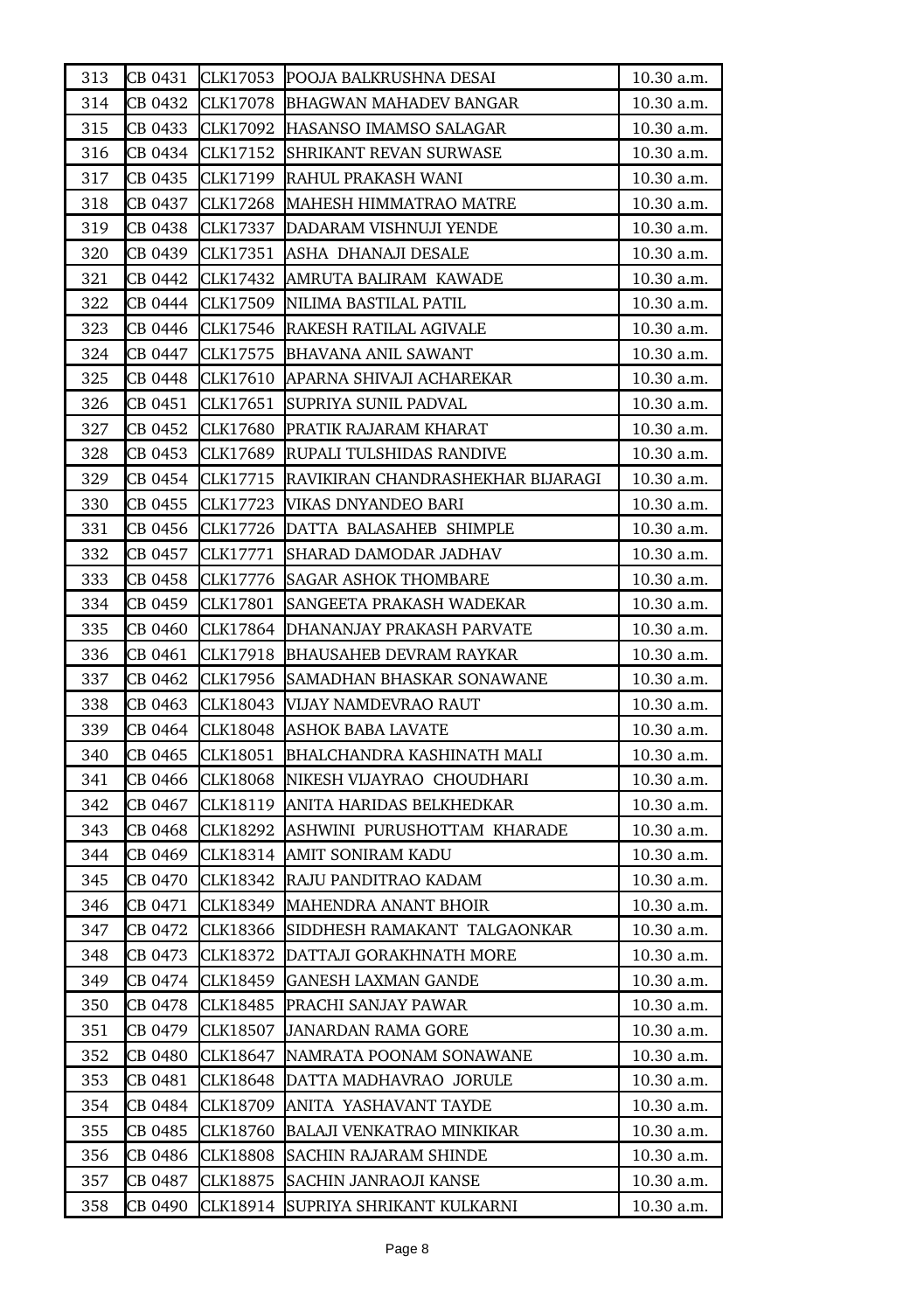| 359 | CB 0491 | CLK18925        | MOHINI KAILAS SHIRSAT                 | 10.30 a.m. |
|-----|---------|-----------------|---------------------------------------|------------|
| 360 | CB 0492 | CLK18969        | YOGESH BHARAT PATIL                   | 10.30 a.m. |
| 361 | CB 0495 |                 | CLK18984 MADHURA UDAY VELHAL          | 10.30 a.m. |
| 362 | CB 0497 | CLK19069        | RACHANA DIGAMBAR BHANDARI             | 10.30 a.m. |
| 363 | CB 0499 | CLK19106        | <b>JYOTI RAVINDRA VINCHU</b>          | 10.30 a.m. |
| 364 | CB 0500 | CLK19207        | <b>PRAVIN NARAYAN GORDE</b>           | 10.30 a.m. |
| 365 | CB 0501 |                 | CLK19209 ASHWINI SHARAD BHOPE         | 10.30 a.m. |
| 366 | CB 0503 |                 | CLK19291 MAHESH BHANUDAS GOHANE       | 10.30 a.m. |
| 367 | CB 0505 | CLK19361        | NIKHITA MADHUKAR SURVE                | 10.30 a.m. |
| 368 | CB 0506 |                 | CLK19426 SAPANA RAVINDRA BHAGAT       | 10.30 a.m. |
| 369 | CB 0508 | CLK19495        | DHANANJAY ANANT DESHPANDE             | 10.30 a.m. |
| 370 | CB 0509 | CLK19605        | DARSHNA SHREEDHAR MHADAYE             | 10.30 a.m. |
| 371 | CB 0510 | CLK19629        | POOJA ANIRUDHA SAWANT                 | 10.30 a.m. |
| 372 | CB 0511 | CLK19775        | <b>ANKUSH GANESH PATIL</b>            | 10.30 a.m. |
| 373 | CB 0512 |                 | CLK19798 SUPRIT KISHOR THAKUR         | 10.30 a.m. |
| 374 | CB 0515 | CLK19861        | NILAM KISHOR MORE                     | 10.30 a.m. |
| 375 | CB 0519 | CLK19975        | ANKIT JAYVANT GURAV                   | 10.30 a.m. |
| 376 | CB 0520 | CLK19981        | <b>JAGDISH PANDURANG PATIL</b>        | 10.30 a.m. |
| 377 | CB 0521 |                 | CLK19996  GORAKSHANATH EKNATH BHOKARE | 10.30 a.m. |
| 378 | CB 0523 | CLK20163        | SWAROOP PANDURANG CHOUGULE            | 10.30 a.m. |
| 379 | CB 0524 | <b>CLK20180</b> | VISHAL VISHWAS TATHE                  | 10.30 a.m. |
| 380 | CB 0525 | CLK20209        | <b>BHAGYASHRI DNYANESHWAR GOSAVI</b>  | 10.30 a.m. |
| 381 | CB 0527 | CLK20378        | YOGESH YUWRAJ CHAVAN                  | 10.30 a.m. |
| 382 | CB 0530 | CLK20495        | DAMINI SHARADCHANDRA PATIL            | 10.30 a.m. |
| 383 | CB 0532 | CLK20644        | KIRAN SAHEBRAO INGLE                  | 10.30 a.m. |
| 384 | CB 0535 | CLK20726        | <b>SHUBHANGI ATMARAM MORE</b>         | 10.30 a.m. |
| 385 | CB 0536 |                 | CLK20754 BALAJI PURBHAJI BANSODE      | 10.30 a.m. |
| 386 | CB 0537 |                 | CLK20793 PRAKASH ANANDA KOIGADE       | 10.30 a.m. |
| 387 | CB 0538 | CLK20821        | <b>SNEHAL MANTHAN GAONKAR</b>         | 10.30 a.m. |
| 388 | CB 0539 | CLK20853        | VILAS RAJENDRA BAGUL                  | 10.30 a.m. |
| 389 | CB 0542 | CLK20927        | <b>SWARA SUDARSHAN POTDAR</b>         | 10.30 a.m. |
| 390 | CB 0543 | CLK20991        | DNYANOBA BAPURAO HOLAMBE              | 10.30 a.m. |
| 391 | CB 0544 |                 | CLK21052 GORAKHNATH JOTIRAM KUMBHAR   | 10.30 a.m. |
| 392 | CB 0547 | CLK21162        | YAMINI KAILAS SHINDE                  | 10.30 a.m. |
| 393 | CB 0548 | CLK21168        | SHWETA CHANDRAKANT RAUL               | 10.30 a.m. |
| 394 | CB 0549 | CLK21213        | PRAGATI JAYWANT PAGDHARE              | 10.30 a.m. |
| 395 | CB 0550 | CLK21229        | VIDYA REVAN LASURVE                   | 10.30 a.m. |
| 396 | CB 0551 | CLK21291        | NIKITA SANDIP THAKUR                  | 10.30 a.m. |
| 397 | CB 0552 | CLK21358        | ABHIJEET BHASKAR MALI                 | 10.30 a.m. |
| 398 | CB 0553 | CLK21368        | VIJAY ASHOK KHAWALE                   | 10.30 a.m. |
| 399 | CB 0554 | CLK21500        | SHASHANK SHANTARAM KAND               | 10.30 a.m. |
| 400 | CB 0555 | CLK21513        | ASHA SHIVAJI ABUJ                     | 10.30 a.m. |
| 401 | CB 0556 | CLK21543        | SONALI ANANT POKHARE                  | 10.30 a.m. |
| 402 | CB 0558 | CLK21711        | MOHAN DASHARATH SHARLAWAR             | 10.30 a.m. |
| 403 | CB 0561 | CLK21838        | KARISHMA MUSA TADVI                   | 10.30 a.m. |
| 404 | CB 0564 | CLK21865        | AARTI CHANDRAKANT BHAGWAT             | 10.30 a.m. |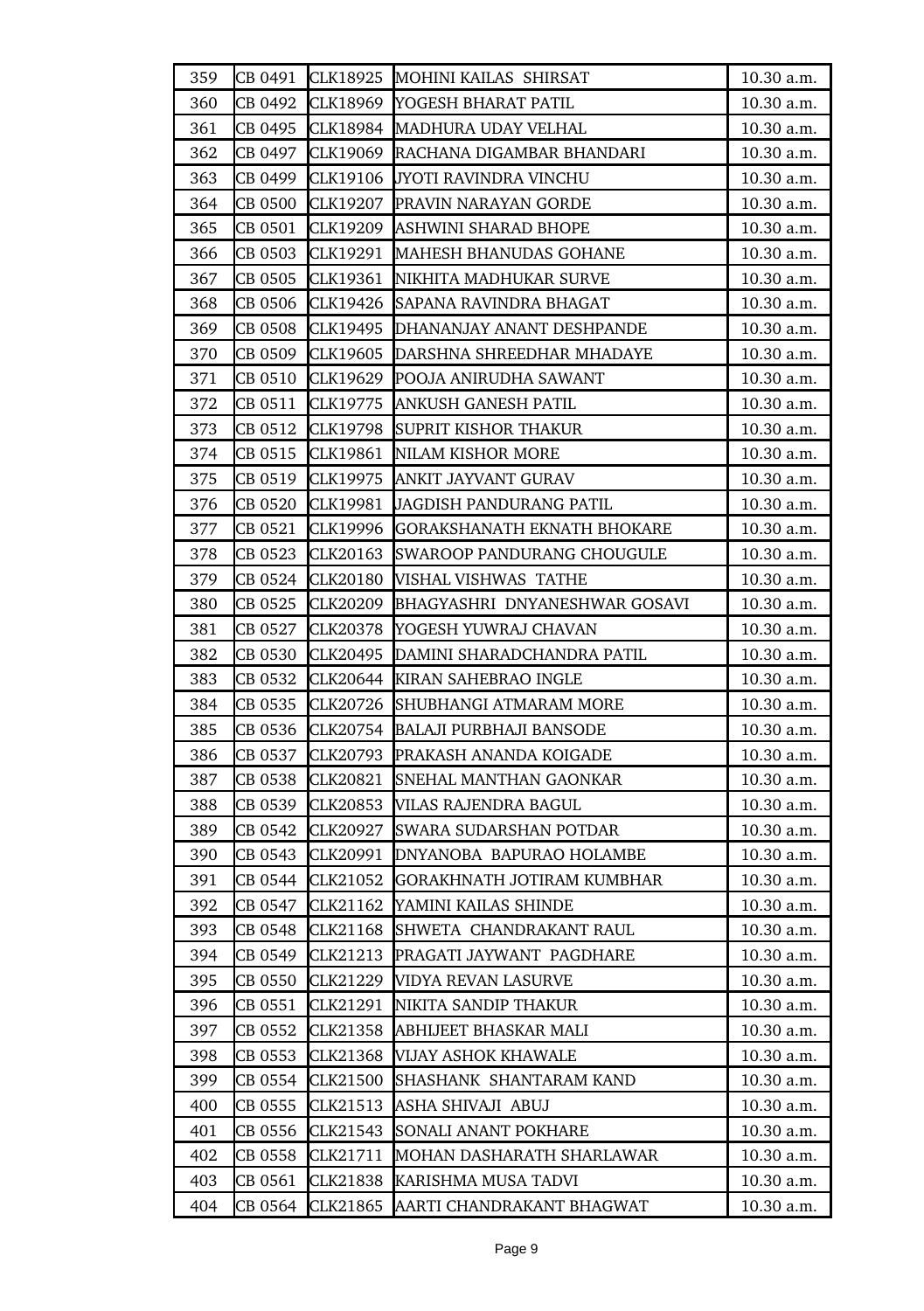| 405 | CB 0565 |                 | CLK21927 GAURI SADASHIV RAWOOL       | 10.30 a.m.   |
|-----|---------|-----------------|--------------------------------------|--------------|
| 406 | CB 0566 |                 | CLK21949  NITESH KALIDAS MAHADESHWAR | 10.30 a.m.   |
| 407 | CB 0567 | CLK21981        | LEENA RAMDAS KALE                    | 10.30 a.m.   |
| 408 | CB 0568 |                 | CLK21983 AVINASH MADHUKAR TUPE       | 10.30 a.m.   |
| 409 | CB 0569 |                 | CLK22040 SIDDHESH ACHUTANAND KEDAR   | 10.30 a.m.   |
| 410 | CB 0572 |                 | CLK22104 MANGESH ARUNRAO NAITAM      | 10.30 a.m.   |
| 411 | CB 0573 | CLK22141        | <b>DINESH BHANUDAS INGOLE</b>        | 10.30 a.m.   |
| 412 | CB 0574 |                 | CLK22176 NITIN PURUSHOTTAM WASEKAR   | 10.30 a.m.   |
| 413 | CB 0575 | CLK22207        | MANE DNYANESHWAR BHIVAJI             | 10.30 a.m.   |
| 414 | CB 0576 | CLK22237        | SHEETAL SIDDHARTH GAIKWAD            | 10.30 a.m.   |
| 415 | CB 0577 | CLK22246        | ANAYA OMKAR BORKAR                   | 10.30 a.m.   |
| 416 | CB 0578 | CLK22263        | <b>ABHIJEET DATTARAM ZURE</b>        | 10.30 a.m.   |
| 417 | CB 0582 | CLK22433        | <b>GULSHAN VITTHALRAO MORE</b>       | 10.30 a.m.   |
| 418 | CB 0586 |                 | CLK22649 PRATIK HEMANT MANE          | 10.30 a.m.   |
| 419 | CB 0587 | CLK22679        | VINOD GANGADHAR AMLE                 | 10.30 a.m.   |
| 420 | CB 0588 | CLK22681        | TRUSHNA DEODAS GANVIR                | 10.30 a.m.   |
| 421 | CB 0593 | CLK22870        | <b>PRATIK KISHOR BANGAR</b>          | 10.30 a.m.   |
| 422 | CB 0594 | <b>CLK22898</b> | <b>SACHIN VITTHAL MODAK</b>          | $10.30$ a.m. |
| 423 | CB 0595 | CLK22911        | RACHANA GANESH PAWAR                 | 10.30 a.m.   |
| 424 | CB 0597 | CLK22929        | MAHENDRA MAROTRAO BORKAR             | 10.30 a.m.   |
| 425 | CB 0598 |                 | CLK23009 RAMESH KACHRU SHINDE        | $10.30$ a.m. |
| 426 | CB 0599 |                 | CLK23093 AJIT VITTHAL KHAROSE        | 10.30 a.m.   |
| 427 | CB 0600 | CLK23361        | YOGESH CHANDRAVADAN KADAM            | 10.30 a.m.   |
| 428 | CB 0601 | CLK23426        | UMESH ANAND RATHOD                   | 10.30 a.m.   |
| 429 | CB 0602 | CLK23521        | ZAFAR IQBAL GULAM MOHAMMAD MOMIN     | 10.30 a.m.   |
| 430 | CB 0603 | CLK23537        | <b>AKSHAY GAJANANRAO WAGHODE</b>     | 10.30 a.m.   |
| 431 | CB 0604 | <b>CLK23538</b> | KUNAL PUNDLIK RATHOD                 | 10.30 a.m.   |
| 432 | CB 0606 | CLK23569        | <b>PRITI VIJAY MONDE</b>             | 10.30 a.m.   |
| 433 | CB 0607 | CLK23584        | SHILPA BAPU BIRAJDAR                 | 10.30 a.m.   |
| 434 | CB 0608 |                 | <b>CLK23590 POOJA MANOHAR NAIK</b>   | 10.30 a.m.   |
| 435 | CB 0610 | CLK23609        | MAKSUD MAHEBOOB SHAIKH               | 10.30 a.m.   |
| 436 | CB 0611 | CLK23677        | JAYASHRI NAGORAO MAPARE              | 10.30 a.m.   |
| 437 | CB 0612 | CLK23706        | YOGESH WASUDEVRAO WADHAI             | 10.30 a.m.   |
| 438 | CB 0614 | CLK23842        | MAYURI MUKUND DESHPANDE              | 10.30 a.m.   |
| 439 | CB 0615 | CLK23876        | <b>SACHIN ARUN KORDE</b>             | 10.30 a.m.   |
| 440 | CB 0616 | CLK23887        | MANGESH MALHARI CHINCHANKAR          | 10.30 a.m.   |
| 441 | CB 0617 | CLK23985        | PRAFUL SHRIRAM NUNELWAR              | 10.30 a.m.   |
| 442 | CB 0618 | CLK24009        | NAGARGOJE TIRUPATI NATHRAO           | 10.30 a.m.   |
| 443 | CB 0620 | CLK24027        | SANKET RANU BHANGARE                 | 10.30 a.m.   |
| 444 | CB 0621 | CLK24033        | AKSHAY VINOD CHAMALWAR               | 10.30 a.m.   |
| 445 | CB 0622 | CLK24069        | SUSHMA SHANTARAM VISHE               | 10.30 a.m.   |
| 446 | CB 0623 | CLK24221        | PRAMOD MAHADU VIRKAR                 | 10.30 a.m.   |
| 447 | CB 0625 | CLK24237        | SHILPA SHIVCHARAN PUROHIT            | 10.30 a.m.   |
| 448 | CB 0626 | CLK24250        | LAKHAN UDHAV NIKAM                   | 10.30 a.m.   |
| 449 | CB 0627 | CLK24316        | PRADIP GANGARAM METKAR               | 10.30 a.m.   |
| 450 | CB 0628 | CLK24363        | RASHMI VIKAS KANUKALE                | 10.30 a.m.   |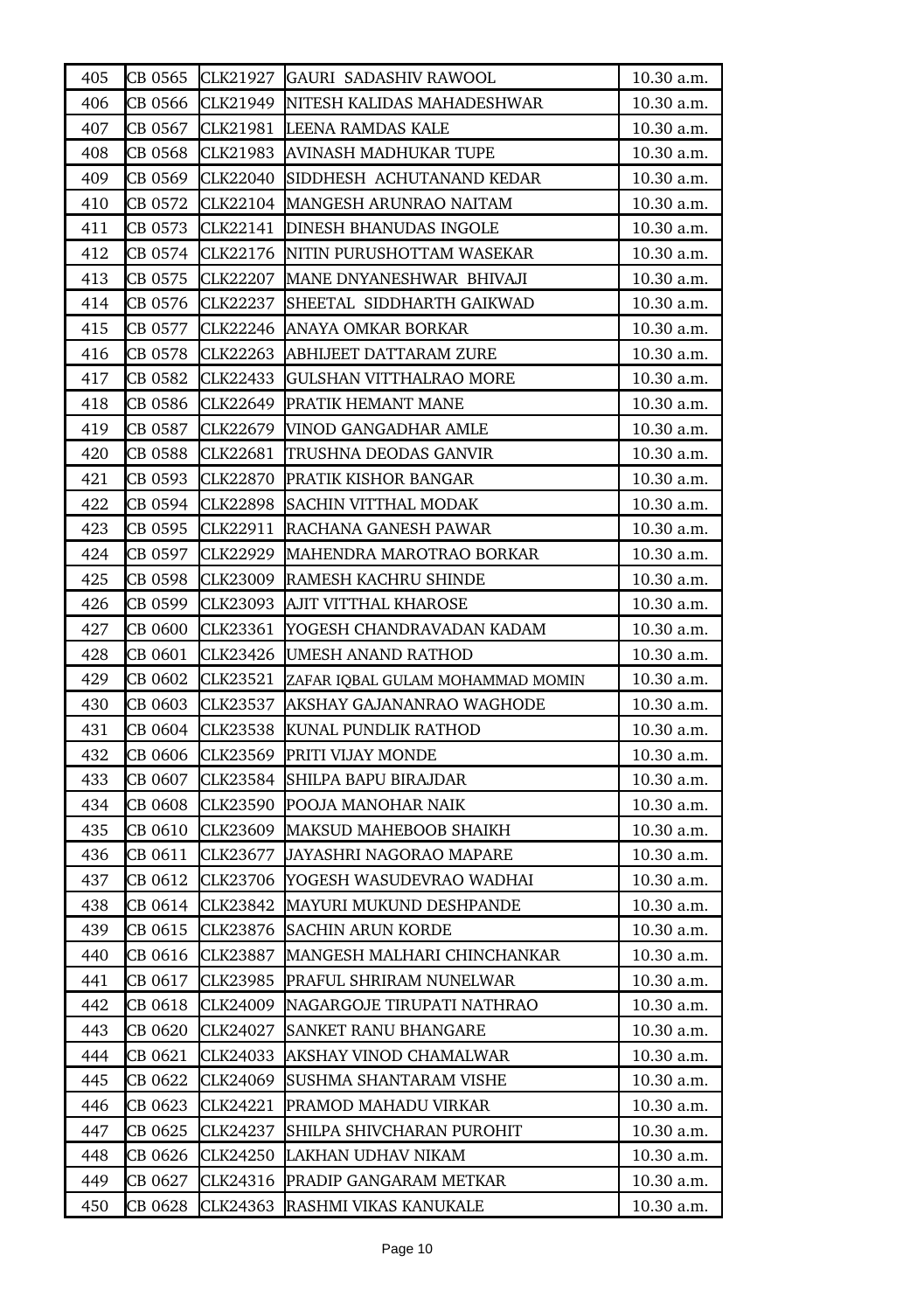| 451 | CB 0629 | <b>CLK24408</b> | SURENDRA VITTHALRAO MORE       | 11.30 a.m. |
|-----|---------|-----------------|--------------------------------|------------|
| 452 | CB 0631 | CLK24496        | <b>SWATI JAGDISH LAD</b>       | 11.30 a.m. |
| 453 | CB 0634 | CLK24647        | SUPRIYA VITTHAL KOLI           | 11.30 a.m. |
| 454 | CB 0635 | CLK24657        | <b>SAGAR LAXMAN GAIKWAD</b>    | 11.30 a.m. |
| 455 | CB 0636 | CLK24666        | NITESH KHUSHALJI GIRIGOSAVI    | 11.30 a.m. |
| 456 | CB 0637 | CLK24675        | AVINASH ANKUSH PATIL           | 11.30 a.m. |
| 457 | CB 0638 | CLK24695        | NIKHIL SHANTARAM SANAP         | 11.30 a.m. |
| 458 | CB 0639 | CLK24696        | SMITA MAHAVIR EKHANDE          | 11.30 a.m. |
| 459 | CB 0640 | CLK24781        | SUNIL AMARSINGH PATIL          | 11.30 a.m. |
| 460 | CB 0641 | CLK24786        | SHRINIVAS PANDHARINATH JUKKALE | 11.30 a.m. |
| 461 | CB 0642 | CLK24807        | AMOL KESHAVRAO ZOND            | 11.30 a.m. |
| 462 | CB 0643 | CLK24813        | YOGESH SAKHARAM PATIL          | 11.30 a.m. |
| 463 | CB 0644 | CLK24871        | ASAVARI EKNATH YADAV           | 11.30 a.m. |
| 464 | CB 0645 | <b>CLK24883</b> | AKSHAY KUMAR CHAVAN            | 11.30 a.m. |
| 465 | CB 0646 | CLK24961        | AYYUB ABBAS SHAIKH             | 11.30 a.m. |
| 466 | CB 0647 | CLK25022        | PRANALI ASHOK AHIRE            | 11.30 a.m. |
| 467 | CB 0649 | CLK25190        | PRIYANKA TUSHAR VAYANGANKAR    | 11.30 a.m. |
| 468 | CB 0651 | CLK25221        | PRAJAKTA PANDHARINATH WADEKAR  | 11.30 a.m. |
| 469 | CB 0652 | CLK25236        | ARUNA HANUMANJI THAKARE        | 11.30 a.m. |
| 470 | CB 0655 | CLK25672        | CHAITALI KALPESH DABHILKAR     | 11.30 a.m. |
| 471 | CB 0656 | CLK25740        | PRIYA MANOHAR PATIL            | 11.30 a.m. |
| 472 | CB 0657 | CLK25772        | MADHURI SHYAMSUNDER TANDAN     | 11.30 a.m. |
| 473 | CB 0659 | CLK25823        | VAISHALI BHOJRAJ CHANKAPURE    | 11.30 a.m. |
| 474 | CB 0661 | CLK26013        | MANGESH SUBHASH SONANKAR       | 11.30 a.m. |
| 475 | CB 0663 | CLK26044        | <b>MANALI MANDAR NIMBALKAR</b> | 11.30 a.m. |
| 476 | CB 0664 | CLK26081        | <b>GANESH ARVIND NIMBOLKAR</b> | 11.30 a.m. |
| 477 | CB 0665 | CLK26136        | PRIYANKA VIJAY PARAB           | 11.30 a.m. |
| 478 | CB 0667 | CLK26192        | PRITI VASANT CHAVAN            | 11.30 a.m. |
| 479 | CB 0669 | CLK26273        | MOHINI VILAS KSHIRSAGAR        | 11.30 a.m. |
| 480 | CB 0672 | CLK26333        | KALPANA RAGHUNATH USAKOYAL     | 11.30 a.m. |
| 481 | CB 0673 | CLK26339        | SHUBHAM SHANKAR AGALAWE        | 11.30 a.m. |
| 482 | CB 0674 | CLK26471        | ANITA CHANDRAKANT KALE         | 11.30 a.m. |
| 483 | CB 0675 | CLK26534        | UJWAL GAJANANRAO WANKHADE      | 11.30 a.m. |
| 484 | CB 0676 | CLK26569        | <b>AWEJ FARUKH SHEIKH</b>      | 11.30 a.m. |
| 485 | CB 0677 | <b>CLK26578</b> | PAYAL SURENDRA RAMTEKE         | 11.30 a.m. |
| 486 | CB 0679 | CLK26664        | SURESH MOTILAL KATHARE         | 11.30 a.m. |
| 487 | CB 0680 | CLK26747        | DNYANESHWAR NANDU SHINDE       | 11.30 a.m. |
| 488 | CB 0683 | <b>CLK26806</b> | POOJA ARVIND BHUSKAT           | 11.30 a.m. |
| 489 | CB 0685 | CLK26957        | PURUSHOTTAM NARAYAN WANI       | 11.30 a.m. |
| 490 | CB 0687 | <b>CLK27000</b> | PRIYALI MUKUND BHUDE           | 11.30 a.m. |
| 491 | CB 0688 | CLK27027        | RAJASHREE SHANKARRAO SARDAR    | 11.30 a.m. |
| 492 | CB 0689 | CLK27031        | <b>BABAN ANKUSHRAO DHOLE</b>   | 11.30 a.m. |
| 493 | CB 0690 | <b>CLK27040</b> | YOGESH DNYANDEV GANGAN         | 11.30 a.m. |
| 494 | CB 0691 | CLK27090        | ARATI JAGDEO INGALE            | 11.30 a.m. |
| 495 | CB 0692 | CLK27115        | KHANDERAO SHIVAJI KHARADE      | 11.30 a.m. |
| 496 | CB 0694 | CLK27232        | <b>GANESH BABULAL KUMAWAT</b>  | 11.30 a.m. |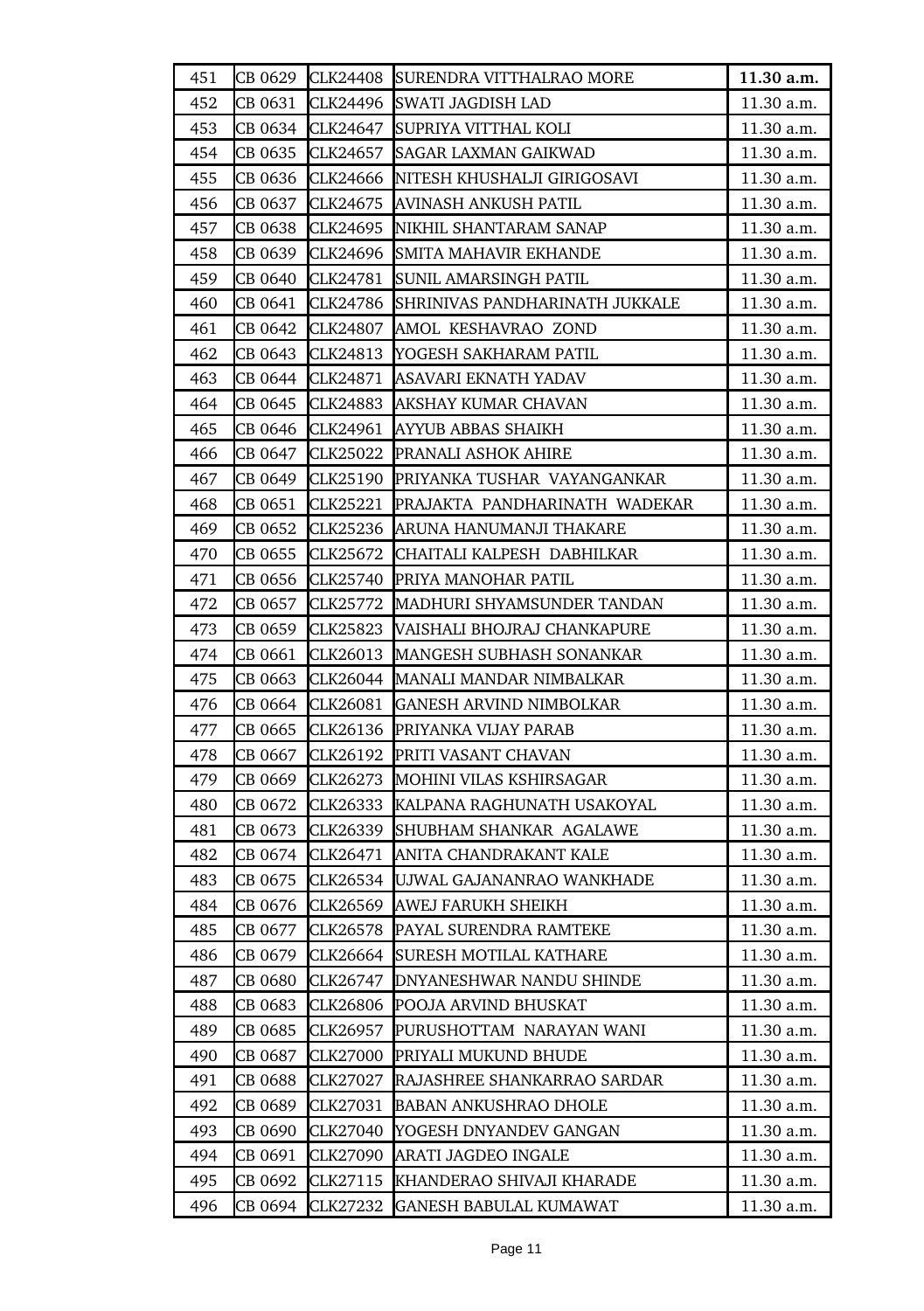| 497 | CB 0695 |                 | CLK27267 PRATIKSHA MANOHAR WAGHMARE | 11.30 a.m. |
|-----|---------|-----------------|-------------------------------------|------------|
| 498 | CB 0696 |                 | CLK27284 MEGHANA VILAS DHUMAL       | 11.30 a.m. |
| 499 | CB 0697 | CLK27538        | VAIJAYANTI SHARADCHANDRA JADYE      | 11.30 a.m. |
| 500 | CB 0698 | CLK27576        | AKSHAY GOVIND LAD                   | 11.30 a.m. |
| 501 | CB 0699 | CLK27587        | DNYANESHWAR DIGAMBAR PITALE         | 11.30 a.m. |
| 502 | CB 0700 |                 | CLK27674 AMEY KISHOR GANU           | 11.30 a.m. |
| 503 | CB 0702 | CLK27786        | KOMAL VISHAL PATIL                  | 11.30 a.m. |
| 504 | CB 0703 | CLK27792        | SHRADDHA VIJAY LAD                  | 11.30 a.m. |
| 505 | CB 0706 | CLK27870        | MADHAV YADAV DESALE                 | 11.30 a.m. |
| 506 | CB 0708 | CLK27948        | SWAPNIL KASHINATH DODE              | 11.30 a.m. |
| 507 | CB 0709 | <b>CLK28030</b> | ASHWINI SHYAMRAO JADHAV             | 11.30 a.m. |
| 508 | CB 0710 | CLK28070        | SWATI RAHUL GAVDE                   | 11.30 a.m. |
| 509 | CB 0711 | CLK28099        | <b>SANDIP RAOSAHEB BHAROSE</b>      | 11.30 a.m. |
| 510 | CB 0712 | CLK28117        | <b>SANTOSH HARIBHAU AWHAD</b>       | 11.30 a.m. |
| 511 | CB 0713 | CLK28130        | ASHWINI SHIVAJJAPPA NAGTHANE        | 11.30 a.m. |
| 512 | CB 0714 | CLK28160        | WISHNU SHESHERAO KHUNE              | 11.30 a.m. |
| 513 | CB 0715 | CLK28247        | PANKAJ ASHOKRAO RAUT                | 11.30 a.m. |
| 514 | CB 0716 | CLK28251        | NIKHIL DILIPRAO WADALKAR            | 11.30 a.m. |
| 515 | CB 0717 | CLK28282        | SURENDRA SHANTARAM PATIL            | 11.30 a.m. |
| 516 | CB 0719 | CLK28344        | SUJATA DNYNESHWAR SELKAR            | 11.30 a.m. |
| 517 | CB 0720 | CLK28351        | <b>SWATI SUMED SAWANT</b>           | 11.30 a.m. |
| 518 | CB 0721 | CLK28369        | ABHINANDAN ARVIND MATKAR            | 11.30 a.m. |
| 519 | CB 0722 | CLK28387        | NUTAN NARAYAN DEWARKAR              | 11.30 a.m. |
| 520 | CB 0724 | CLK28603        | SEEMA GIRISH JOSHI                  | 11.30 a.m. |
| 521 | CB 0725 | CLK28652        | <b>BHAGYASHREE RAMESH BOLE</b>      | 11.30 a.m. |
| 522 | CB 0726 |                 | CLK28684 KAILAS RANGRAO PADME       | 11.30 a.m. |
| 523 | CB 0727 |                 | CLK28740 RAJKUMAR NAMDEO KOKATE     | 11.30 a.m. |
| 524 | CB 0729 | CLK28821        | VIJAY RAMESH JADHAV                 | 11.30 a.m. |
| 525 | CB 0730 | CLK28883        | PRASHANT JAGANNATH PATIL            | 11.30 a.m. |
| 526 | CB 0732 | CLK29003        | RAGHUNATH DEVRAM POKLA              | 11.30 a.m. |
| 527 | CB 0733 | CLK29057        | SHITAL SHANKARRAO KHANDEKAR         | 11.30 a.m. |
| 528 | CB 0734 | CLK29073        | PRIYANKA LAHU PATIL                 | 11.30 a.m. |
| 529 | CB 0736 | CLK29118        | YASHASWI YOGESH SHINDE              | 11.30 a.m. |
| 530 | CB 0737 | CLK29223        | <b>MAYUR ASHOK GAJARE</b>           | 11.30 a.m. |
| 531 | CB 0738 | CLK29241        | PALLAVI PRAKASH SALVI               | 11.30 a.m. |
| 532 | CB 0739 | CLK29255        | SARIKA SATYAM PATIL                 | 11.30 a.m. |
| 533 | CB 0741 | CLK29355        | KETAN NANDKISHOR CHAUDHARI          | 11.30 a.m. |
| 534 | CB 0742 | CLK29358        | VARSHA VISHWAS ASAWALE              | 11.30 a.m. |
| 535 | CB 0743 | CLK29412        | SANDIP GANPAT JAIGADE               | 11.30 a.m. |
| 536 | CB 0744 | CLK29444        | VICKY SAHEBRAO NAND                 | 11.30 a.m. |
| 537 | CB 0745 |                 | CLK29445 ASHWIN ASHOKRAO BHALERAO   | 11.30 a.m. |
| 538 | CB 0746 | CLK29507        | SONALI ANIL RAUT                    | 11.30 a.m. |
| 539 | CB 0747 | CLK29527        | PRIYANKA RAMESH PATIL               | 11.30 a.m. |
| 540 | CB 0748 | CLK29591        | DIGVIJAY DILIP GAIKWAD              | 11.30 a.m. |
| 541 | CB 0749 | CLK29635        | SUCHIT DILIP PINGALE                | 11.30 a.m. |
| 542 | CB 0750 | CLK29639        | MAHESH SAKHARAM RAHATE              | 11.30 a.m. |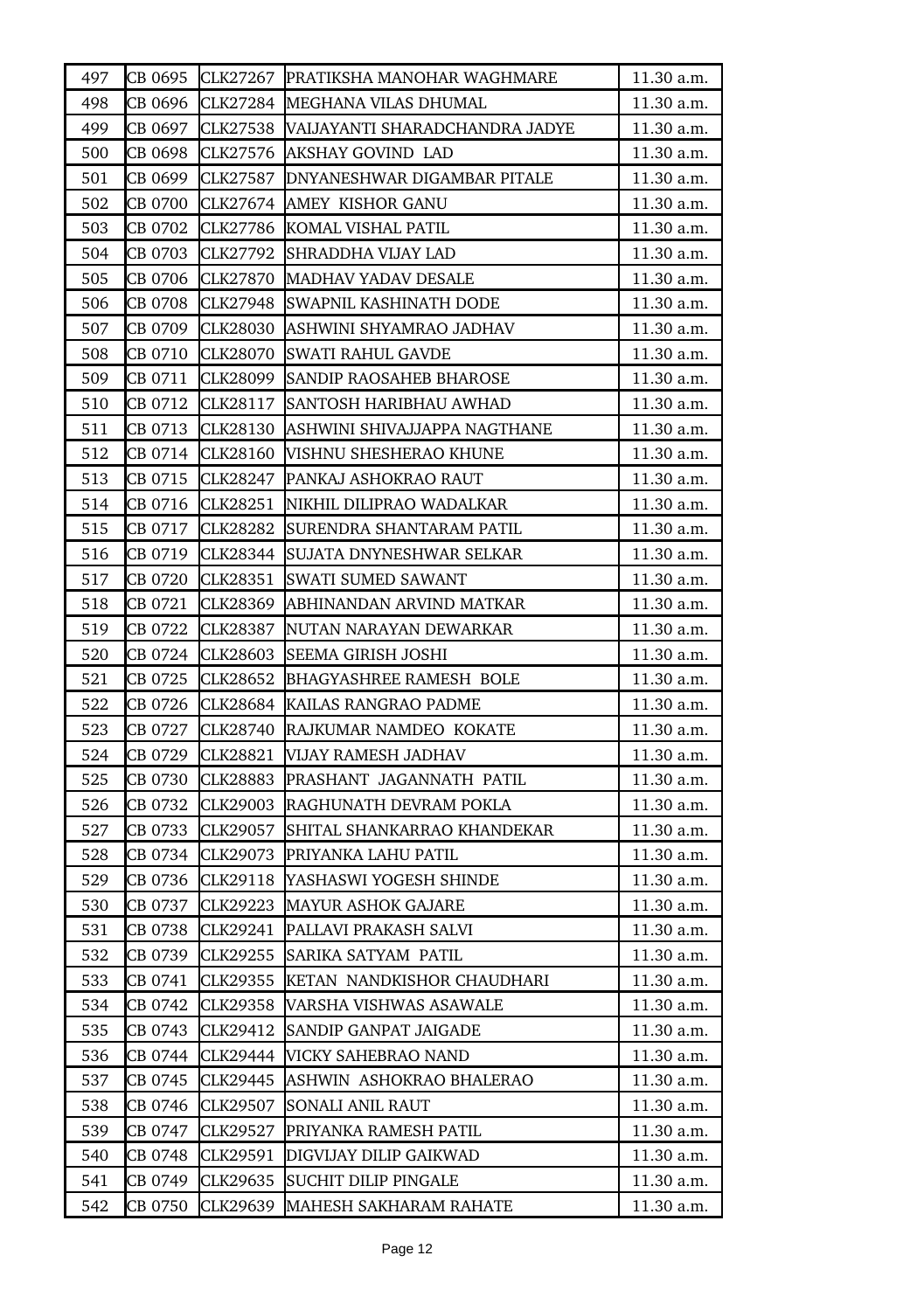| 543 | CB 0751 |                 | CLK29772 DEVENDRA ARJUN BARETHIYE | 11.30 a.m. |
|-----|---------|-----------------|-----------------------------------|------------|
| 544 | CB 0752 | CLK29848        | <b>RESHMA RAVINDRA MANE</b>       | 11.30 a.m. |
| 545 | CB 0753 | CLK29850        | HEMANGI KISHOR KARPE              | 11.30 a.m. |
| 546 | CB 0754 | CLK29882        | AJAY JAGDISH MISHRA               | 11.30 a.m. |
| 547 | CB 0755 | CLK29935        | <b>SACHIN EKNATH BHAMARE</b>      | 11.30 a.m. |
| 548 | CB 0756 | CLK30100        | URMILA PUNDLIK SONAWANE           | 11.30 a.m. |
| 549 | CB 0757 | CLK30103        | TRUPTI KESHAV ROKADE              | 11.30 a.m. |
| 550 | CB 0758 | CLK30139        | <b>BHASKAR KESHAV BHOIR</b>       | 11.30 a.m. |
| 551 | CB 0759 | CLK30224        | <b>SWAPNIL MANSING GAIKWAD</b>    | 11.30 a.m. |
| 552 | CB 0760 | CLK30281        | VINDA BALKRUSHNA KAMBLE           | 11.30 a.m. |
| 553 | CB 0761 | CLK30397        | RUTIKA VITHAL GAIKWAD             | 11.30 a.m. |
| 554 | CB 0762 | CLK30453        | <b>SUNANDA SUNIL PAWAR</b>        | 11.30 a.m. |
| 555 | CB 0763 | <b>CLK30600</b> | <b>TEJAS RAVINDRA GAIKWAD</b>     | 11.30 a.m. |
| 556 | CB 0764 | CLK30613        | AVINASH LAXMIKANT BAISANE         | 11.30 a.m. |
| 557 | CB 0767 | CLK30849        | VIKRANT GOVINDRAO SURWASE         | 11.30 a.m. |
| 558 | CB 0768 | CLK30854        | <b>SWAPNIL ANIL GHUNTE</b>        | 11.30 a.m. |
| 559 | CB 0771 | CLK30911        | RESHMA GANGARAM PATIL             | 11.30 a.m. |
| 560 | CB 0772 | CLK30912        | <b>SAYALI SUNDAR PARAB</b>        | 11.30 a.m. |
| 561 | CB 0774 |                 | CLK30969 NAMRATA YOGESH SHETYE    | 11.30 a.m. |
| 562 | CB 0775 | CLK31010        | ANIRUDDHA ARVIND JUNGHARE         | 11.30 a.m. |
| 563 | CB 0776 | CLK31030        | PRAJAKTA RAMESH BIJAM             | 11.30 a.m. |
| 564 | CB 0777 | CLK31039        | <b>SANDEEP VAMAN KARALE</b>       | 11.30 a.m. |
| 565 | CB 0778 | CLK31139        | SAISINGH GANGARAM BAIS            | 11.30 a.m. |
| 566 | CB 0779 | CLK31194        | ARCHANA NAMADEV SONAWANE          | 11.30 a.m. |
| 567 | CB 0782 | CLK31569        | SUNANDA PARMESHWAR PUJARI         | 11.30 a.m. |
| 568 | CB 0783 | CLK31578        | ASLAM RAMJAN SHAIKH               | 11.30 a.m. |
| 569 | CB 0784 | CLK31591        | KOMAL SANJAY GUPTA                | 11.30 a.m. |
| 570 | CB 0785 |                 | CLK31598 RUKMINI AMBADAS GUJALE   | 11.30 a.m. |
| 571 | CB 0786 | CLK31750        | <b>VAISHALI MOHAN NAIK</b>        | 11.30 a.m. |
| 572 | CB 0789 |                 | CLK31955 DEVANAND ABHIMAN WAHULE  | 11.30 a.m. |
| 573 | CB 0790 |                 | CLK32195 SACHIN SHRAVAN CHAVAN    | 11.30 a.m. |
| 574 | CB 0793 | CLK32346        | VAIBHAV CHANDRAKANT BHANDARE      | 11.30 a.m. |
| 575 | CB 0794 | CLK32411        | RAJENDRA SUDAM CHAVAN             | 11.30 a.m. |
| 576 | CB 0795 | CLK32488        | SHUBHANGI DNYANDEO GAIKWAD        | 11.30 a.m. |
| 577 | CB 0796 | CLK32506        | KAJAL KRUSHNARAO LANJEWAR         | 11.30 a.m. |
| 578 | CB 0798 | CLK32565        | <b>SUJATA BHARAT BURLE</b>        | 11.30 a.m. |
| 579 | CB 0800 | CLK32606        | PRATHAMESH VINOD PITALE           | 11.30 a.m. |
| 580 | CB 0801 | CLK32620        | <b>PRAVIN SAHEBRAO MANKAR</b>     | 11.30 a.m. |
| 581 | CB 0802 | CLK32642        | VISHAVJEET RAMRAO PATIL           | 11.30 a.m. |
| 582 | CB 0803 | CLK32687        | SANTOSH ASHOK DESHMUKH            | 11.30 a.m. |
| 583 | CB 0805 | CLK32722        | SNEHAL SANDIP DESHMUKH            | 11.30 a.m. |
| 584 | CB 0806 | CLK32761        | <b>SHIVDAS KISAN BHANGARE</b>     | 11.30 a.m. |
| 585 | CB 0807 | CLK32834        | PRAVIN RAJARAM PATIL              | 11.30 a.m. |
| 586 | CB 0808 | CLK32841        | <b>BHUPESH UDDHAV UKEY</b>        | 11.30 a.m. |
| 587 | CB 0809 | CLK32952        | PRAKASH AMRUT KHUNE               | 11.30 a.m. |
| 588 | CB 0810 | CLK32953        | DASHARATH KRISHNA DONGARE         | 11.30 a.m. |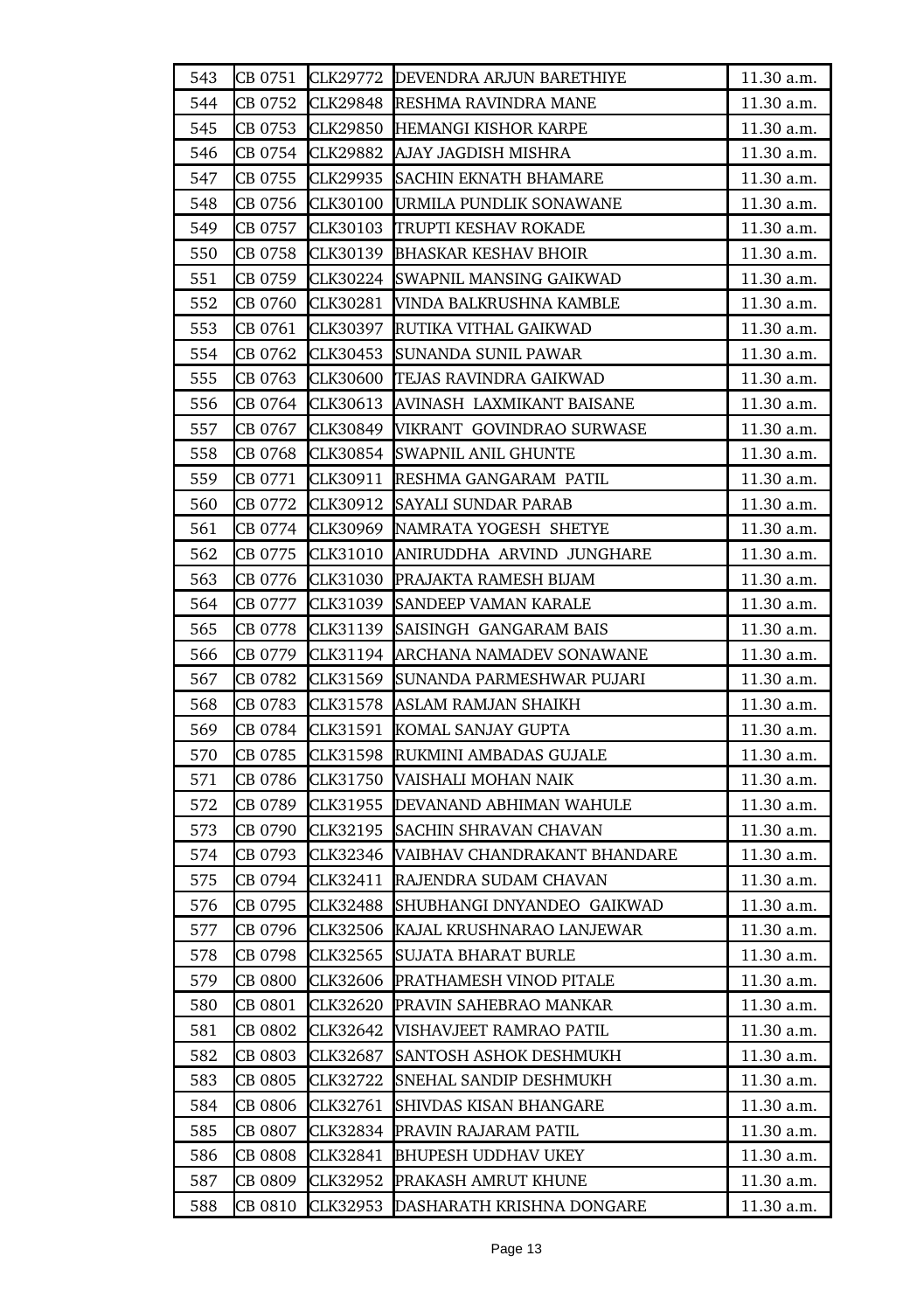| 589 | CB 0811 |                 | CLK32976 NANDKISHOR SURAJLAL PATLE | 11.30 a.m. |
|-----|---------|-----------------|------------------------------------|------------|
| 590 | CB 0812 | CLK32982        | <b>SUYOG RAMA BADE</b>             | 11.30 a.m. |
| 591 | CB 0813 | CLK33025        | SHUBHAM MURLIDHAR LILARVHE         | 11.30 a.m. |
| 592 | CB 0814 | CLK33029        | <b>ASHOK MUNJAJI JADHAV</b>        | 11.30 a.m. |
| 593 | CB 0815 | CLK33068        | APARNA HEMCHANDRA TAMORE           | 11.30 a.m. |
| 594 | CB 0816 | CLK33110        | VILAS GUNDAPPA MAHANING            | 11.30 a.m. |
| 595 | CB 0818 | CLK33195        | <b>PRAMOD DNYANDEV MANE</b>        | 11.30 a.m. |
| 596 | CB 0819 | CLK33330        | RUPALI HEMASHACHANDRA SHAHANE      | 11.30 a.m. |
| 597 | CB 0820 | CLK33333        | NILESH YOGESHWAR CHANDORE          | 11.30 a.m. |
| 598 | CB 0821 | CLK33360        | CHHAYA BHANUDAS PUNGLE             | 11.30 a.m. |
| 599 | CB 0822 | CLK33362        | VISHNU YADAVRAO PATIL              | 11.30 a.m. |
| 600 | CB 0823 | CLK33363        | GAYATRI SUDHIR DHARASURKAR         | 11.30 a.m. |
| 601 | CB 0824 | CLK33396        | DHANASHRI RADHAKRISHNA PATHAK      | 12.30 p.m. |
| 602 | CB 0825 | CLK33482        | <b>JUHI ANIL MANKAME</b>           | 12.30 p.m. |
| 603 | CB 0826 | CLK33485        | PAVITRA PARSHURAM HADPAD           | 12.30 p.m. |
| 604 | CB 0827 | CLK33550        | VIKAS BALAJI MUNDE                 | 12.30 p.m. |
| 605 | CB 0828 | CLK33645        | <b>DEEPALI KASHINATH BANSOD</b>    | 12.30 p.m. |
| 606 | CB 0829 | CLK33661        | <b>TUSHAR RAMESH PATIL</b>         | 12.30 p.m. |
| 607 | CB 0830 | CLK33695        | <b>SHWETA SAGAR PATIL</b>          | 12.30 p.m. |
| 608 | CB 0831 | CLK33864        | <b>GOVIND VANKATI ADERAO</b>       | 12.30 p.m. |
| 609 | CB 0832 | CLK33878        | <b>BHIMRAO SUGRIV THOMBRE</b>      | 12.30 p.m. |
| 610 | CB 0833 | CLK33935        | PANKAJ GOPAL PATIL                 | 12.30 p.m. |
| 611 | CB 0835 | CLK34046        | <b>PRASHANT VASUDEO DANDEKAR</b>   | 12.30 p.m. |
| 612 | CB 0836 | <b>CLK34088</b> | ABHIJEET PRAKASH CHAVAN            | 12.30 p.m. |
| 613 | CB 0837 | CLK34104        | PAVAN WANKHEDE BHIMRAO WANKHEDE    | 12.30 p.m. |
| 614 | CB 0838 | CLK34137        | SANTOSH BABASAHEB PATHADE          | 12.30 p.m. |
| 615 | CB 0839 | CLK34175        | SUCHITA DEVENDRA SALUNKE           | 12.30 p.m. |
| 616 | CB 0840 | CLK34187        | <b>JAYSHREE SHANKAR PALVE</b>      | 12.30 p.m. |
| 617 | CB 0842 | CLK34239        | VAIDEHI SAMIR SHINDE               | 12.30 p.m. |
| 618 | CB 0843 | CLK34364        | RAJRATAN PRAKASH KANANDE           | 12.30 p.m. |
| 619 | CB 0844 | CLK34380        | MRUDULA SURESHRAO AHERKAR          | 12.30 p.m. |
| 620 | CB 0845 | CLK34453        | AMBADAS KACHARU MALI               | 12.30 p.m. |
| 621 | CB 0846 | CLK34462        | AMOL RAMESH TANDALE                | 12.30 p.m. |
| 622 | CB 0847 | CLK34473        | PRAMOD SATYANARAYANRAO MASKE       | 12.30 p.m. |
| 623 | CB 0848 | CLK34474        | KIRTI KESHAV DHULAP                | 12.30 p.m. |
| 624 | CB 0849 | CLK34567        | SUREKHA SHIVNATH PETHE             | 12.30 p.m. |
| 625 | CB 0851 | CLK34633        | VISHAKA PRASHANT BHANDARE          | 12.30 p.m. |
| 626 | CB 0852 | CLK34665        | KISHORI ROHAN MORE                 | 12.30 p.m. |
| 627 | CB 0853 | CLK34734        | ROHIT MADHUKAR GODSE               | 12.30 p.m. |
| 628 | CB 0854 | CLK34756        | RAFIK HAMJA SHAHA                  | 12.30 p.m. |
| 629 | CB 0855 | CLK34815        | KAVITA PHULCHAND RATHOD            | 12.30 p.m. |
| 630 | CB 0856 | <b>CLK35006</b> | SACHIN SAKHARAM PALANKAR           | 12.30 p.m. |
| 631 | CB 0857 | CLK35044        | <b>PRAVIN KAILAS DARUNDE</b>       | 12.30 p.m. |
| 632 | CB 0858 | CLK35091        | SAIPRASAD MADHUKAR PANDIT          | 12.30 p.m. |
| 633 | CB 0859 | CLK35092        | AMOL YASHWANT FULE                 | 12.30 p.m. |
| 634 | CB 0864 | CLK35439        | TUSHAR MADHUKAR MALI               | 12.30 p.m. |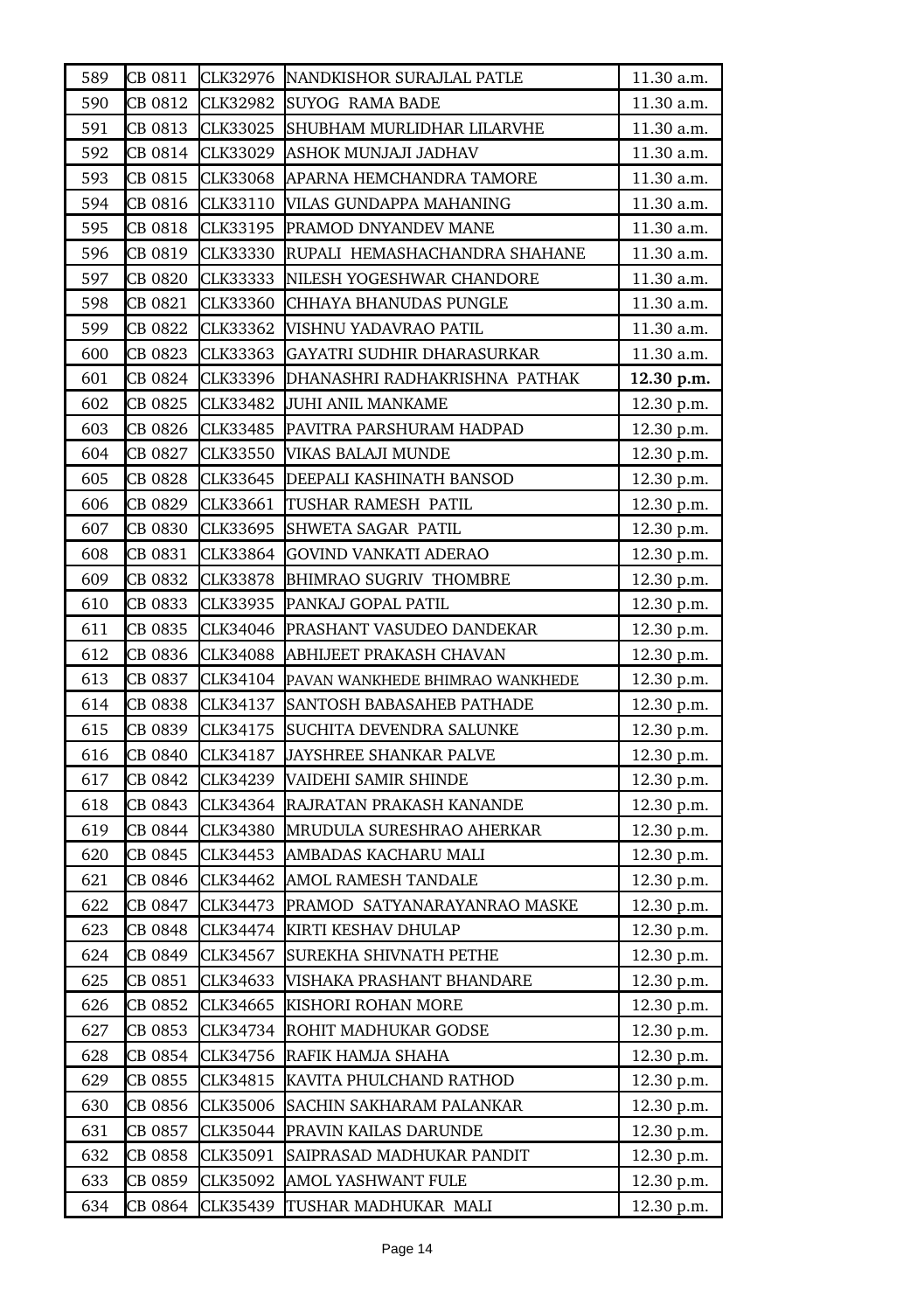| 635 | CB 0865        | CLK35448        | SARIKA NARESH GHARANIYA            | 12.30 p.m. |
|-----|----------------|-----------------|------------------------------------|------------|
| 636 | CB 0867        | CLK35603        | NAMRATA SATYAWAN PARAB             | 12.30 p.m. |
| 637 | CB 0868        | CLK35644        | PALLAVI AMBADAS AMBULKAR           | 12.30 p.m. |
| 638 | CB 0871        | CLK35665        | <b>MAYURI JITENDRA KURANE</b>      | 12.30 p.m. |
| 639 | CB 0872        | <b>CLK35730</b> | PRIYANKA GAJANAN SHINDE            | 12.30 p.m. |
| 640 | CB 0873        | CLK35762        | <b>SURESH PANDURANG AGALE</b>      | 12.30 p.m. |
| 641 | CB 0875        | CLK35898        | KALYAN KARBHARI BALLAL             | 12.30 p.m. |
| 642 | CB 0876        | CLK35962        | PRASAD PRAMOD KHOT                 | 12.30 p.m. |
| 643 | CB 0877        | CLK36064        | <b>BHIMABAI JAYRAM HAREL</b>       | 12.30 p.m. |
| 644 | CB 0879        | CLK36112        | SHRAVANI SANTOSH TODANKAR          | 12.30 p.m. |
| 645 | <b>CB 0880</b> | CLK36118        | <b>ANJALI BHARAT AHIRE</b>         | 12.30 p.m. |
| 646 | CB 0881        | CLK36164        | VIKAS RAMESH SAUNDARMAL            | 12.30 p.m. |
| 647 | CB 0882        | CLK36297        | VIKAS GOVINDRAO BHALERAO           | 12.30 p.m. |
| 648 | CB 0884        | CLK36366        | MANISHA MADHUKAR MAHAJAN           | 12.30 p.m. |
| 649 | CB 0885        | CLK36439        | AVINASH BABASAHEB GOPALGHARE       | 12.30 p.m. |
| 650 | CB 0886        | CLK36521        | MOHAN ANANTA HUMANE                | 12.30 p.m. |
| 651 | CB 0887        | CLK36576        | GAYATRI RAVINDRA BADGUJAR          | 12.30 p.m. |
| 652 | <b>CB 0888</b> | CLK36583        | ANAND BHARAT PATEKAR               | 12.30 p.m. |
| 653 | CB 0892        | CLK36701        | SHIVSHANKAR RAMCHANDRA YELEBOINWAD | 12.30 p.m. |
| 654 | CB 0897        | CLK37211        | DISHANT ARUN PATIL                 | 12.30 p.m. |
| 655 | CB 0900        | CLK37337        | ANIKET AVINASH PAWAR               | 12.30 p.m. |
| 656 | CB 0901        | CLK37363        | <b>SAGAR ASHOK RATHOD</b>          | 12.30 p.m. |
| 657 | CB 0904        | CLK37423        | SATISH NINGAPPA DHALE              | 12.30 p.m. |
| 658 | CB 0905        | CLK37524        | <b>GAJANAN LAXMAN PANDIT</b>       | 12.30 p.m. |
| 659 | CB 0906        | <b>CLK37594</b> | SUPRIYA RAMESH KAMBLE              | 12.30 p.m. |
| 660 | CB 0907        | CLK37645        | <b>SHWETA ARUNRAO SABLE</b>        | 12.30 p.m. |
| 661 | CB 0909        | CLK37682        | <b>SWATI SACHIN SALUNKE</b>        | 12.30 p.m. |
| 662 | CB 0910        | CLK37724        | <b>UMESH GANESHRAO DABHADE</b>     | 12.30 p.m. |
| 663 | CB 0912        | CLK37974        | SHIVAJI RAMBHAU PIMPALE            | 12.30 p.m. |
| 664 | CB 0913        | <b>CLK37980</b> | PRASAD PRAKASH BENDRE              | 12.30 p.m. |
| 665 | CB 0916        | CLK38045        | <b>GORAKH RAMRAO BODKHE</b>        | 12.30 p.m. |
| 666 | CB 0917        | CLK38054        | ABHISHEK BHIMASHANKAR KOMALWAR     | 12.30 p.m. |
| 667 | CB 0918        | <b>CLK38066</b> | RAVI REKHALAL BANSODE              | 12.30 p.m. |
| 668 | CB 0919        | <b>CLK38083</b> | <b>APPASO BRAMHADEV PATIL</b>      | 12.30 p.m. |
| 669 | CB 0923        | CLK38160        | <b>SWAPNIL BAJIRAO BACCHE</b>      | 12.30 p.m. |
| 670 | CB 0924        | <b>CLK38233</b> | MAYURI VISHNU JANGAM               | 12.30 p.m. |
| 671 | CB 0925        | CLK38264        | DINESH DATTATRAYA GATE             | 12.30 p.m. |
| 672 | CB 0926        | CLK38279        | YAMAJI NAKTU JENGATHE              | 12.30 p.m. |
| 673 | CB 0927        | CLK38296        | MAHESH CHANDRAVADAN KADAM          | 12.30 p.m. |
| 674 | CB 0928        | CLK38303        | ARAVIND TRYAMBAK PARATWAGH         | 12.30 p.m. |
| 675 | CB 0929        | CLK38305        | SHEETAL ROHAN PATIL                | 12.30 p.m. |
| 676 | CB 0930        | <b>CLK38393</b> | SHAILESH SADANAND KOLGE            | 12.30 p.m. |
| 677 | CB 0931        | <b>CLK38460</b> | LATA PRADEEP PADWALKAR             | 12.30 p.m. |
| 678 | CB 0932        | CLK38465        | <b>GAURI ANANT GHADSHI</b>         | 12.30 p.m. |
| 679 | CB 0933        | CLK38495        | ANKUSH KASHINATH KAMATKAR          | 12.30 p.m. |
| 680 | CB 0934        | CLK38658        | RASHMI AMIT JADHAV                 | 12.30 p.m. |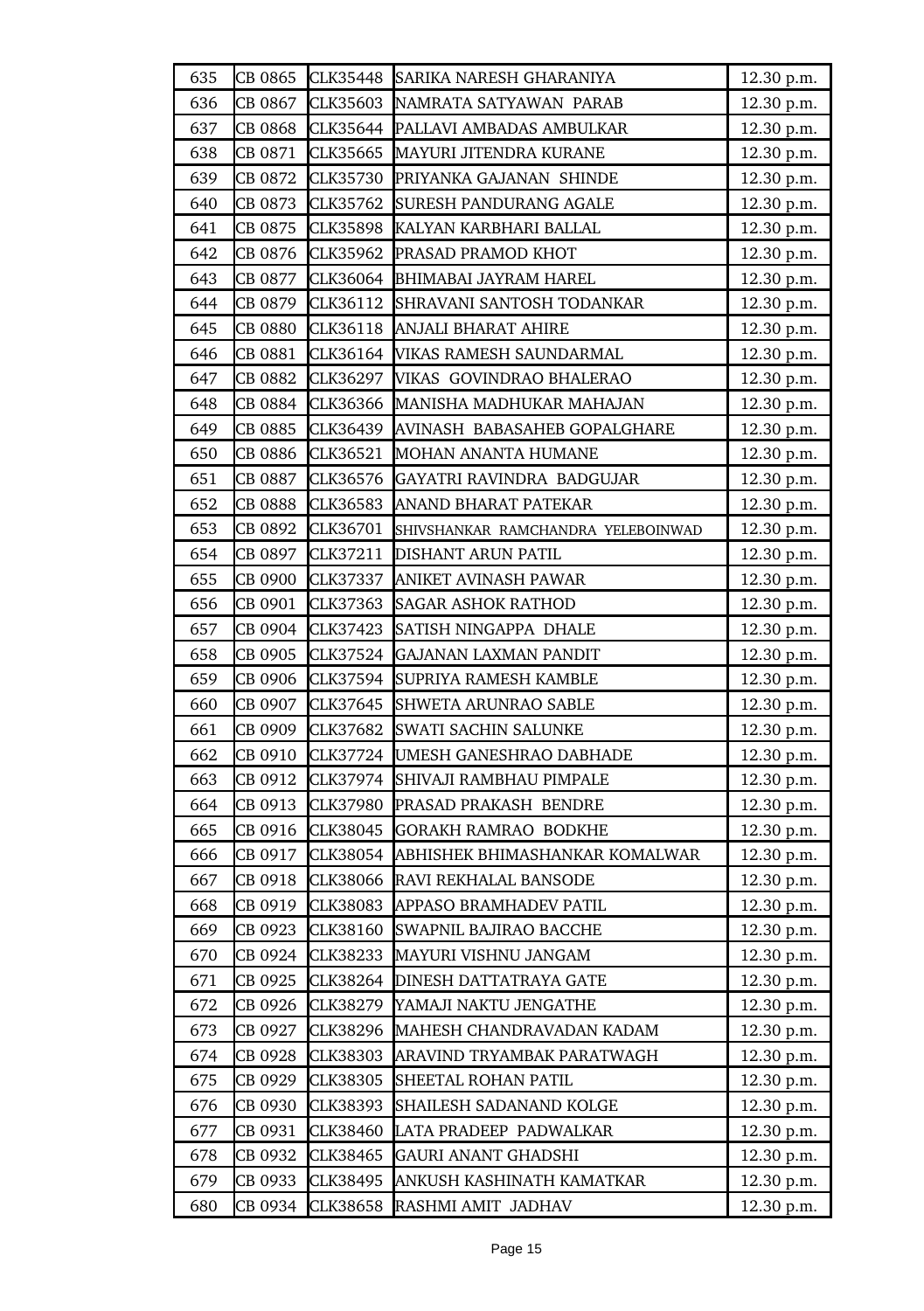| 681 | CB 0935 | <b>CLK38688</b> | SULBHA SHIVAJI GAIKWAD                | 12.30 p.m. |
|-----|---------|-----------------|---------------------------------------|------------|
| 682 | CB 0937 | CLK38794        | TEJASHREE KRISHNA PAWASKAR            | 12.30 p.m. |
| 683 | CB 0938 | CLK38895        | <b>AKASH BALU GAWANDE</b>             | 12.30 p.m. |
| 684 | CB 0939 | CLK38925        | GAYATRI PRAVIN WAKALKAR               | 12.30 p.m. |
| 685 | CB 0940 | CLK38956        | SHRIPAD GOVIND WAKDE                  | 12.30 p.m. |
| 686 | CB 0941 | CLK39110        | SAMADHAN MARUTI KAMBALE               | 12.30 p.m. |
| 687 | CB 0942 | CLK39119        | UMESH VITHAL KHEDKAR                  | 12.30 p.m. |
| 688 | CB 0943 |                 | CLK39174 SHIVANAND KASHINATH BASWANTE | 12.30 p.m. |
| 689 | CB 0944 | CLK39271        | SUNIL TULSHIRAM DEOLE                 | 12.30 p.m. |
| 690 | CB 0945 | CLK39336        | <b>SAGAR PRAKASH SABALE</b>           | 12.30 p.m. |
| 691 | CB 0947 | CLK39489        | VIPUL VINOD CHAKKARWAR                | 12.30 p.m. |
| 692 | CB 0948 | CLK39492        | <b>VANITA BAPU GALVE</b>              | 12.30 p.m. |
| 693 | CB 0949 | CLK39570        | <b>SNEHAL RAJESH KHATU</b>            | 12.30 p.m. |
| 694 | CB 0950 |                 | CLK39612 PRITI PRAKASHRAO GOKHALE     | 12.30 p.m. |
| 695 | CB 0951 | CLK39635        | SATISH GOROBA WAGHMARE                | 12.30 p.m. |
| 696 | CB 0952 | CLK39643        | PRAJAKTA SHRIKRISHNANAIK NAIK         | 12.30 p.m. |
| 697 | CB 0953 | CLK39673        | SUYOG CHANDRAKANT HUJWANT             | 12.30 p.m. |
| 698 | CB 0954 | CLK39679        | MAJID MAHEBUB SAYYED                  | 12.30 p.m. |
| 699 | CB 0955 | CLK39694        | <b>DIKSHA RAVINDRA SHELAR</b>         | 12.30 p.m. |
| 700 | CB 0956 | CLK39702        | SHUBHANGI RAJENDRA WARHADE            | 12.30 p.m. |
| 701 | CB 0957 |                 | CLK39762 AMOL MAHAJANRAO PAWAR        | 12.30 p.m. |
| 702 | CB 0958 | CLK39782        | RUSHIKESH CHANDRASHEKHAR PATIL        | 12.30 p.m. |
| 703 | CB 0960 | CLK39829        | MANJUTAI NARHARI WASU                 | 12.30 p.m. |
| 704 | CB 0961 | <b>CLK39835</b> | <b>PREM SUDHAKAR KOLPE</b>            | 12.30 p.m. |
| 705 | CB 0962 | CLK39866        | MADHURI ANAND GAWADE                  | 12.30 p.m. |
| 706 | CB 0963 |                 | CLK40063 YOGESH SITARAM DORALE        | 12.30 p.m. |
| 707 | CB 0964 |                 | CLK40074 SHADUL WAHEDSAB SHAIKH       | 12.30 p.m. |
| 708 | CB 0965 | CLK40076        | UBED HUSSAIN AMJAT SHAIKH             | 12.30 p.m. |
| 709 | CB 0966 | CLK40098        | <b>SAGAR RAJENDRA VARHADE</b>         | 12.30 p.m. |
| 710 | CB 0967 | CLK40317        | SHITAL BHAGWAN TATE                   | 12.30 p.m. |
| 711 | CB 0968 | CLK40332        | NUTAN RAM GANGURDE                    | 12.30 p.m. |
| 712 | CB 0969 | CLK40360        | PRASHANT ASHOKRAO DESHPANDE           | 12.30 p.m. |
| 713 | CB 0970 | CLK40363        | ROHIT RAMESH TODPE                    | 12.30 p.m. |
| 714 | CB 0972 | CLK40494        | SWAPNALI GAJANAN BHALERAO             | 12.30 p.m. |
| 715 | CB 0974 | CLK40701        | PRAJAKTA PRANIT PATIL                 | 12.30 p.m. |
| 716 | CB 0975 | CLK40746        | SAGAR MADHUKAR DHOTRE                 | 12.30 p.m. |
| 717 | CB 0976 | <b>CLK40800</b> | PRIYA KRUSHNA KHARCHE                 | 12.30 p.m. |
| 718 | CB 0977 | CLK40903        | SHAILENDRA VITTHALRAO MORE            | 12.30 p.m. |
| 719 | CB 0980 | CLK41035        | DHANANJAY MORESHWARRAO RAUT           | 12.30 p.m. |
| 720 | CB 0982 | CLK41121        | VISHWADEEP KONDIBARAO MAGARE          | 12.30 p.m. |
| 721 | CB 0983 | CLK41138        | HEENA SHRIKRUSHNA SAWALAKHE           | 12.30 p.m. |
| 722 | CB 0984 | CLK41211        | ONKAR MANOHAR DESHMUKH                | 12.30 p.m. |
| 723 | CB 0985 | CLK41240        | VAIBHAV VIKAS JAMKAR                  | 12.30 p.m. |
| 724 | CB 0986 | CLK41270        | AMOL KISHORRAO RAJURKAR               | 12.30 p.m. |
| 725 | CB 0989 | CLK41545        | RISHIKA CHANDRAPRATAP PATIL           | 12.30 p.m. |
| 726 | CB 0990 | CLK41787        | VIKAS MANIKRAO WAGHMARE               | 12.30 p.m. |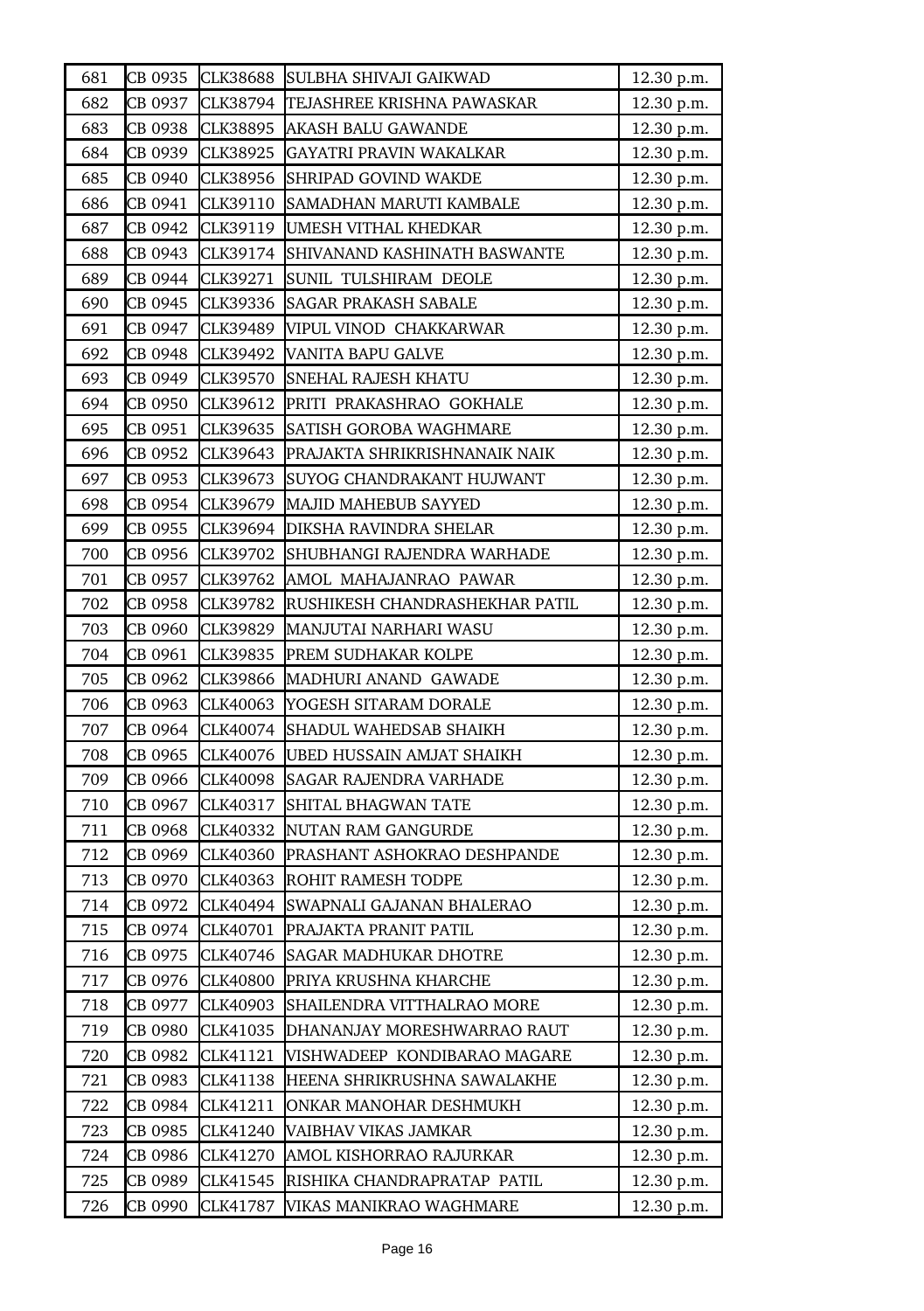| 727 | CB 0992 | CLK41848        | MITESH SANJAY JADHAV               | 12.30 p.m. |
|-----|---------|-----------------|------------------------------------|------------|
| 728 | CB 0993 | CLK41895        | ASMITA ARUN GURAM                  | 12.30 p.m. |
| 729 | CB 0994 | CLK41902        | AARTI UJJWAL WALKE                 | 12.30 p.m. |
| 730 | CB 0997 | CLK42069        | HARSHAD KAWADU BAWANKAR            | 12.30 p.m. |
| 731 | CB 0998 | CLK42194        | SHIVSHANKAR RAMRAO JADHAV          | 12.30 p.m. |
| 732 | CB 0999 | CLK42362        | USHA SUPADA INGALE                 | 12.30 p.m. |
| 733 | CB 1000 | CLK42413        | NARENDRA NAGORAO TEKADE            | 12.30 p.m. |
| 734 | CB 1002 | CLK42435        | POOJA DEVENDRA TANDEL              | 12.30 p.m. |
| 735 | CB 1003 | CLK42441        | VARSHA DIGAMBAR SHIRSE             | 12.30 p.m. |
| 736 | CB 1005 | CLK42540        | MOHINI SHIVAJIRAO PATIL            | 12.30 p.m. |
| 737 | CB 1006 | CLK42595        | SIYERIN LORES DSOUZA               | 12.30 p.m. |
| 738 | CB 1007 | CLK42600        | <b>AKSHAY DEVIDAS DAMODHARE</b>    | 12.30 p.m. |
| 739 | CB 1008 | CLK43121        | DHAMMDIP DATTRAO PAIKRAO           | 12.30 p.m. |
| 740 | CB 1009 | CLK43178        | NAMDEV BHIMRAO NAIKNAWARE          | 12.30 p.m. |
| 741 | CB 1010 | CLK43241        | RAVINDRA GOWARDHAN KHAIRKAR        | 12.30 p.m. |
| 742 | CB 1012 | CLK43348        | VINDA DHANANJAY GOTHANKAR          | 12.30 p.m. |
| 743 | CB 1013 | <b>CLK43380</b> | ARCHANA JAGDISH DAREKAR            | 12.30 p.m. |
| 744 | CB 1014 | CLK43401        | <b>SACHIN SUKHADEVRAO KONDEKAR</b> | 12.30 p.m. |
| 745 | CB 1020 | CLK43618        | PRATIKSHA SHAMRAO SANAS            | 12.30 p.m. |
| 746 | CB 1021 | CLK43664        | AKSHAY RANJEET YADAV               | 12.30 p.m. |
| 747 | CB 1022 | CLK43772        | VIKAS PIRAJI HATTIAMBIRE           | 12.30 p.m. |
| 748 | CB 1023 | CLK43795        | RINKU JAYRAM DALVI                 | 12.30 p.m. |
| 749 | CB 1024 | <b>CLK43806</b> | AJINATH SAMPAT NALE                | 12.30 p.m. |
|     |         |                 |                                    |            |
| 750 | CB 1025 | CLK43847        | SHATABDI SUDAM KAMBLE              | 12.30 p.m. |
| 751 | CB 1026 | <b>CLK43882</b> | ANIL SADASHIV KAREKAMBLE           | 1.30 p.m.  |
| 752 | CB 1027 | CLK43969        | MAHESH NAGORAO PATHAK              | 1.30 p.m.  |
| 753 | CB 1028 | CLK44018        | VARSHA SAHEBRAO JONDHALE           | 1.30 p.m.  |
| 754 | CB 1029 | <b>CLK44068</b> | OMKAR SURYAKANT TAMSARE            | 1.30 p.m.  |
| 755 | CB 1030 | <b>CLK44082</b> | PUSHPA SAVJI PATEL                 | 1.30 p.m.  |
| 756 | CB 1031 | CLK44173        | <b>ASHWINI RAMDAS KUMARE</b>       | 1.30 p.m.  |
| 757 | CB 1032 | CLK44229        | PRIYANKA VINOD PATIL               | 1.30 p.m.  |
| 758 | CB 1033 | CLK44278        | AKSHAYA TUKARAM PATIL              | 1.30 p.m.  |
| 759 | CB 1034 | CLK44329        | SMITA DASHARATHRAO WAGHMARE        | 1.30 p.m.  |
| 760 | CB 1035 | CLK44348        | KAILASH PRABHU CHAVAN              | 1.30 p.m.  |
| 761 | CB 1036 | CLK44357        | POONAM VAIBHAV JADHAV              | 1.30 p.m.  |
| 762 | CB 1037 | CLK44412        | AMOL AVINASH GIRGAONKAR            | 1.30 p.m.  |
| 763 | CB 1038 | CLK44431        | RESHMA MOHAN TAMBE                 | 1.30 p.m.  |
| 764 | CB 1039 | CLK44503        | ROSHAN SURESH LODHE                | 1.30 p.m.  |
| 765 | CB 1040 | CLK44518        | NITIN DNYANESHWAR DHANKE           | 1.30 p.m.  |
| 766 | CB 1041 | CLK44522        | BHUSHAN VIJAYKUMAR AGRAWAL         | 1.30 p.m.  |
| 767 | CB 1043 | CLK44587        | KHUSHABU RADHESHAYAM RAJPUT        | 1.30 p.m.  |
| 768 | CB 1044 | CLK44601        | RAVINDRA NARAYAN MULEY             | 1.30 p.m.  |
| 769 | CB 1047 | CLK44704        | AMOL NAMDEVRAO SURYAWANSHI         | 1.30 p.m.  |
| 770 | CB 1049 | CLK44728        | <b>SACHIN VILAS KALEL</b>          | 1.30 p.m.  |
| 771 | CB 1050 | CLK44762        | VANASHREE UMESH GAIKWAD            | 1.30 p.m.  |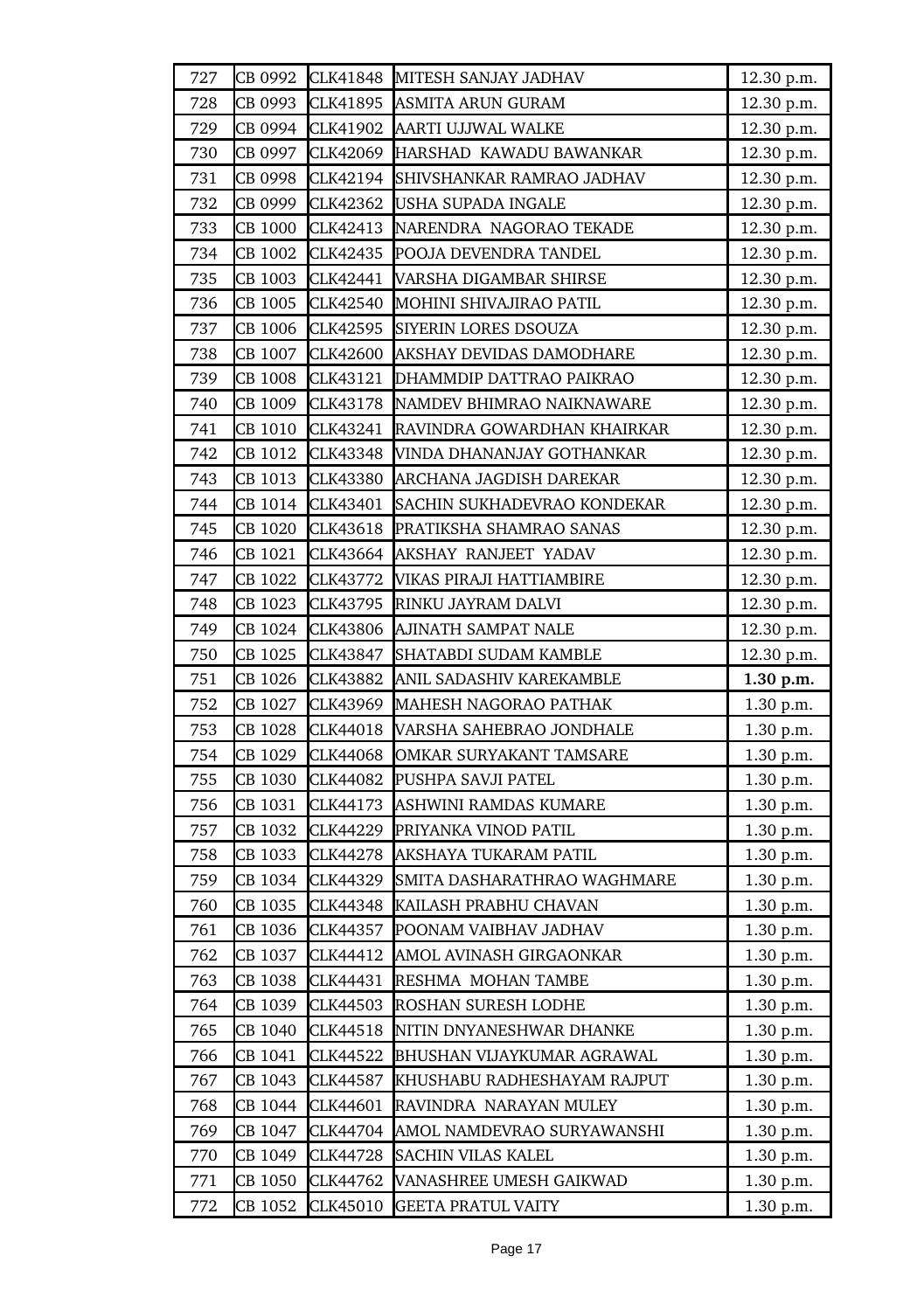| 773 | CB 1053 | CLK45045        | SULAXNA HIVRAJ RAUT              | 1.30 p.m. |
|-----|---------|-----------------|----------------------------------|-----------|
| 774 | CB 1054 | CLK45347        | RAJU MAROTI ZADE                 | 1.30 p.m. |
| 775 | CB 1055 | CLK45362        | SHITAL NAMDEO KHADE              | 1.30 p.m. |
| 776 | CB 1057 | CLK45431        | ASHOK DINAJI KHILLARE            | 1.30 p.m. |
| 777 | CB 1059 | CLK45545        | SHRUTI BALKRISHNA PATIL          | 1.30 p.m. |
| 778 | CB 1060 | CLK45561        | VIJAY MANSING GIRASE             | 1.30 p.m. |
| 779 | CB 1062 | CLK45728        | CHANDRASHEKHAR SANTOSH KALE      | 1.30 p.m. |
| 780 | CB 1064 | CLK45881        | ASHWINI MAHADEORAO VALATHARE     | 1.30 p.m. |
| 781 | CB 1066 | CLK46009        | VISHAL DIWAKAR BENDARKAR         | 1.30 p.m. |
| 782 | CB 1067 | CLK46260        | <b>JAYASHRI RAJENDRA CHAVAN</b>  | 1.30 p.m. |
| 783 | CB 1068 | CLK46383        | AVINASH NANDU NIKAM              | 1.30 p.m. |
| 784 | CB 1069 | CLK46421        | ANTESHWAR PANDURANG SHINDE       | 1.30 p.m. |
| 785 | CB 1070 | CLK46496        | <b>SARIKA MAHADEV BADE</b>       | 1.30 p.m. |
| 786 | CB 1071 | CLK46561        | <b>INGLE SHRIKRISHNA BHASKAR</b> | 1.30 p.m. |
| 787 | CB 1075 | CLK46703        | RITA DILIPRAO DHAGE              | 1.30 p.m. |
| 788 | CB 1076 | CLK46741        | SANJAYKUMAR SURAJLAL FARKUNDE    | 1.30 p.m. |
| 789 | CB 1077 | CLK46754        | NAMRATA TUKARAM KOKARE           | 1.30 p.m. |
| 790 | CB 1078 | CLK46768        | <b>BALU EKNATH SANGLE</b>        | 1.30 p.m. |
| 791 | CB 1079 | CLK46801        | MEGHALI SHASHIKANT SATPUTE       | 1.30 p.m. |
| 792 | CB 1080 | CLK46812        | HEMLATA SANJAY GHUDE             | 1.30 p.m. |
| 793 | CB 1081 | CLK46846        | AJAY SHIVARAJ BIRADAR            | 1.30 p.m. |
| 794 | CB 1083 | CLK46919        | RAJU VITHALRAO GAIKWAD           | 1.30 p.m. |
| 795 | CB 1084 | CLK46959        | SAMIKSHA MOHAN HADKAR            | 1.30 p.m. |
| 796 | CB 1085 | CLK46995        | SAYALI VINOD MAYEKAR             | 1.30 p.m. |
| 797 | CB 1086 | CLK47128        | SUNIL SURESH YADAV               | 1.30 p.m. |
| 798 | CB 1087 | CLK47134        | <b>SAVITA BAGAL MORE</b>         | 1.30 p.m. |
| 799 | CB 1089 | CLK47195        | <b>SAJID NABISAAB SAYYAD</b>     | 1.30 p.m. |
| 800 | CB 1090 | CLK47204        | SWAPNALI HARISHCHANDRA NAIK      | 1.30 p.m. |
| 801 | CB 1092 | CLK47352        | PUNAM PURUSHOTTAM FULEWALE       | 1.30 p.m. |
| 802 | CB 1097 | CLK47474        | <b>RESHMI ABHIJIT GAWADE</b>     | 1.30 p.m. |
| 803 | CB 1098 | CLK47526        | <b>SANJAY DEVIDAS SHELKE</b>     | 1.30 p.m. |
| 804 | CB 1100 | CLK47648        | <b>CHETAN DNYANDEV SALVE</b>     | 1.30 p.m. |
| 805 | CB 1101 | CLK47835        | PRADIP SADASHIV JANGAM           | 1.30 p.m. |
| 806 | CB 1102 | <b>CLK47854</b> | <b>SACHIN LAHU BANSODE</b>       | 1.30 p.m. |
| 807 | CB 1103 | CLK47862        | KOMAL RAJENDRA DHANORKAR         | 1.30 p.m. |
| 808 | CB 1104 | CLK47931        | JYOTI VISHWANATH MORANKAR        | 1.30 p.m. |
| 809 | CB 1105 | CLK47947        | DEEPAK SURESH NALAVADE           | 1.30 p.m. |
| 810 | CB 1106 | <b>CLK48038</b> | SACHIN JAGANNATH PARAB           | 1.30 p.m. |
| 811 | CB 1107 | CLK48151        | VISHAL SIDDHARTH KAMBLE          | 1.30 p.m. |
| 812 | CB 1108 | CLK48156        | KALPANA BALU WAGHMARE            | 1.30 p.m. |
| 813 | CB 1110 | CLK48405        | KAVITA TARACHAND JADHAV          | 1.30 p.m. |
| 814 | CB 1111 | CLK48425        | YOGESH HARISHCHANDRA MHASKAR     | 1.30 p.m. |
| 815 | CB 1114 | <b>CLK48620</b> | CHETAN MANOHARRAO DESHMUKH       | 1.30 p.m. |
| 816 | CB 1116 | <b>CLK48780</b> | SUDARSHAN SHRINIVAS MORE         | 1.30 p.m. |
| 817 | CB 1117 | CLK48866        | YOGITA UDDHAORAO MOHURLE         | 1.30 p.m. |
| 818 | CB 1118 | CLK48882        | ANJALI SANDU BHUME               | 1.30 p.m. |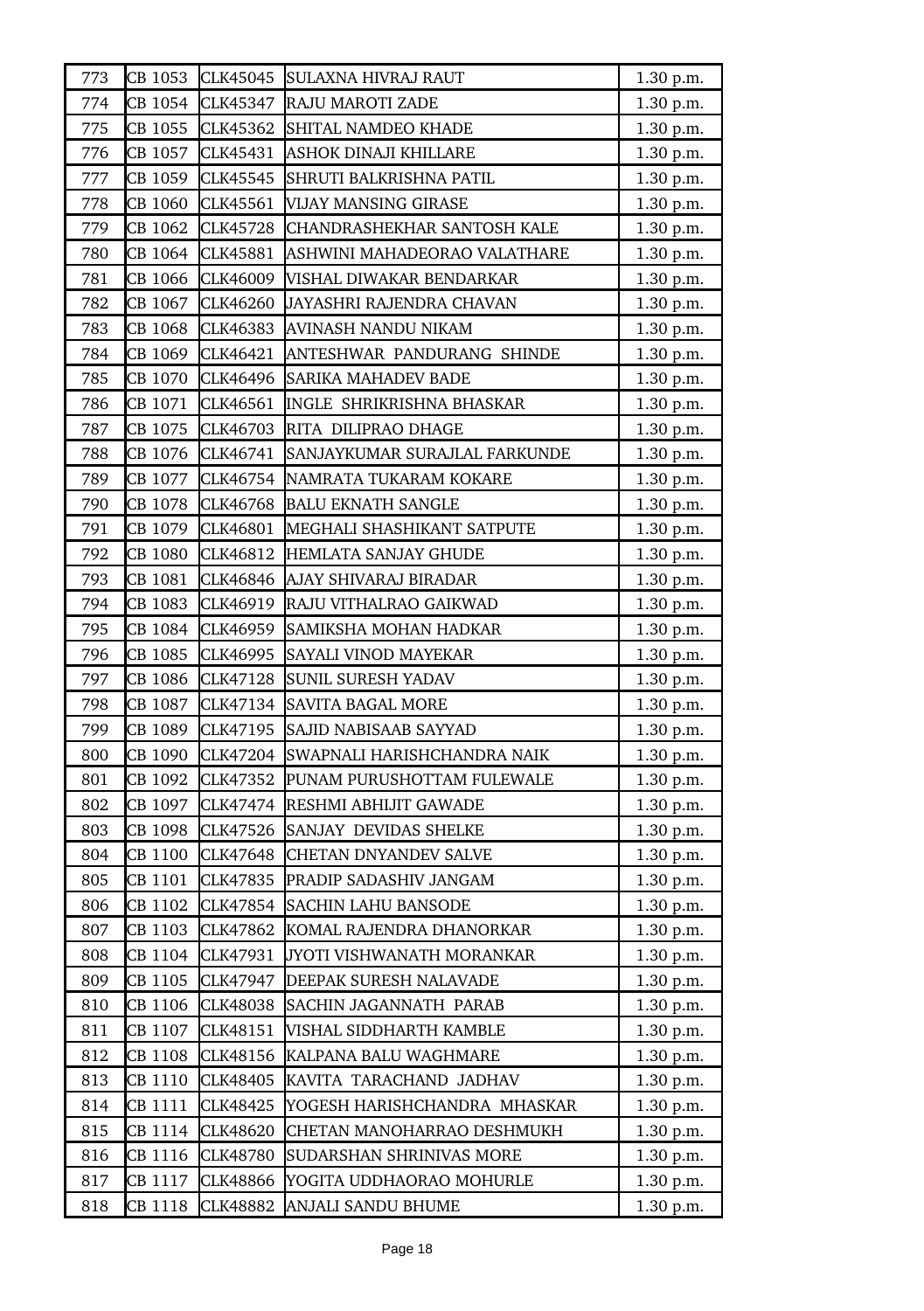| 819 | CB 1120 | CLK48906        | ROHIT JAYANT KOLI             | 1.30 p.m. |
|-----|---------|-----------------|-------------------------------|-----------|
| 820 | CB 1121 | CLK48956        | MRUNMAYI MAHESH SHETE         | 1.30 p.m. |
| 821 | CB 1122 | CLK48960        | KHANDERAO DHONDIBA HAKE       | 1.30 p.m. |
| 822 | CB 1123 | CLK49022        | GITANJALI KAKASAHEB PATIL     | 1.30 p.m. |
| 823 | CB 1124 | CLK49133        | PRIYANKA NITIN MORE           | 1.30 p.m. |
| 824 | CB 1125 | CLK49214        | MAHESH DADASAHEB KHADE        | 1.30 p.m. |
| 825 | CB 1126 |                 | CLK49224 DIKSHA RAMDAS DANGE  | 1.30 p.m. |
| 826 | CB 1127 | CLK49248        | ALTAB SHAPHUDDIN SHAIKH       | 1.30 p.m. |
| 827 | CB 1128 | <b>CLK49268</b> | NEHA NARENDRARAO BURADE       | 1.30 p.m. |
| 828 | CB 1129 | CLK49353        | KALYANI AJABRAO ARGADE        | 1.30 p.m. |
| 829 | CB 1131 | CLK49502        | NAMRATA ROSHAN PANGERKAR      | 1.30 p.m. |
| 830 | CB 1132 | CLK49509        | GAJANAN KISHANRAO JADHAV      | 1.30 p.m. |
| 831 | CB 1133 | CLK49693        | NIKHIL SHIVAJI SAVEKAR        | 1.30 p.m. |
| 832 | CB 1134 | CLK49798        | PRAMOD NAMDEV WARUNGASE       | 1.30 p.m. |
| 833 | CB 1136 | <b>CLK49884</b> | <b>SANDEEP RAMDAS KAMBLE</b>  | 1.30 p.m. |
| 834 | CB 1137 | CLK50079        | SHIVRAJ RAOSAHEB KADAM        | 1.30 p.m. |
| 835 | CB 1138 | CLK50161        | DINESHKUMAR DIGAMBARRAO DAHE  | 1.30 p.m. |
| 836 | CB 1139 | CLK50213        | RACHANA ASHOK PARDESHI        | 1.30 p.m. |
| 837 | CB 1140 | <b>CLK50268</b> | SAYLEE SURYAKANT CHAVAN       | 1.30 p.m. |
| 838 | CB 1141 | CLK50363        | MEGHA ANIL CHASKAR            | 1.30 p.m. |
| 839 | CB 1142 | <b>CLK50604</b> | AJAYSINHA ASHOK LINGADE       | 1.30 p.m. |
| 840 | CB 1144 | CLK50669        | RAVI ANANTRAO BHISEKAR        | 1.30 p.m. |
| 841 | CB 1145 | CLK50701        | <b>MANOJ MOHAN MORE</b>       | 1.30 p.m. |
| 842 | CB 1146 | <b>CLK50833</b> | OMKAR SHANKAR PORE            | 1.30 p.m. |
| 843 | CB 1147 | <b>CLK50845</b> | TASLIMKHAN NAWABKHAN PATHAN   | 1.30 p.m. |
| 844 | CB 1149 | CLK50945        | NILAM VYANKAT WAVHALE         | 1.30 p.m. |
| 845 | CB 1151 |                 | CLK51004 VIJAY TUKARAM GAWADE | 1.30 p.m. |
| 846 | CB 1152 | CLK51029        | SHRIKANT BABURAO KHAMBE       | 1.30 p.m. |
| 847 | CB 1153 | CLK51052        | NAYANA AMBADAS BAHE           | 1.30 p.m. |
| 848 | CB 1154 | CLK51147        | VARSHARANI MANOHAR SUTAR      | 1.30 p.m. |
| 849 | CB 1157 | CLK51281        | SALONI UDAY CHAULKAR          | 1.30 p.m. |
| 850 | CB 1158 | CLK51333        | MADHURI SURYABHAN KHADSE      | 1.30 p.m. |
| 851 | CB 1159 | CLK51430        | VAISHALI NANDKUMAR GORAD      | 1.30 p.m. |
| 852 | CB 1161 | CLK51523        | ADESH PUNDALIK GONDHALI       | 1.30 p.m. |
| 853 | CB 1162 | CLK51553        | AVINASH ASHOK SALUNKHE        | 1.30 p.m. |
| 854 | CB 1164 | CLK51703        | PRATIK ANNA SINALKAR          | 1.30 p.m. |
| 855 | CB 1165 | CLK51716        | <b>SACHIN ANIL SAKHARE</b>    | 1.30 p.m. |
| 856 | CB 1166 | <b>CLK51809</b> | MONALI RAMDAYAL RAWATE        | 1.30 p.m. |
| 857 | CB 1167 | CLK51859        | SHITAL DAMODAR VERULKAR       | 1.30 p.m. |
| 858 | CB 1168 | CLK51886        | MEENAL UTTAM GAMRE            | 1.30 p.m. |
| 859 | CB 1170 | CLK51901        | TRUPTI SHIVDAS KUBAL          | 1.30 p.m. |
| 860 | CB 1171 | CLK51905        | ASHISH DWARKAPRASAD DOYE      | 1.30 p.m. |
| 861 | CB 1175 | <b>CLK52032</b> | SANDHYALI JAGDISH DEULKAR     | 1.30 p.m. |
| 862 | CB 1176 | CLK52058        | PRATHAMESH VILAS CHAVAN       | 1.30 p.m. |
| 863 | CB 1177 | CLK52062        | ANANT BALASAHEB DHERE         | 1.30 p.m. |
| 864 | CB 1179 | CLK52123        | SUVIDHA RAVINDRA KUMBHAR      | 1.30 p.m. |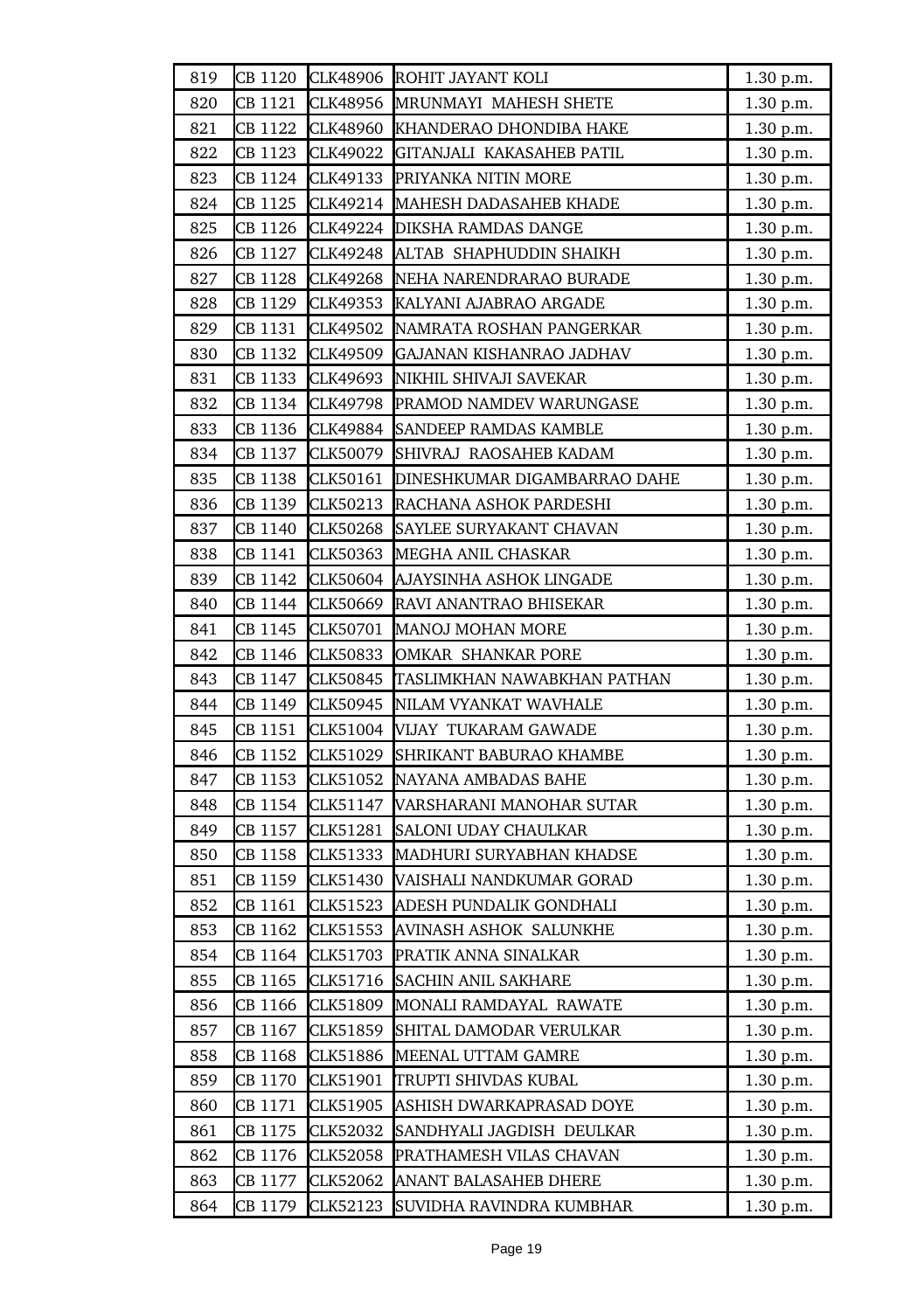| 865 | CB 1182 | CLK52289        | VISHWAS JANARDHAN CHAPKE        | 1.30 p.m. |
|-----|---------|-----------------|---------------------------------|-----------|
| 866 | CB 1183 | <b>CLK52298</b> | RAFIK BUDDHU NAURANGABADI       | 1.30 p.m. |
| 867 | CB 1184 | <b>CLK52324</b> | SHIVSHANKAR VITTHALRAO BALLORE  | 1.30 p.m. |
| 868 | CB 1185 | CLK52482        | <b>SWAPNIL KISHOR MENDHE</b>    | 1.30 p.m. |
| 869 | CB 1187 | <b>CLK52605</b> | VARAD SANJAY SALVI              | 1.30 p.m. |
| 870 | CB 1189 | CLK52892        | AMOL HIRAJI MAGAR               | 1.30 p.m. |
| 871 | CB 1191 | CLK52987        | SNEHA UDAYABHAN TEMBHURNE       | 1.30 p.m. |
| 872 | CB 1193 | CLK53137        | <b>SWAPNIL RAMDAS MAGRE</b>     | 1.30 p.m. |
| 873 | CB 1194 | CLK53154        | <b>SAMPADA KEDAR DALVI</b>      | 1.30 p.m. |
| 874 | CB 1195 | CLK53184        | YOGESH DATTATRAYA MANE          | 1.30 p.m. |
| 875 | CB 1196 | CLK53445        | SIDDHARTH RAMRAO WANKHADE       | 1.30 p.m. |
| 876 | CB 1197 | CLK53472        | HEMA PRALHAD GUJAR              | 1.30 p.m. |
| 877 | CB 1198 | CLK53533        | MAYUR SANJAY SATWALE            | 1.30 p.m. |
| 878 | CB 1199 | CLK53580        | NILESH SHRAVAN YESANSURE        | 1.30 p.m. |
| 879 | CB 1200 | CLK53637        | <b>PRAVIN RAOSAHEB SIRSAT</b>   | 1.30 p.m. |
| 880 | CB 1201 | CLK53669        | <b>SAGAR MANIKRAO SATWALE</b>   | 1.30 p.m. |
| 881 | CB 1208 | CLK54030        | MINAL NAMDEORAO KAPLE           | 1.30 p.m. |
| 882 | CB 1209 | CLK54078        | AMOL PRALHADRAO JAMPALKAR       | 1.30 p.m. |
| 883 | CB 1210 | CLK54106        | PRUTHWIRAJ TATYASAHEB KHOT      | 1.30 p.m. |
| 884 | CB 1211 | CLK54261        | ROHITKUMAR PITAMBAR GOSAVI      | 1.30 p.m. |
| 885 | CB 1212 | CLK54384        | KANCHAN SADANAND PATIL          | 1.30 p.m. |
| 886 | CB 1213 | CLK54489        | <b>ABOLI AMIT GHADI</b>         | 1.30 p.m. |
| 887 | CB 1214 | CLK54533        | VAISHALI KISHANRAO PAIKRAO      | 1.30 p.m. |
| 888 | CB 1216 | CLK54559        | <b>AKASH AMBADAS RATHOD</b>     | 1.30 p.m. |
| 889 | CB 1217 | CLK54656        | DEVANAND VASUDEO BHATKAR        | 1.30 p.m. |
| 890 | CB 1219 |                 | CLK54822 RAHUL MURLIDHAR GODE   | 1.30 p.m. |
| 891 | CB 1221 | CLK54989        | MEENA AVDHUTRAO DHENGEKAR       | 1.30 p.m. |
| 892 | CB 1222 | <b>CLK55030</b> | DURGESH RAVINDRAJI PAWDE        | 1.30 p.m. |
| 893 | CB 1223 | CLK55033        | POOJA GAJANAN MHATRE            | 1.30 p.m. |
| 894 | CB 1224 | CLK55099        | <b>SANDHYA KIRAN SURVE</b>      | 1.30 p.m. |
| 895 | CB 1225 | CLK55106        | NITA SHRINIWAS CHANMAL          | 1.30 p.m. |
| 896 | CB 1226 | CLK55107        | UPASNASINGH ASHOKKUMAR CHAUHAN  | 1.30 p.m. |
| 897 | CB 1228 | CLK55157        | <b>SNEHAL PANDIT PATIL</b>      | 1.30 p.m. |
| 898 | CB 1230 | CLK55271        | RAKESH SOPAN WANI               | 1.30 p.m. |
| 899 | CB 1233 | CLK55408        | <b>ANUSHREE ANAND ADSULE</b>    | 1.30 p.m. |
| 900 | CB 1234 | CLK55446        | MANGALA ANANT APAKARE           | 1.30 p.m. |
| 901 | CB 1235 | CLK55514        | <b>GAURI GAURAV PANDHARKAME</b> | 2.30 p.m. |
| 902 | CB 1236 | <b>CLK55581</b> | RAJESH GOPAL GAIKWAD            | 2.30 p.m. |
| 903 | CB 1237 | CLK55618        | YOGESH DIGAMBAR LINGAYAT        | 2.30 p.m. |
| 904 | CB 1238 | CLK55648        | SMITA KRISHNARAO LANJE          | 2.30 p.m. |
| 905 | CB 1240 | CLK55689        | RAHUL SADANAND POWAR            | 2.30 p.m. |
| 906 | CB 1241 | CLK55704        | SACHIN CHANDRAKANT WAGH         | 2.30 p.m. |
| 907 | CB 1243 | CLK55802        | PRIYANKA RAJENDRA KADAM         | 2.30 p.m. |
| 908 | CB 1245 | CLK55811        | TUKARAM SHIVAJI TUREKAR         | 2.30 p.m. |
| 909 | CB 1246 | CLK55873        | NITIN DADA PATIL                | 2.30 p.m. |
| 910 | CB 1247 | CLK55884        | PRIYA DEVIDAS SURYAWANSHI       | 2.30 p.m. |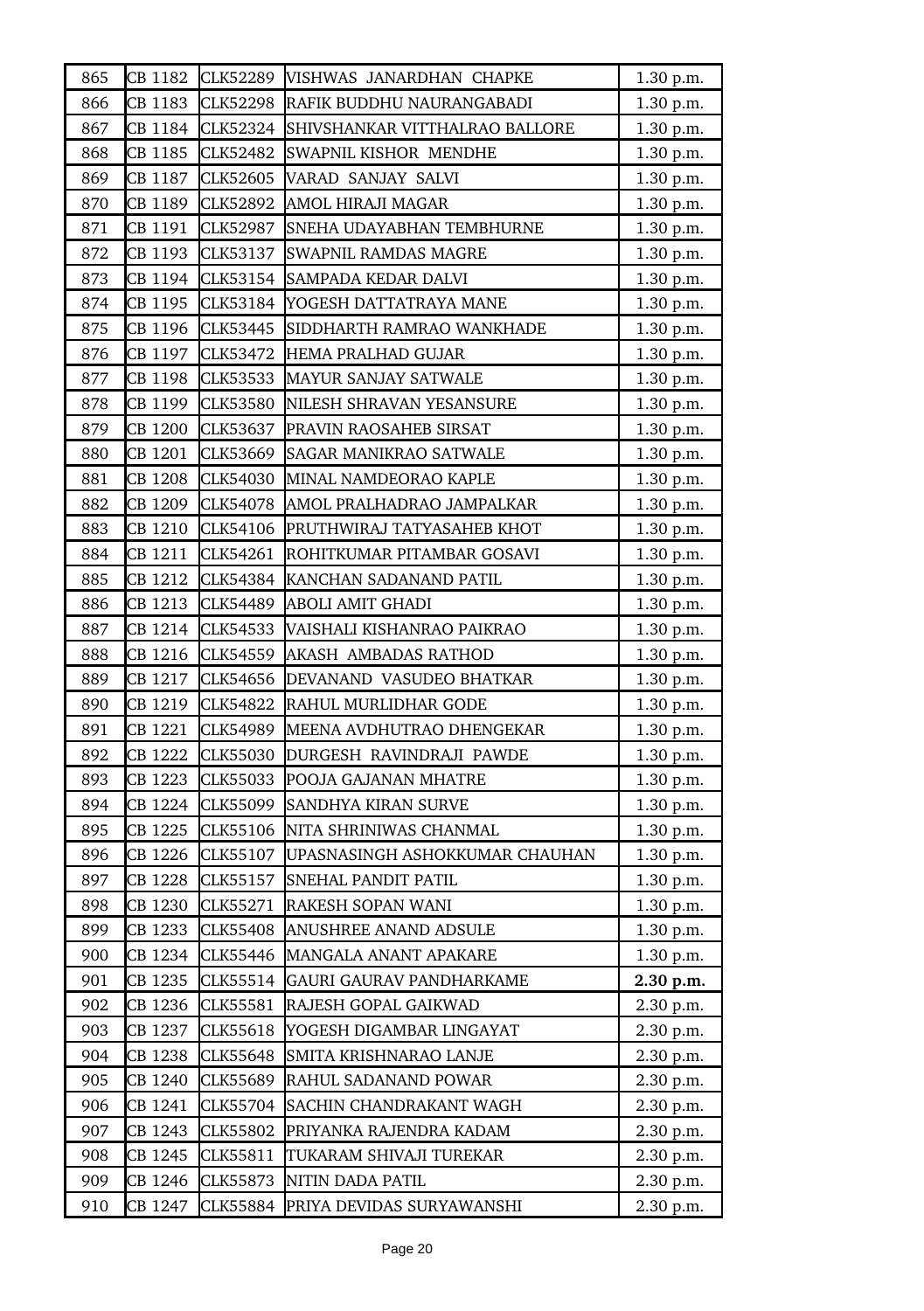| 911 | CB 1249 | CLK55946        | YOGESH MURLIDHAR NAGWE         | 2.30 p.m. |
|-----|---------|-----------------|--------------------------------|-----------|
| 912 | CB 1250 | CLK55970        | <b>RESHMA ANANT RANE</b>       | 2.30 p.m. |
| 913 | CB 1253 | CLK56153        | PRAKASH VIKASRAO MAHAJAN       | 2.30 p.m. |
| 914 | CB 1254 | CLK56206        | <b>ASHWIN UTTAM BORSE</b>      | 2.30 p.m. |
| 915 | CB 1255 | CLK56249        | RAJASHREE VIJAY HULAGE         | 2.30 p.m. |
| 916 | CB 1256 | CLK56279        | LAXMAN RAVINDRA SAWANT         | 2.30 p.m. |
| 917 | CB 1257 | CLK56307        | SUPRIYA BHAJANDAS KANHEKAR     | 2.30 p.m. |
| 918 | CB 1258 | CLK56384        | PALLAVI NARAYAN WANKHEDE       | 2.30 p.m. |
| 919 | CB 1259 | CLK56422        | <b>AJIT SHAMRAO SATPUTE</b>    | 2.30 p.m. |
| 920 | CB 1262 | CLK56560        | NAVANATH ANANDA RANKHAMBE      | 2.30 p.m. |
| 921 | CB 1263 | CLK56612        | ASHUTOSH HAIBATRAO NARHARE     | 2.30 p.m. |
| 922 | CB 1264 | CLK57093        | SANCHIT SADANAND PATIL         | 2.30 p.m. |
| 923 | CB 1265 | CLK57135        | KALPESH ANANT TANDEL           | 2.30 p.m. |
| 924 | CB 1266 | CLK57246        | RAJESH SHIVAJI KAMBLE          | 2.30 p.m. |
| 925 | CB 1267 | CLK57273        | SANKET GOPALRAO DESHPANDE      | 2.30 p.m. |
| 926 | CB 1268 | CLK57299        | DIKSHA SANDESH GODBOLE         | 2.30 p.m. |
| 927 | CB 1269 | CLK57365        | PADMAJA ANIL KESARKAR          | 2.30 p.m. |
| 928 | CB 1272 | CLK57460        | <b>DIPTI SUNIL KULKARNI</b>    | 2.30 p.m. |
| 929 | CB 1273 | CLK57490        | SADIYA MOHD FAIZ MUJAWAR       | 2.30 p.m. |
| 930 | CB 1275 | CLK57737        | NITIN SURYABHAN TEKADE         | 2.30 p.m. |
| 931 | CB 1277 | CLK57747        | SWATI SHRIKRUSHNA MORE         | 2.30 p.m. |
| 932 | CB 1278 | <b>CLK57820</b> | VAIBHAV GAUTAM PAWAR           | 2.30 p.m. |
| 933 | CB 1279 | <b>CLK57887</b> | DEODATTA SHIRISH DHUMNE        | 2.30 p.m. |
| 934 | CB 1280 | <b>CLK57896</b> | MAHESH SHASHIKANT CHAVAN       | 2.30 p.m. |
| 935 | CB 1282 | CLK57938        | ESHWAR LOTAN PATIL             | 2.30 p.m. |
| 936 | CB 1283 | CLK57956        | MADHURI DADHRATH GAWARI        | 2.30 p.m. |
| 937 | CB 1284 | <b>CLK58001</b> | <b>SWARA PANKAJ PATIL</b>      | 2.30 p.m. |
| 938 | CB 1285 | <b>CLK58045</b> | MITHILA SURENDRA HALDANKAR     | 2.30 p.m. |
| 939 | CB 1287 | CLK58066        | RUBINA ISMAIL TADVI            | 2.30 p.m. |
| 940 | CB 1289 | <b>CLK58207</b> | KUNDAN RAMBHAU DUBE            | 2.30 p.m. |
| 941 | CB 1290 | CLK58256        | TANUJA RAMESH GOPALE           | 2.30 p.m. |
| 942 | CB 1291 | CLK58273        | PRIYANKA MOHAN GAIKWAD         | 2.30 p.m. |
| 943 | CB 1292 | CLK58311        | ABHIJIT MOHAN PENDKALKAR       | 2.30 p.m. |
| 944 | CB 1293 | CLK58340        | VIKAS PARMESHWAR MHASKE        | 2.30 p.m. |
| 945 | CB 1297 | <b>CLK58609</b> | ANKITA ANANT PATIL             | 2.30 p.m. |
| 946 | CB 1298 | CLK58611        | SUCHIT SANJAYRAO KUMBHARKAR    | 2.30 p.m. |
| 947 | CB 1300 | CLK58691        | <b>GANESH SITARAM CHOUGULE</b> | 2.30 p.m. |
| 948 | CB 1301 | CLK58719        | ANKITA RAHUL TAMBE             | 2.30 p.m. |
| 949 | CB 1305 | <b>CLK58886</b> | TEJASHRI UMESH RANE            | 2.30 p.m. |
| 950 | CB 1308 | CLK58994        | KALPESH KAMLAKAR PATIL         | 2.30 p.m. |
| 951 | CB 1309 | CLK59024        | JYOTI GAUTAM KOLEKAR           | 2.30 p.m. |
| 952 | CB 1310 | CLK59025        | <b>SUSHMA ATMARAM HUMANE</b>   | 2.30 p.m. |
| 953 | CB 1312 | CLK59031        | CHETAN VIJAY SURAVKAR          | 2.30 p.m. |
| 954 | CB 1314 | CLK59105        | AKSHAY KISHOR DALAVI           | 2.30 p.m. |
| 955 | CB 1315 | CLK59114        | AYESHA MAHIBUB SHAIKH          | 2.30 p.m. |
| 956 | CB 1316 | CLK59116        | PRADIP MOHAN SATPUTE           | 2.30 p.m. |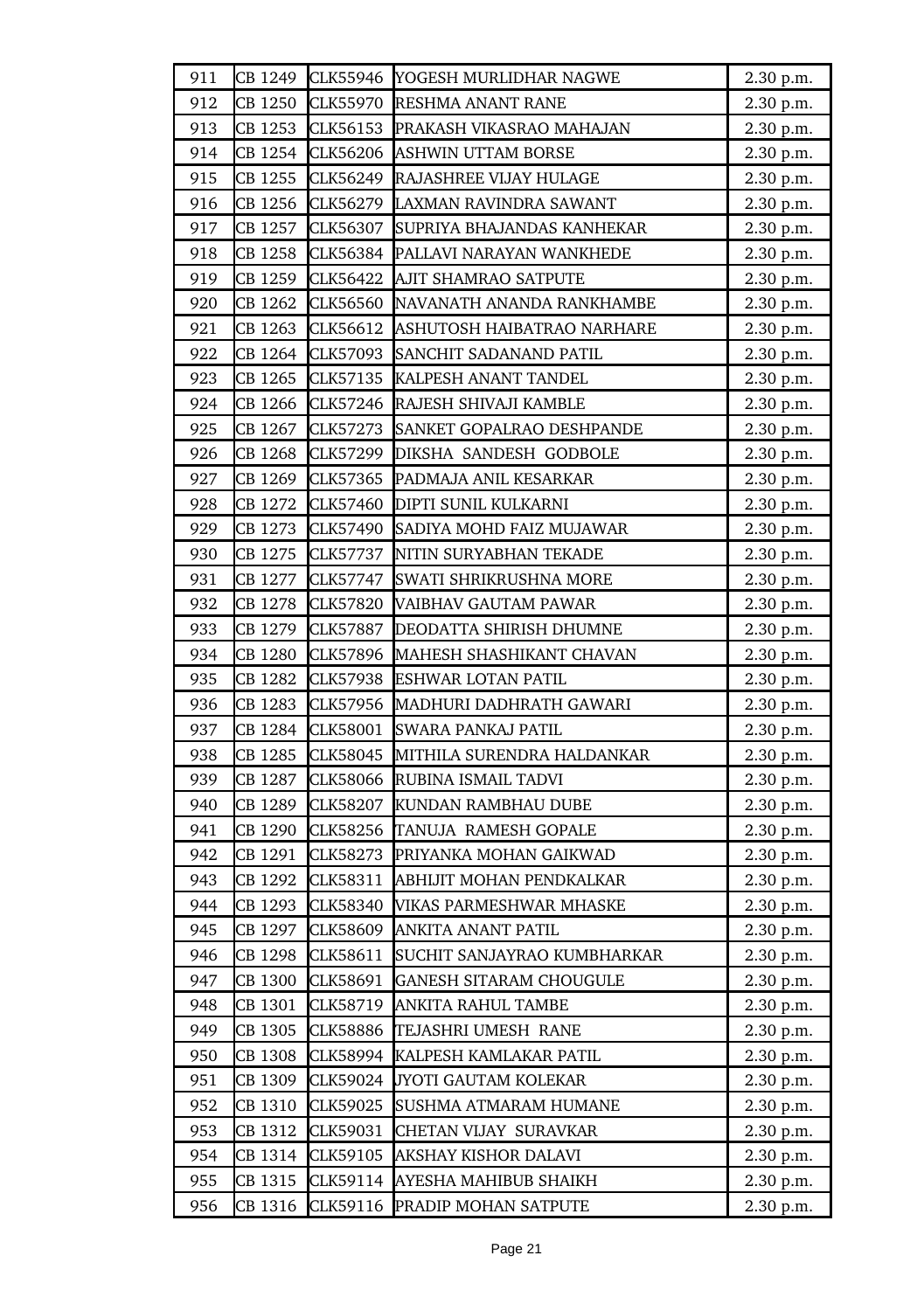| 957  | CB 1317 | CLK59175        | AMOL JANARDHAN MASKE               | 2.30 p.m. |
|------|---------|-----------------|------------------------------------|-----------|
| 958  | CB 1318 | CLK59182        | SHRADDHA SUNIL DEVKAR              | 2.30 p.m. |
| 959  | CB 1319 | CLK59231        | <b>JYOTNSA VILAS HOOD</b>          | 2.30 p.m. |
| 960  | CB 1321 | CLK59290        | SADHANA PANKAJ KULABKAR            | 2.30 p.m. |
| 961  | CB 1323 | CLK59346        | ANIKET NARAYAN DHANORKAR           | 2.30 p.m. |
| 962  | CB 1324 | CLK59357        | RUPALI GANGARAM SONAVANE           | 2.30 p.m. |
| 963  | CB 1325 | CLK59465        | VISHNU CHANDRAKANT KOKARE          | 2.30 p.m. |
| 964  | CB 1326 | CLK59551        | <b>SEEMA SUHAS MAYNAK</b>          | 2.30 p.m. |
| 965  | CB 1328 | CLK59577        | DHANSHRI UDAY AHIRRAO              | 2.30 p.m. |
| 966  | CB 1329 | CLK59584        | ANKITA VITTHAL PAWAR               | 2.30 p.m. |
| 967  | CB 1330 | CLK59592        | PRIYA RATNAKAR WARE                | 2.30 p.m. |
| 968  | CB 1331 | CLK59635        | PRAMOD NARAYAN PATIL               | 2.30 p.m. |
| 969  | CB 1335 | CLK59757        | MITHUN KRISHNA GAONKAR             | 2.30 p.m. |
| 970  | CB 1336 | CLK59763        | <b>ABHAY SUNIL JOSHI</b>           | 2.30 p.m. |
| 971  | CB 1337 | CLK59812        | MAHESH SUDHAKAR NEELAM             | 2.30 p.m. |
| 972  | CB 1338 | CLK59827        | <b>VIVEK RAMDAS METANGE</b>        | 2.30 p.m. |
| 973  | CB 1339 | CLK59933        | CHETAN SAKHARAM TIRGUL             | 2.30 p.m. |
| 974  | CB 1340 | CLK59987        | ASHIFALI MEHAMUDALI SAYYED         | 2.30 p.m. |
| 975  | CB 1341 | CLK60011        | VIKRANT SHIVAJI THORAT             | 2.30 p.m. |
| 976  | CB 1342 | CLK60012        | <b>KIRAN SOPAN GORDE</b>           | 2.30 p.m. |
| 977  | CB 1343 | CLK60073        | SWAPNIL SHASHIKANT KHANDAR         | 2.30 p.m. |
| 978  | CB 1344 | CLK60126        | <b>SACHIN TUKARAM THORAT</b>       | 2.30 p.m. |
| 979  | CB 1347 | CLK60202        | <b>DILIP ASHOK BANDGAR</b>         | 2.30 p.m. |
| 980  | CB 1348 | CLK60262        | <b>PRASHANT AJABRAO WANKHADE</b>   | 2.30 p.m. |
| 981  | CB 1350 | CLK60313        | SHAKTI HIRAMAN KANDE               | 2.30 p.m. |
| 982  | CB 1351 | CLK60333        | AMOL PRABHU MUNDHE                 | 2.30 p.m. |
| 983  | CB 1352 | CLK60357        | NITIN VIJAY SHROTE                 | 2.30 p.m. |
| 984  | CB 1353 | <b>CLK60387</b> | <b>SUNIL BALU MALI</b>             | 2.30 p.m. |
| 985  | CB 1355 | CLK60426        | DHANANJAY GOVINDRAO LAGAD          | 2.30 p.m. |
| 986  | CB 1358 | CLK60629        | <b>DINESH ARUN DHOTE</b>           | 2.30 p.m. |
| 987  | CB 1359 | CLK60680        | VAISHNVI RATNAKAR KASABEKAR        | 2.30 p.m. |
| 988  | CB 1361 | CLK60697        | <b>BALASAHEB ASHROBA GAWALI</b>    | 2.30 p.m. |
| 989  | CB 1362 | CLK60713        | <b>JAYESHKUMAR VINAYAK GAWANDE</b> | 2.30 p.m. |
| 990  | CB 1363 | CLK60790        | RAVINDRA GULABRAO BANTE            | 2.30 p.m. |
| 991  | CB 1364 | CLK60929        | VIVEK ANANTA MADKE                 | 2.30 p.m. |
| 992  | CB 1366 | CLK61046        | PRADNYA DATTU WAGHAMARE            | 2.30 p.m. |
| 993  | CB 1367 | CLK61075        | SUNITA GANESH IDHATE               | 2.30 p.m. |
| 994  | CB 1368 | CLK61123        | UTTAM DASHARATH BOTE               | 2.30 p.m. |
| 995  | CB 1369 | CLK61131        | KAVITA RAJARAM GAIKWAD             | 2.30 p.m. |
| 996  | CB 1370 | CLK61222        | <b>SHUBHAM SAHEBRAO WARHADE</b>    | 2.30 p.m. |
| 997  | CB 1372 | CLK61247        | PATHAN AKABARKHA SIKANDRAKHA       | 2.30 p.m. |
| 998  | CB 1373 | CLK61277        | MAGDUM RASULSAB MANGRULE           | 2.30 p.m. |
| 999  | CB 1374 | CLK61295        | SWATI PRAKASH CHAVAN               | 2.30 p.m. |
| 1000 | CB 1375 | CLK61432        | SHUBHAM ARVIND SHENDE              | 2.30 p.m. |
| 1001 | CB 1376 | CLK61449        | RAJASHREE SHARADCHANDRA WADEKAR    | 2.30 p.m. |
| 1002 | CB 1378 | CLK61509        | UMESH DATTATRAYA CHINCHANE         | 2.30 p.m. |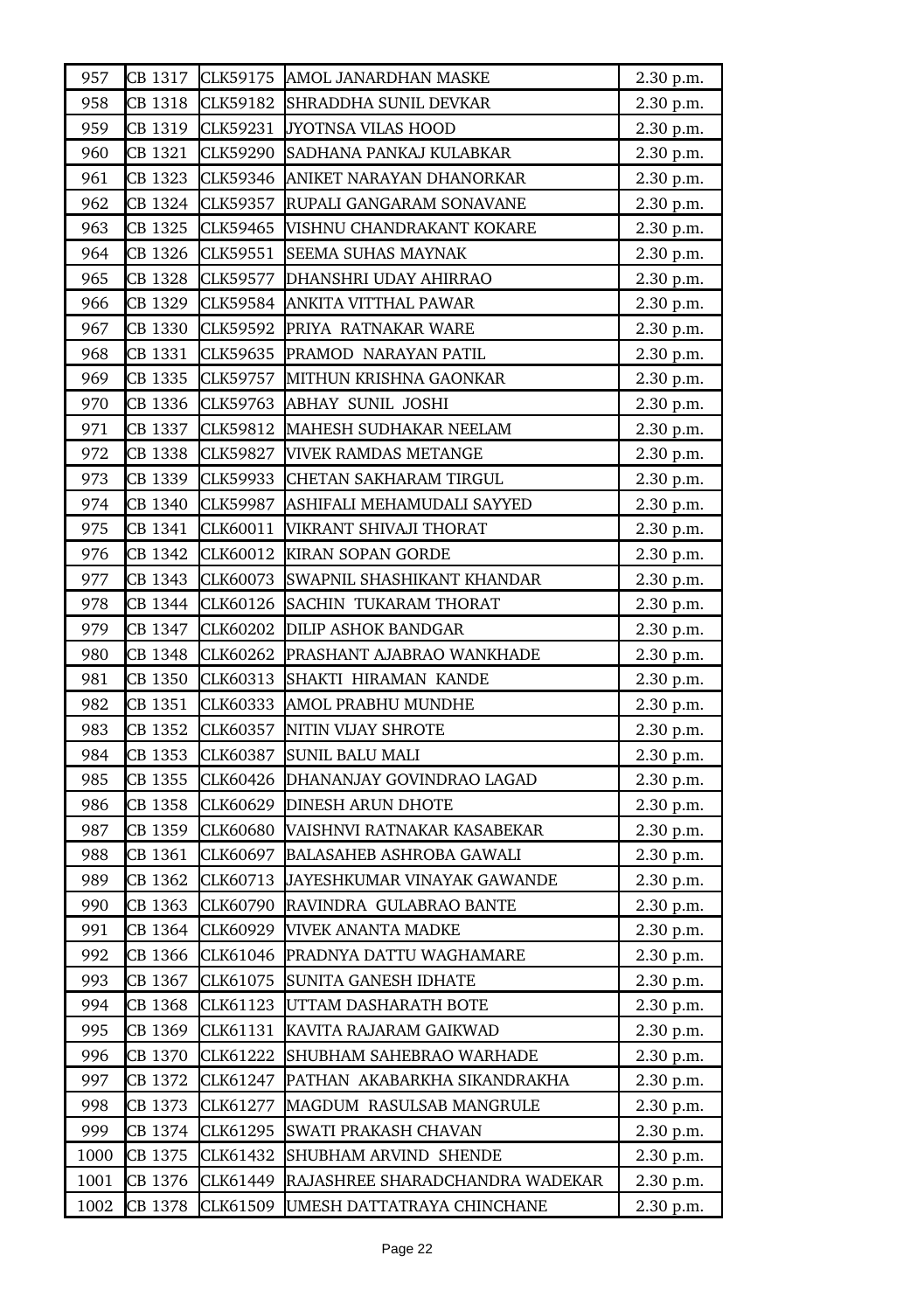| 1003 | CB 1380 |                 | CLK61602 KHASERAO PRATAPRAO DESAI | 2.30 p.m. |
|------|---------|-----------------|-----------------------------------|-----------|
| 1004 | CB 1382 | CLK61762        | <b>GANESH TUKARAM DAHIPHALE</b>   | 2.30 p.m. |
| 1005 | CB 1383 | CLK61906        | VAISHALI MACCHINDRA GHULE         | 2.30 p.m. |
| 1006 | CB 1384 | CLK61918        | AMIT SUDHAKAR HIWARALE            | 2.30 p.m. |
| 1007 | CB 1385 | CLK61932        | RUSHESH MANOHAR BORULE            | 2.30 p.m. |
| 1008 | CB 1386 | CLK61973        | AMOL SUKHADEORAO BOLE             | 2.30 p.m. |
| 1009 | CB 1390 | CLK62250        | VARSHA SHRAVAN TAYDE              | 2.30 p.m. |
| 1010 | CB 1391 | CLK62263        | SARIKA NIRANJANRAO MENDHE         | 2.30 p.m. |
| 1011 | CB 1392 | CLK62276        | MINAKSHI NARAYAN TARALKAR         | 2.30 p.m. |
| 1012 | CB 1394 | CLK62312        | SMITA RAVINDRA MATHKAR            | 2.30 p.m. |
| 1013 | CB 1396 | CLK62422        | HANMANT RANGOJI NARWADE           | 2.30 p.m. |
| 1014 | CB 1397 | CLK62483        | UMESH VALMIK RATHOD               | 2.30 p.m. |
| 1015 | CB 1398 | CLK62507        | ASHWINI SHANTARAM BAMBALE         | 2.30 p.m. |
| 1016 | CB 1399 | CLK62639        | <b>GANESH MILU KOKANI</b>         | 2.30 p.m. |
| 1017 | CB 1402 | CLK62768        | PRITI PREMSING PAWAR              | 2.30 p.m. |
| 1018 | CB 1403 | CLK63009        | NATHA SHRIPAT NANNAWARE           | 2.30 p.m. |
| 1019 | CB 1405 | CLK63124        | PRAFUL KRISHANARAO MOHITE         | 2.30 p.m. |
| 1020 | CB 1406 | CLK63189        | JYOTSNA SHAILESH BENDKHALE        | 2.30 p.m. |
| 1021 | CB 1407 | CLK63233        | <b>MONICA DEEPAK BAVRE</b>        | 2.30 p.m. |
| 1022 | CB 1408 | CLK63262        | DARSHANA DEEPAK SHINDE            | 2.30 p.m. |
| 1023 | CB 1409 | CLK63402        | <b>MAYUR RAMDAS BAMBLE</b>        | 2.30 p.m. |
| 1024 | CB 1410 | CLK63410        | SACHIN SAKHARAM LOHAKARE          | 2.30 p.m. |
| 1025 | CB 1411 | CLK63491        | SUSHMA SITARAM WASTRE             | 2.30 p.m. |
| 1026 | CB 1413 | CLK63518        | NITESH SHRAVAN WAGHMARE           | 2.30 p.m. |
| 1027 | CB 1414 | CLK63629        | DHARMENDRA MADHUKAR JADHAV        | 2.30 p.m. |
| 1028 | CB 1415 | CLK63672        | LALITA SOMNATH BAVISKAR           | 2.30 p.m. |
| 1029 | CB 1416 |                 | CLK63742 NISHA CHETAN WAGHMARE    | 2.30 p.m. |
| 1030 | CB 1417 | CLK63754        | PRADNYA VIJAY BONDE               | 2.30 p.m. |
| 1031 | CB 1418 | CLK63763        | POOJA HARIOM PANDE                | 2.30 p.m. |
| 1032 | CB 1419 | CLK63873        | YOGITA KASHINATH LOHAKARE         | 2.30 p.m. |
| 1033 | CB 1420 | CLK63929        | RUPALI SACHIN SHINDE              | 2.30 p.m. |
| 1034 | CB 1421 | CLK63948        | GEETANJALI GOPALRAO KALE          | 2.30 p.m. |
| 1035 | CB 1422 | CLK63954        | NITESH NIVRUTTI TAPASE            | 2.30 p.m. |
| 1036 | CB 1423 | CLK63961        | ABHIJIT DIPAKRAO BHELKAR          | 2.30 p.m. |
| 1037 | CB 1424 | CLK63964        | ANURADHA VISHVAMBARRAO TAK        | 2.30 p.m. |
| 1038 | CB 1426 | CLK64047        | <b>DINESH GOVIND MORE</b>         | 2.30 p.m. |
| 1039 | CB 1429 | CLK64433        | RAKESH KRUSHNAKANT PANDE          | 2.30 p.m. |
| 1040 | CB 1430 | CLK64435        | <b>JAYA LALA PATOLE</b>           | 2.30 p.m. |
| 1041 | CB 1434 | CLK64664        | <b>SHYAM DAGDU PARDE</b>          | 2.30 p.m. |
| 1042 | CB 1437 | CLK64833        | DEEPALI DINESH DHUMAL             | 2.30 p.m. |
| 1043 | CB 1438 | CLK64849        | RAJESHWAR VITTALRAO SINGATWAD     | 2.30 p.m. |
| 1044 | CB 1439 | CLK64954        | NIMA SAMBHAJI CHAVAN              | 2.30 p.m. |
| 1045 | CB 1441 | CLK65098        | MAHESH KAILASH KHAMBAT            | 2.30 p.m. |
| 1046 | CB 1442 | CLK65309        | SARIKA SHAMSUNDAR MUTYAL          | 2.30 p.m. |
| 1047 | CB 1446 | <b>CLK66086</b> | SURAJ PRABHAKAR RAJURWAR          | 2.30 p.m. |
| 1048 | CB 1447 | CLK66116        | SUVARNA SACHIN DASWADIKAR         | 2.30 p.m. |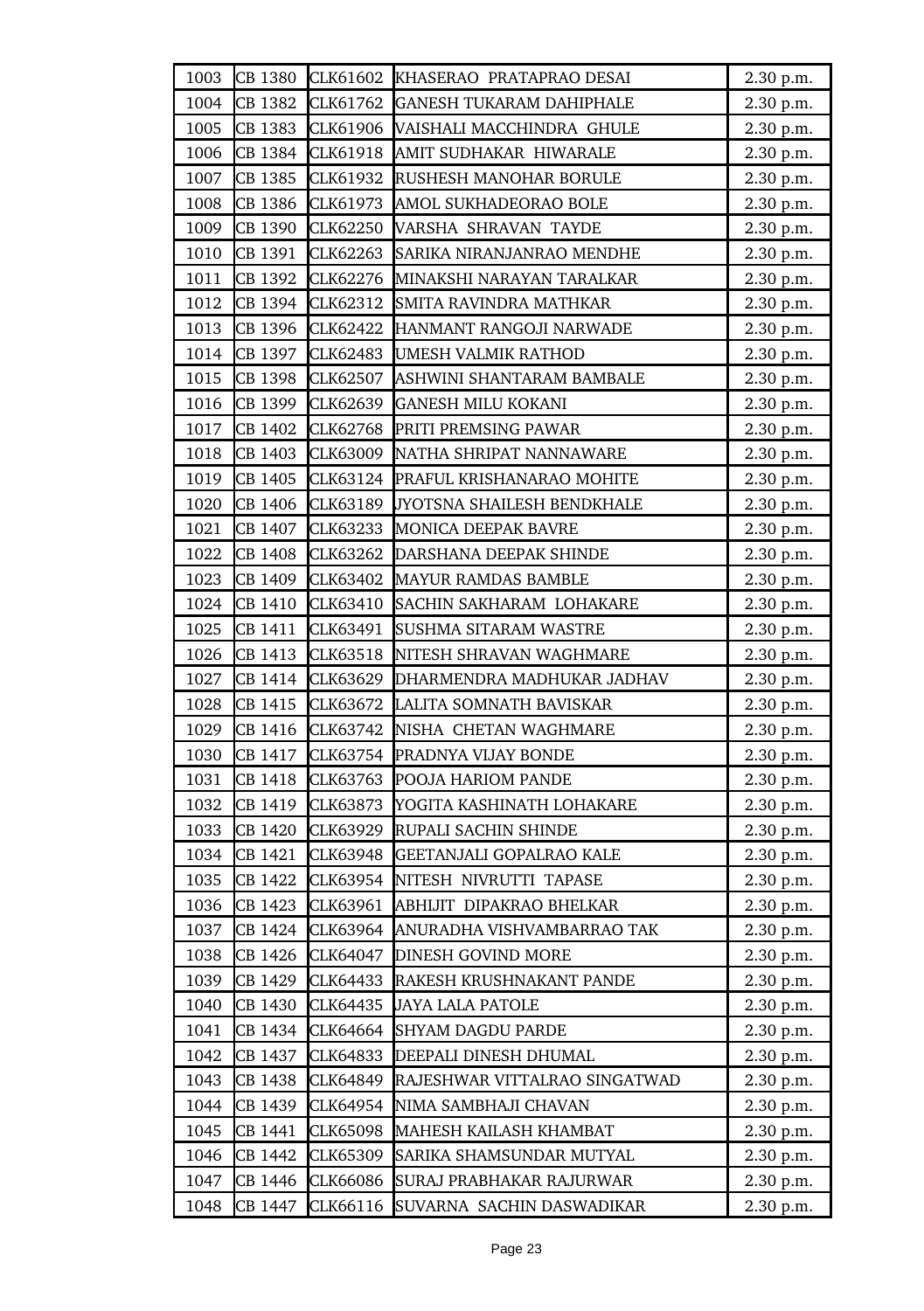| 1049 | CB 1448 | CLK66161        | JAYSHREE BABURAO KHADE             | 2.30 p.m. |
|------|---------|-----------------|------------------------------------|-----------|
| 1050 | CB 1449 | CLK66179        | NILESH HANUMANT WAGH               | 2.30 p.m. |
| 1051 | CB 1453 | CLK66593        | MRUNMAYEE MORESHWAR AMBULKAR       | 3.30 p.m. |
| 1052 | CB 1454 | CLK66687        | SUPRIYA UTTAMRAO INGOLE            | 3.30 p.m. |
| 1053 | CB 1456 | CLK66781        | SUCHITA ASHOK NAVALE               | 3.30 p.m. |
| 1054 | CB 1457 | CLK66849        | DINESH NINAJI MOREY                | 3.30 p.m. |
| 1055 | CB 1458 | CLK66855        | RAGHVENDRA GIRDHAR CHAUBEY         | 3.30 p.m. |
| 1056 | CB 1460 | CLK66967        | YOGITA MOHAN PARAB                 | 3.30 p.m. |
| 1057 | CB 1462 | CLK67155        | PRIYA VILAS JAWADE                 | 3.30 p.m. |
| 1058 | CB 1463 | CLK67219        | <b>JAYESH PARSHURAM PAGDHARE</b>   | 3.30 p.m. |
| 1059 | CB 1464 | <b>CLK67338</b> | <b>CHETAN EKNATH WAGHMARE</b>      | 3.30 p.m. |
| 1060 | CB 1465 | CLK67376        | <b>GAJANAN KACHARU PAWAR</b>       | 3.30 p.m. |
| 1061 | CB 1467 | CLK67507        | NILIMA EKNATH NIKAM                | 3.30 p.m. |
| 1062 | CB 1468 | CLK67582        | <b>SANDREP APPASO NIKAM</b>        | 3.30 p.m. |
| 1063 | CB 1469 | CLK67587        | SWAPNALI SURESH MHASKAR            | 3.30 p.m. |
| 1064 | CB 1471 | CLK67684        | KISHOR PANDURANG MALI              | 3.30 p.m. |
| 1065 | CB 1472 | CLK67730        | SANDEEP ANANDRAO GONARKAR          | 3.30 p.m. |
| 1066 | CB 1473 | CLK67733        | VISHAL LAXMAN SAKPAL               | 3.30 p.m. |
| 1067 | CB 1475 | CLK67822        | AMOL MAHIPATI TONAPE               | 3.30 p.m. |
| 1068 | CB 1476 | CLK67845        | REKHA SAHEBRAO PAWAR               | 3.30 p.m. |
| 1069 | CB 1477 | CLK67882        | KAILASH MAROTI CHANDSURE           | 3.30 p.m. |
| 1070 | CB 1478 | CLK67914        | GOMAJI MANOHAR SHRAWANE            | 3.30 p.m. |
| 1071 | CB 1479 | CLK67937        | AKSHAYKUMAR VIJAYKUMAR BHALERAO    | 3.30 p.m. |
| 1072 | CB 1480 | CLK67953        | VAIBHAV SHARAD LAD                 | 3.30 p.m. |
| 1073 | CB 1481 | CLK68070        | MAHENDRAKUMAR RAJARAM PAIKRAO      | 3.30 p.m. |
| 1074 | CB 1482 | CLK68101        | SHALINI DATTATRAY KADTAN           | 3.30 p.m. |
| 1075 | CB 1483 | CLK68108        | HIRALAL BHOJRAM MESHRAM            | 3.30 p.m. |
| 1076 | CB 1484 | CLK68112        | MADHURI ASHOK BAVASKAR             | 3.30 p.m. |
| 1077 | CB 1485 | CLK68214        | KALYANI KRISHNA ADAWADE            | 3.30 p.m. |
| 1078 | CB 1486 | <b>CLK68288</b> | <b>JAKIR PATHAN MUSALMAN</b>       | 3.30 p.m. |
| 1079 | CB 1488 | CLK68563        | AJABSING SHAYSING PATIL            | 3.30 p.m. |
| 1080 | CB 1489 | CLK68650        | RUPALI BABURAO NARWADE             | 3.30 p.m. |
| 1081 | CB 1491 | CLK68852        | POOJA LOMESH BOROLE                | 3.30 p.m. |
| 1082 | CB 1492 | CLK68859        | MINAL MANOHARRAO AMBULKAR          | 3.30 p.m. |
| 1083 | CB 1493 | CLK68982        | SUSHILKUMAR GAUTAM KAMBLE          | 3.30 p.m. |
| 1084 | CB 1494 | CLK69065        | KAVITA KASHINATH BAVISKAR          | 3.30 p.m. |
| 1085 | CB 1495 | CLK69213        | SWATI BHAGWAN GAIGOL               | 3.30 p.m. |
| 1086 | CB 1496 | CLK69343        | <b>BHAGYASHRI MADHUKAR KHARATE</b> | 3.30 p.m. |
| 1087 | CB 1497 | CLK69356        | SUNIL PRALHAD VIDHATE              | 3.30 p.m. |
| 1088 | CB 1501 | CLK69505        | SANCHITA SAMIR TAWADE              | 3.30 p.m. |
| 1089 | CB 1504 | CLK69610        | NAMITA MADHUKAR KANADE             | 3.30 p.m. |
| 1090 | CB 1506 | CLK69916        | RASHMI DAMODHAR DESHMUKH           | 3.30 p.m. |
| 1091 | CB 1507 | CLK69918        | PRIYA MADHUKARRAO KAMBLE           | 3.30 p.m. |
| 1092 | CB 1509 | CLK69973        | POOJA SHASHIKANTQ SATPUTE          | 3.30 p.m. |
| 1093 | CB 1510 | <b>CLK70084</b> | SHRUTI SUDHAKAR KARLEKAR           | 3.30 p.m. |
| 1094 | CB 1514 | CLK70242        | PRAVIN VITTHAL MAHAJAN             | 3.30 p.m. |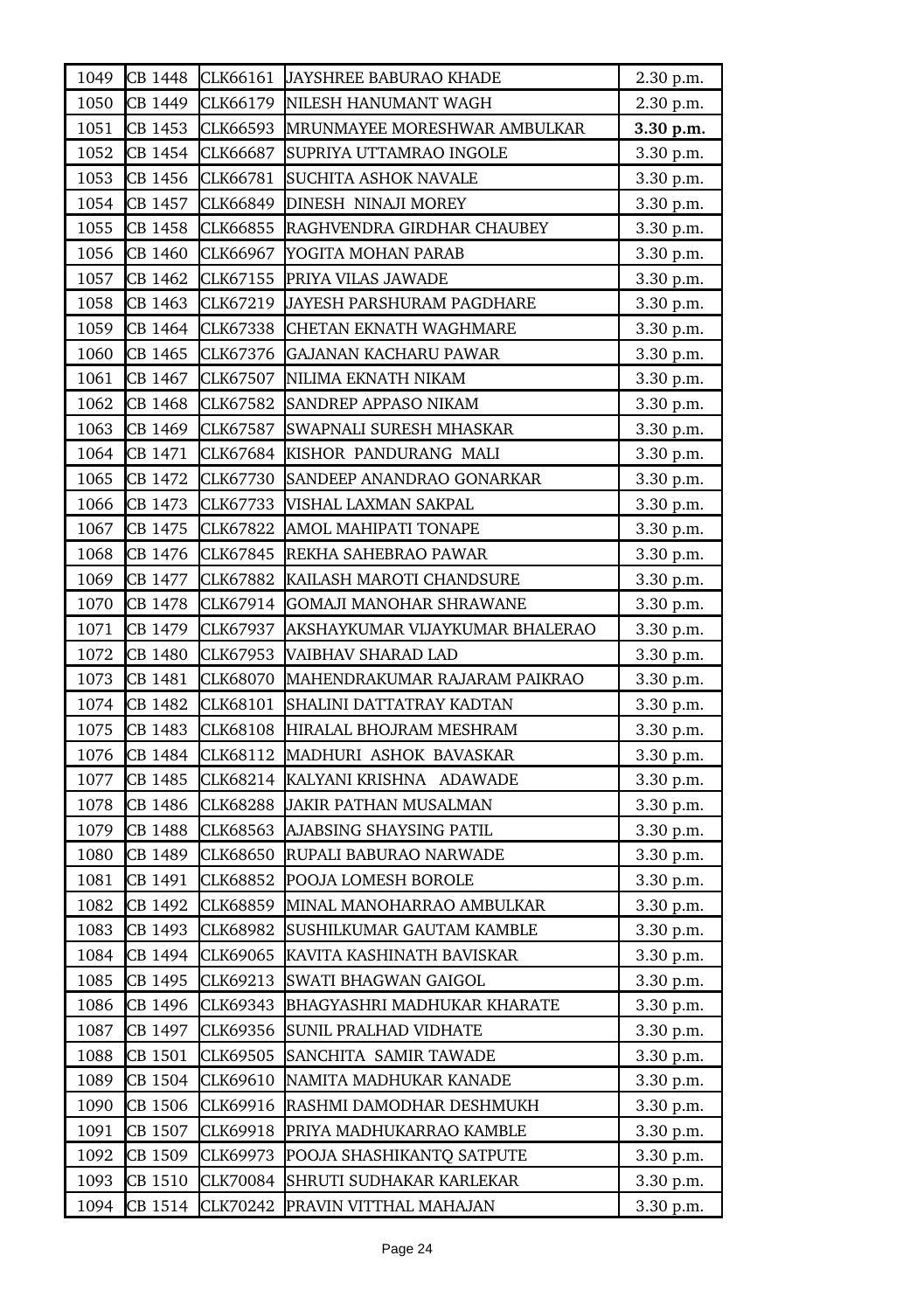| 1095 | CB 1515 | CLK70369        | SHUBHANGI ASHOKRAO NANDANWAR    | 3.30 p.m. |
|------|---------|-----------------|---------------------------------|-----------|
| 1096 | CB 1516 | CLK70465        | <b>SWARA SWAPNIL MORE</b>       | 3.30 p.m. |
| 1097 | CB 1520 | CLK70715        | AMOL VINAYAK INGLE              | 3.30 p.m. |
| 1098 | CB 1521 | <b>CLK70740</b> | JAYESH MANISHANKAR DIWALKAR     | 3.30 p.m. |
| 1099 | CB 1522 | CLK70879        | KAILASH ASHOKRAO KHANAPURE      | 3.30 p.m. |
| 1100 | CB 1524 | <b>CLK71080</b> | YOGITA SHRIKANT KADAM           | 3.30 p.m. |
| 1101 | CB 1526 | CLK71213        | PRAVIN SAMPAT GHORPADE          | 3.30 p.m. |
| 1102 | CB 1527 | CLK71216        | SANGDEEP ASHOK PAIKRAO          | 3.30 p.m. |
| 1103 | CB 1528 | CLK71267        | <b>PRADEEP ASHOKRAO SALVE</b>   | 3.30 p.m. |
| 1104 | CB 1530 | CLK71604        | <b>SWATI DIGAMBAR SURVE</b>     | 3.30 p.m. |
| 1105 | CB 1531 | CLK71969        | <b>PRADIP RAMESH LONDHE</b>     | 3.30 p.m. |
| 1106 | CB 1533 | <b>CLK72218</b> | AMOL DHARMA DARADE              | 3.30 p.m. |
| 1107 | CB 1534 | CLK72384        | SAVITA VASANTRAO PATIL          | 3.30 p.m. |
| 1108 | CB 1535 | CLK72531        | ASMITA UMAKANT MAHALINGE        | 3.30 p.m. |
| 1109 | CB 1536 | CLK72577        | SHRUTIKA RAMDAS BHILARE         | 3.30 p.m. |
| 1110 | CB 1537 | <b>CLK72800</b> | ASHOK BHAGAWANRAO KHUPSE        | 3.30 p.m. |
| 1111 | CB 1539 | <b>CLK72857</b> | KIRAN AMRUT CHAVAN              | 3.30 p.m. |
| 1112 | CB 1540 |                 | CLK72934 AJAY DAYARAM SATPAISE  | 3.30 p.m. |
| 1113 | CB 1541 | CLK73118        | <b>SWAPNIL SHRIRAM BUNDE</b>    | 3.30 p.m. |
| 1114 | CB 1543 | CLK73228        | <b>SNEHAL SURAJ SALUNKHE</b>    | 3.30 p.m. |
| 1115 | CB 1544 | CLK73823        | YASHODHAN BHALCHANDRA ANAVAKAR  | 3.30 p.m. |
| 1116 | CB 1549 | <b>CLK74006</b> | RANI SOPAN SHINDE               | 3.30 p.m. |
| 1117 | CB 1550 | CLK74146        | PORNIMA KETAN PACHARNE          | 3.30 p.m. |
| 1118 | CB 1551 | CLK74265        | SHRIRAM SAHEBRAO WANKHEDE       | 3.30 p.m. |
| 1119 | CB 1552 | CLK74359        | <b>SNEHA SURESH CHAVAN</b>      | 3.30 p.m. |
| 1120 | CB 1553 | CLK74393        | MOHINI SAURABH DESHPANDE        | 3.30 p.m. |
| 1121 | CB 1554 | CLK74491        | AVINASH MARUTI KHAMKAR          | 3.30 p.m. |
| 1122 | CB 1557 | CLK74573        | <b>IMRAN HAFEEZ SYED</b>        | 3.30 p.m. |
| 1123 | CB 1558 | CLK74574        | <b>SANDESH BHAGOJI PAWAR</b>    | 3.30 p.m. |
| 1124 | CB 1559 | CLK74679        | CHETAN DAYARAMJI KHODE          | 3.30 p.m. |
| 1125 | CB 1561 | CLK74956        | MAYUR JAGANNATH RANADIVE        | 3.30 p.m. |
| 1126 | CB 1562 | CLK75014        | SHRUTI DATTARAM BHATKAR         | 3.30 p.m. |
| 1127 | CB 1564 | CLK75075        | MANISHA YOGESH BOCHARE          | 3.30 p.m. |
| 1128 | CB 1565 | <b>CLK75083</b> | <b>MANOJ BALASAHEB KUDALE</b>   | 3.30 p.m. |
| 1129 | CB 1566 | CLK75338        | PRAVESHKUMAR SAKALDEVPRASAD SAH | 3.30 p.m. |
| 1130 | CB 1567 | CLK75431        | PRAPTI PRAKASH GHOTKAR          | 3.30 p.m. |
| 1131 | CB 1573 | CLK75804        | KAUSTUBH MOTIRAMJI GAIKWAD      | 3.30 p.m. |
| 1132 | CB 1574 | CLK75965        | ANIRUDHA ANNASO PATIL           | 3.30 p.m. |
| 1133 | CB 1575 | CLK76083        | ONKAR UMESH SUKALE              | 3.30 p.m. |
| 1134 | CB 1577 | CLK76232        | PANDUJI PRALHAD KSHIRSAGAR      | 3.30 p.m. |
| 1135 | CB 1579 | CLK76787        | PRAJAKTA PANDURANG MIRGULE      | 3.30 p.m. |
| 1136 | CB 1580 | CLK76918        | KIRAN SAMBHAJI KOLPUSE          | 3.30 p.m. |
| 1137 | CB 1581 | CLK76934        | <b>GANESH DASHRATH DANGE</b>    | 3.30 p.m. |
| 1138 | CB 1583 | CLK77001        | NARENDRA DEEPAK MHATRE          | 3.30 p.m. |
| 1139 | CB 1584 | CLK77103        | ANJALI AMBADAS PATKAR           | 3.30 p.m. |
| 1140 | CB 1585 | CLK77204        | AJITA DINESH KELUSKAR           | 3.30 p.m. |